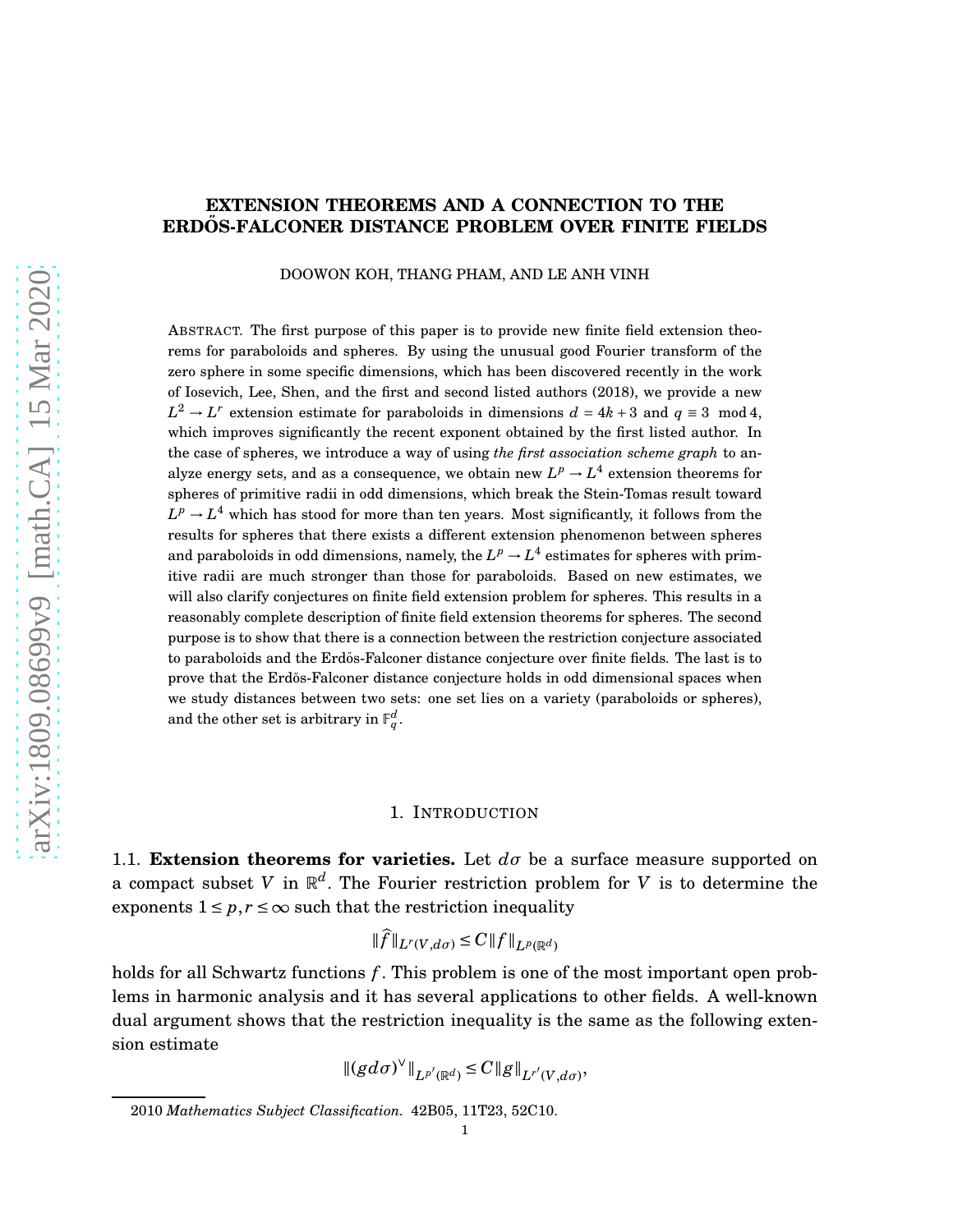where  $p', r'$  denote the Hölder conjugates of  $p, r$ , respectively. Thus the Fourier restriction problem is also called the extension problem.

In this paper, we use the following notations:  $X \ll Y$  means that there exists some abso- $\lvert \text{lute constant } C_1 > 0 \text{ such that } X \leq C_1 Y, X \gtrsim Y \text{ means } X \gg (\log Y)^{-C_2} Y \text{ for some absolute } X \ll Y$ constant  $C_2 > 0$ ,  $X \sim Y$  means  $Y \ll X \ll Y$ , and  $X \not\in (a, b)$  means either  $X \le a$  or  $X \ge b$ .

Let *q* be an odd prime power, and  $\mathbb{F}_q$  be the finite field of order *q*. In 2002, Mockenhaupt and Tao [\[27\]](#page-48-0) introduced the Fourier restriction problem for algebraic varieties in the finite field setting. Over the last 16 years, this topic has received a fair amount of study, see [\[17,](#page-48-1) [18,](#page-48-2) [19,](#page-48-3) [26,](#page-48-4) [28,](#page-48-5) [29,](#page-48-6) [34\]](#page-48-7).

Before reviewing this problem, we introduce some notations and basic knowledge in the discrete Fourier analysis.

Let  $\mathbb{F}_q^d$  be the  $d$ -dimensional vector space over the finite field  $\mathbb{F}_q.$  We denote by  $\chi$  a nontrivial additive character of  $\mathbb{F}_q$ . Our results in this paper will be independent of the choice of the character  $\chi$ . We recall that the orthogonality relation of  $\chi$  states that

$$
\sum_{x \in \mathbb{F}_q^d} \chi(m \cdot x) = \begin{cases} 0 & \text{if } m \neq (0, \dots, 0) \\ q^d & \text{if } m = (0, \dots, 0). \end{cases}
$$

Given a complex valued function on  $\mathbb{F}_q^d$ , the (**normalized**) Fourier transform of  $f$  , denoted by  $\widehat{f}$ , is defined by

$$
\widehat{f}(m) = \frac{1}{q^d} \sum_{x \in \mathbb{F}_q^d} \chi(-x \cdot m) f(x).
$$

The following Fourier inversion theorem can be easily proved by the orthogonality relation of *χ*:

$$
f(x) = \sum_{m \in \mathbb{F}_q^d} \widehat{f}(m) \chi(m \cdot x).
$$

By the orthogonality relation of  $\chi$ , it follows that

$$
\sum_{m \in \mathbb{F}_q^d} |\widehat{f}(m)|^2 = q^{-d} \sum_{x \in \mathbb{F}_q^d} |f(x)|^2,
$$

which is referred to as the Plancherel theorem. For example, if  $E \subset \mathbb{F}_q^d,$  then we have

$$
\sum_{m\in \mathbb F_q^d} |\widehat E(m)|^2 = q^{-d} |E|.
$$

Here and throughout the paper, we identify a set *E* with the indicator function  $1<sub>E</sub>$  on *E*. Now we adopt an unusual notation  $\tilde{f}$  to indicate the Fourier transform of  $f$  which does not take the normalizing factor  $q^{-d}$ . More precisely, the Fourier transform of  $f$  , denoted by  $\tilde{f}$ , is defined by

$$
\widetilde{f}(x) = \sum_{m \in \mathbb{F}_q^d} \chi(-m \cdot x) f(m).
$$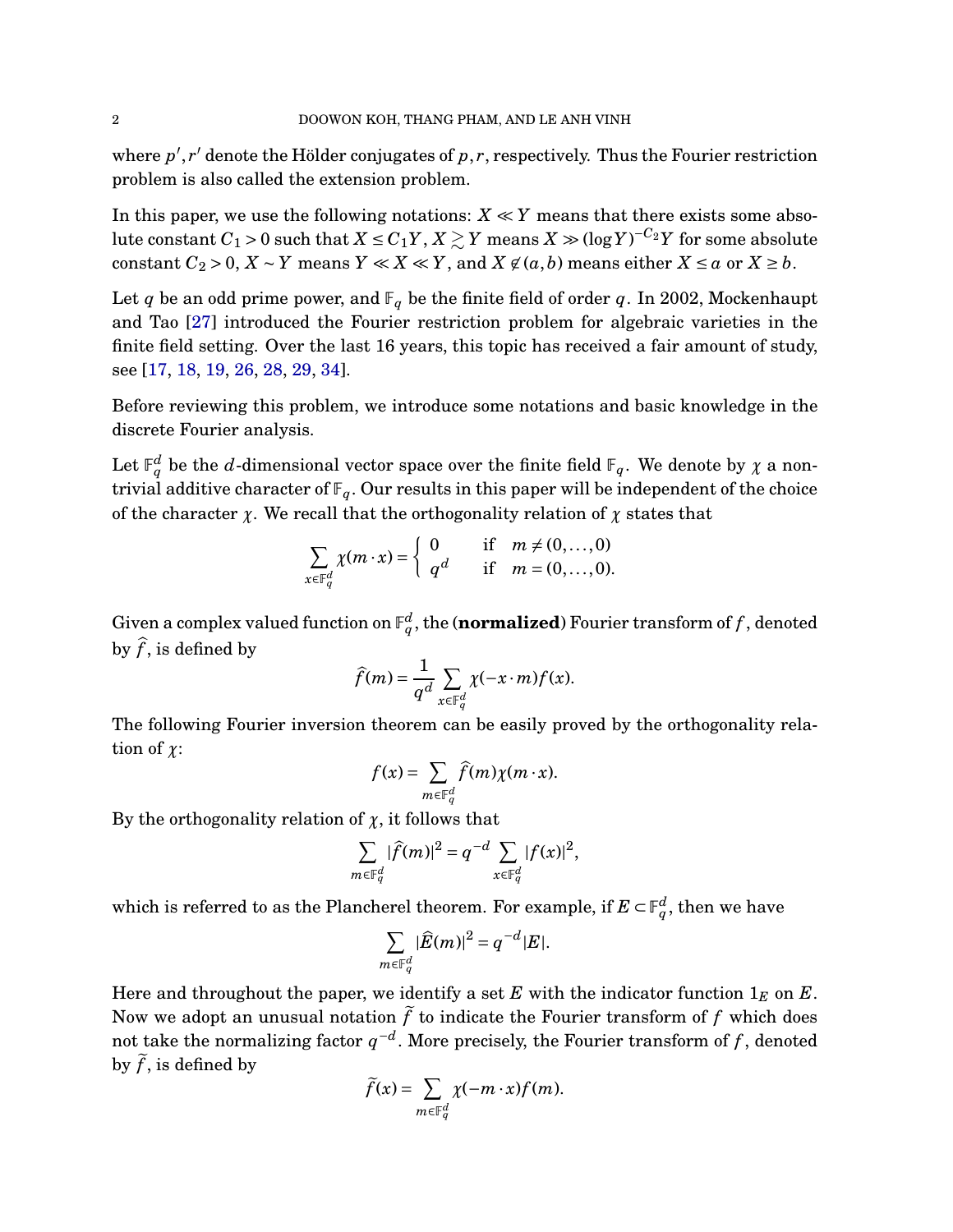In addition, the inverse Fourier transform of *f* , denoted by *f* ∨, is defined by

$$
f^{\vee}(m) = \frac{1}{q^d} \sum_{x \in \mathbb{F}_q^d} \chi(x \cdot m) f(x).
$$

Now we introduce the finite field restriction problem. Given the vector space  $\mathbb{F}_q^d$  over  $\mathbb{F}_q$ , we consider two different measures on  $\mathbb{F}_q^d$  : normalized counting measure denoted by  $dn$ and counting measure denoted by  $dc$ . Let  $V \subset \mathbb{F}_q^d$  be an algebraic variety which is a set of solutions to a polynomial equation. We endow the variety *V* with a normalized surface measure denoted by  $d\sigma$ . With measures defined above, if f is a complex valued function on  $\mathbb{F}_q^d$ , its integrals are defined as follows:

$$
\int_{\mathbb{F}_q^d} f(x) \, dn(x) := q^{-d} \sum_{x \in \mathbb{F}_q^d} f(x),
$$
\n
$$
\int_{\mathbb{F}_q^d} f(m) \, d c(m) := \sum_{m \in \mathbb{F}_q^d} f(m),
$$
\n
$$
\int_V f(x) \, d \sigma(x) = \frac{1}{|V|} \sum_{x \in V} f(x),
$$

where  $|V|$  denotes the cardinality of the set  $V$ . The inverse Fourier transform of the measure ( $fd\sigma$ ), denoted by ( $fd\sigma$ )<sup>v</sup>, is given by

$$
(fd\sigma)^{\vee}(m):=\int_{V}\chi(m\cdot x)f(x)d\sigma(x)=\frac{1}{|V|}\sum_{x\in V}\chi(m\cdot x)f(x).
$$

As usual, notation of norms of functions can be employed. For  $1 \leq p, r \leq \infty$ , we denote by  $R_V^*(p \to r)$  the smallest real number such that the extension inequality

(1) 
$$
\| (f d \sigma)^{\vee} \|_{L^r(\mathbb{F}_q^d, d c)} \le R_V^*(p \to r) \| f \|_{L^p(V, d \sigma)}
$$

holds for all functions  $f$  on  $V$ . The number  $R_V^*(p \to r)$  should be independent of the function *f* on *V*, but it may depend on the size of the underlying field  $\mathbb{F}_q$ . The extension problem associated to *V* asks us to determine all exponents  $1 \leq p, r \leq \infty$  such that

$$
R_V^*(p \to r) \ll 1,
$$

where the implicit constant in  $\ll$  is independent of q, the size of the underlying field  $\mathbb{F}_q$ .

By duality, the extension problem is equivalent to the restriction problem which is to determine  $1 \le p', r' \le \infty$  such that the following restriction inequality holds:

$$
\|\widetilde{g}\|_{L^{p'}(V,d\sigma)} \le R_V^*(p \to r) \|g\|_{L^{r'}(\mathbb{F}_q^d,dc)} \quad \text{for all functions } g: \mathbb{F}_q^d \to \mathbb{C}.
$$

From Hölder's inequality, we have the following trivial bound:

$$
R_V^*(p \to \infty) = 1 \quad \text{for} \quad 1 \le p \le \infty.
$$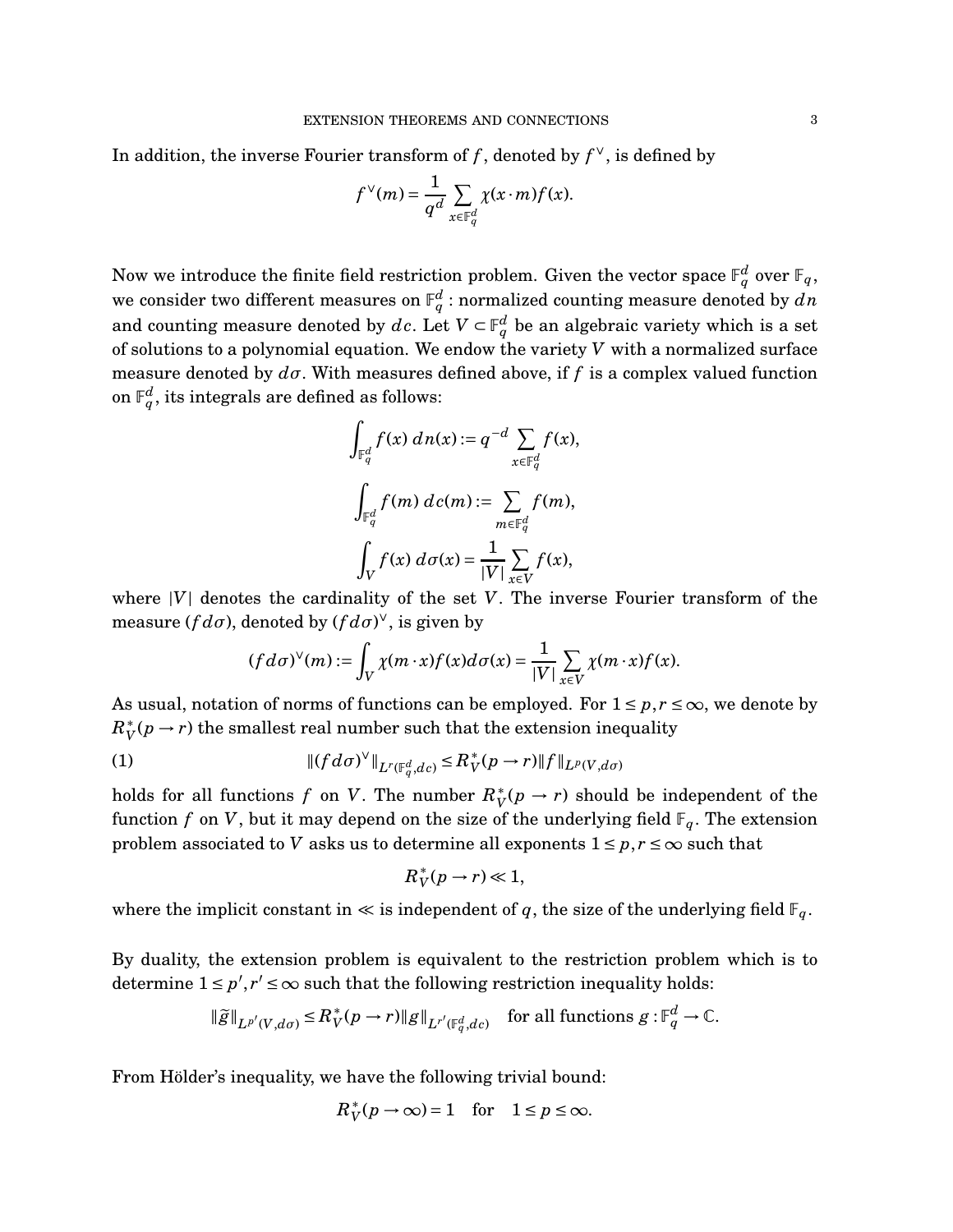Since  $dc$  is the counting measure on  $\mathbb{F}_q^d$  and  $d\sigma$  is the normalized measure on  $V$ , we see

$$
||(fd\sigma)^{\vee}||_{L^{r_1}(\mathbb{F}_q^d,dc)} \leq ||(fd\sigma)^{\vee}||_{L^{r_2}(\mathbb{F}_q^d,dc)} \quad \text{when} \quad 1 \leq r_2 \leq r_1 \leq \infty,
$$

and

$$
||f||_{L^{p_1}(V,d\sigma)} \le ||f||_{L^{p_2}(V,d\sigma)}
$$
 when  $1 \le p_1 \le p_2 \le \infty$ .

From these facts, it follows that for each  $1 \leq p, r \leq \infty$ ,

$$
R_V^*(p \to r_1) \le R_V^*(p \to r_2) \quad \text{when} \quad 1 \le r_2 \le r_1 \le \infty,
$$

and

$$
R_V^*(p_1 \to r) \le R_V^*(p_2 \to r) \quad \text{when} \quad 1 \le p_2 \le p_1 \le \infty.
$$

Hence, our problem can be reduced to certain endpoint estimates. For example, in order to establish the  $L^2 \to L^r$  extension estimates for *V*, it suffices to find the smallest exponent *r* such that  $R_V^*(2 \to r) \ll 1$ . Similarly, the sharp  $L^p \to L^4$  estimate can be proved if we find the smallest *p* such that  $R_V^*(p \to 4) \ll 1$ .

Necessary conditions for the bound  $R_V^*(p \to r) \ll 1$  can be determined by the sizes of *V* and an affine subspace lying on *V*. In fact, Mockenhaupt and Tao [\[27\]](#page-48-0) showed that if the variety  $V \subset \mathbb{F}_q^d$  with  $|V| \sim q^{d-1}$  contains an affine subspace  $H$  with  $|H| = q^k$ , then the necessary conditions for the bound  $R_V^*(p \to r) \ll 1$  are given by

<span id="page-3-1"></span>(2) 
$$
r \ge \frac{2d}{d-1} \quad \text{and} \quad r \ge \frac{p(d-k)}{(p-1)(d-1-k)},
$$

which means that  $(1/p,1/r)$  lies on the convex hull determined by the following four points:

(3) 
$$
(0,0), \left(0, \frac{d-1}{2d}\right), \left(\frac{d^2-dk-d-k}{2d(d-1-k)}, \frac{d-1}{2d}\right), (1,0).
$$

Let  $P$  be a paraboloid in  $\mathbb{F}_q^d$  defined as follows:

<span id="page-3-0"></span>
$$
P := \{ (x_1, x_2, \dots, x_{d-1}, x_d) \colon x_d = x_1^2 + \dots + x_{d-1}^2, (x_1, \dots, x_{d-1}) \in \mathbb{F}_q^{d-1} \}.
$$

For  $j \in \mathbb{F}_q$ , the sphere  $S_j$  of radius  $j$  centered at the origin in  $\mathbb{F}_q^d$  is defined by

$$
S_j := \{x = (x_1, \dots, x_d) \in \mathbb{F}_q^d : ||x|| = x_1^2 + \dots + x_d^2 = j\}.
$$

In this paper, we will focus on the case when *V* is either the paraboloid *P* or a sphere of non-zero radius in  $\mathbb{F}_q^d$ . If the variety  $V$  is the paraboloid  $P$  or the sphere  $S_j$  with  $j\neq 0,$  it has been conjectured that the above necessary conditions are also sufficient for the bound  $R_V^*(p\to r)\ll 1,$  where we takes  $k$  as the dimension of a maximal affine subspace lying on *V*.

In two dimensions, since the circle  $S_j$  ( $j \neq 0$ ) and the parabola *P* do not contain any line, we can take  $k = 0$  and  $d = 2$ . Hence, the extension problem for the circle or the parabola on the plane is reduced to proving  $R_V^*(2 \to 4) \ll 1$ . In two dimensions, the extension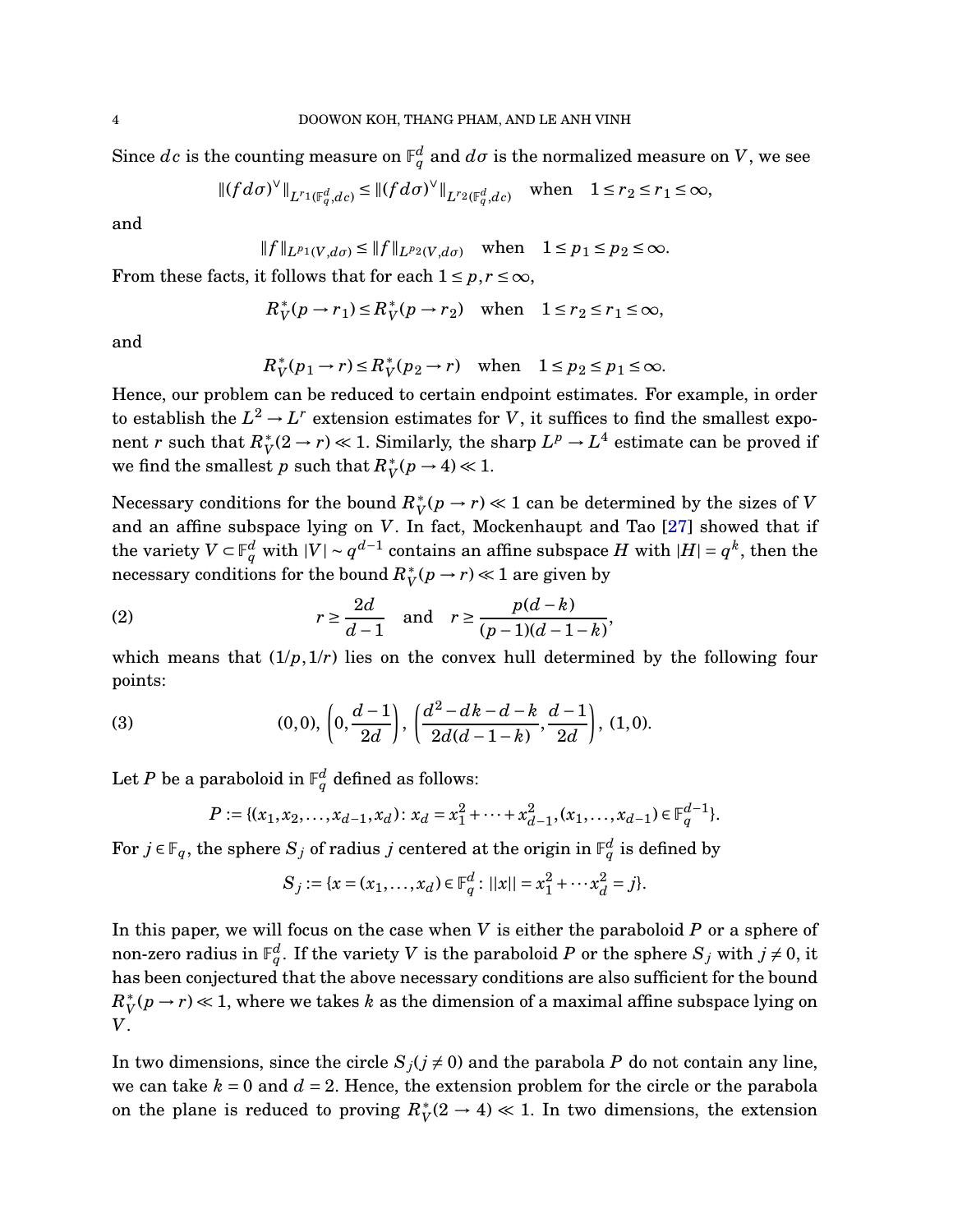conjecture for the parabola and the circle was completely solved by Mockenhaupt and Tao [\[27\]](#page-48-0), Iosevich and the first listed author [\[17\]](#page-48-1), respectively. Their results were extended to arbitrary curves which do not contain any line by the first listed author and Shen [\[26\]](#page-48-4). However, in higher dimensions, the extension conjecture is still open.

1.1.1. *Extension theorems for paraboloids.* Over the last ten years, there has been a lot of work aimed at proving estimates beyond the Stein-Tomas result. Unlike the Euclidean case, it turns out that the "*r*" index of the standard Stein-Tomas extension theorem  $R_P^*(2 \to (2d+2)/(d-1))$  ≪  $1$  can be improved for even dimensions and for certain odd dimensions.

From the necessary conditions [\(3\)](#page-3-0), one can conjecture that to obtain the sharp  $L^2 \rightarrow L^r$ extension estimate for *P*, we only need to prove the critical estimate that  $R_P^*(2 \to r_2) \ll 1$ . Here, the critical exponent  $r_2$  is defined by

<span id="page-4-0"></span>(4) 
$$
r_2 := \frac{2(d^2 - dk_* - d + k_*)}{(d-1)(d-1-k_*)},
$$

where *k*<sup>∗</sup> denotes the dimension of a maximal subspace lying on the paraboloid *P*.

Based on the dimension *k*<sup>∗</sup> of a maximal subspace in the paraboloid *P*, the following lemma on exponents  $r_2$  was given in  $[25]$ .

<span id="page-4-1"></span>**Lemma 1.1.** Let  $r_2$  denote the critical exponent defined in [\(4\)](#page-4-0). We have

\n- (1) If 
$$
d \geq 2
$$
 is even, then  $r_2 = \frac{2d+4}{d}$ .
\n- (2) If  $d = 4k - 1$ ,  $k \in \mathbb{N}$ , and  $-1 \in \mathbb{F}_q$  is not a square number, then  $r_2 = \frac{2d+6}{d+1}$ .
\n- (3) If  $d = 4k + 1$ ,  $k \in \mathbb{N}$ , then  $r_2 = \frac{2d+2}{d-1}$ .
\n- (4) If  $d = 4k - 1$ ,  $k \in \mathbb{N}$ , and  $-1 \in \mathbb{F}_q$  is a square number, then  $r_2 = \frac{2d+2}{d-1}$ .
\n

In [\[27\]](#page-48-0), Mockenhaupt and Tao proved the Stein-Tomas result, which says that  $R_V^*(2 \to$  $(2d+2)/(d-1) \ll 1$  for all dimensions  $d \geq 2$ . Hence, in odd dimensions *d* with the assumptions of the third or fourth part of Lemma [1.1,](#page-4-1) the Stein-Tomas result gives the sharp  $L^2 \to L^r$  extension estimate for the paraboloid P. Furthermore, using the interpolation theorem and the trivial  $L^1 \to L^\infty$  estimate, they obtained that  $R_P^* \left( \frac{4d-4}{3d-5} \to 4 \right) \ll 1$ , which becomes the sharp  $L^p \to L^4$  estimate. The precise statement is as follows.

<span id="page-4-2"></span>**Proposition 1.2.** *Let*  $P \subset \mathbb{F}_q^d$ . *If*  $d = 4k + 1$ ,  $k \in \mathbb{N}$  or  $d = 4k - 1$  *with*  $q \equiv 1 \mod 4$ , *then* 

$$
R_P^*(p \to 4) \ll 1
$$
 if and only if  $\frac{4d-4}{3d-5} \le p \le \infty$ .

Next, notice from the first part of Lemma [1.1](#page-4-1) that for even dimensions *d*, the bound  $R_P^*(2 \to (2d+4)/d)$  gives the sharp  $L^2 \to L^r$  extension estimate for *P*. In two and four dimensions, the sharp bound was proved by Mockenhaupt and Tao [\[27\]](#page-48-0) and Rudnev and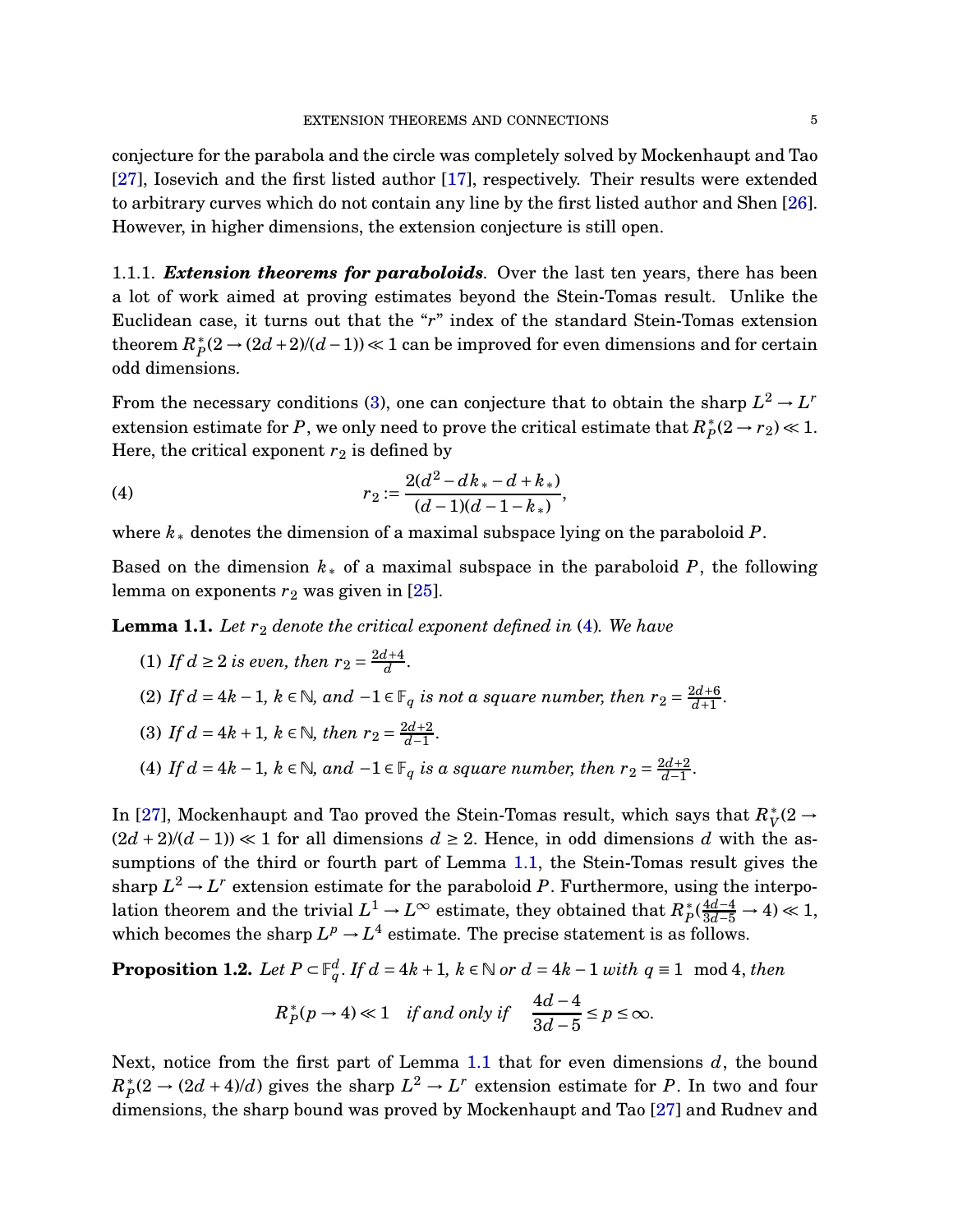Shkredov [\[34\]](#page-48-7), respectively. In addition, the sharp bound for even dimensions  $d \geq 8$  was obtained by Iosevich, Lewko, and the first listed author [\[22\]](#page-48-9). In *d* = 6, they also showed  $\text{that } R_P^*(2 \to (2d+4)/d) \lesssim 1, \text{ which gives the sharp } L^2 \to L^r \text{ bound up to the endpoint.}$ 

Compared to aforementioned cases, it is much harder to prove the sharp  $L^2 \rightarrow L^r$  estimate for *P* under the assumptions of the second part of Lemma [1.1.](#page-4-1) The following conjecture is based on the second part of Lemma [1.1.](#page-4-1)

<span id="page-5-0"></span>**Conjecture 1.3.** *Suppose that*  $d = 4k - 1$  *for some*  $k ∈ ℕ$  *and*  $-1 ∈ F_q$  *is not a square number. We have*

$$
R_P^*\left(2\rightarrow \frac{2d+6}{d+1}\right)\ll 1,
$$

 $which\ gives\ the\ sharp\ L^2\,{\rightarrow}\, L^r\ estimate\ for\ the\ paraboloid\ P.$ 

Assuming that *q* is a prime with  $q \equiv 3 \mod 4$  and  $d = 3$ , Mockenhaupt and Tao [\[27\]](#page-48-0) gave the following  $L^2 \to L^r$  extension theorem for paraboloid

$$
R_P^*\left(2\rightarrow \frac{18}{5}+\epsilon\right)\ll 1,
$$

for any  $\epsilon > 0$ . This result has been improved slightly over recent years. For instance, Lewko [\[29\]](#page-48-6) showed that there exists  $\epsilon > 0$  such that

$$
R_P^*\left(2\rightarrow\frac{18}{5}-\epsilon\right)\ll 1.
$$

The best current bound is due to Rudnev and Shkredov [\[34\]](#page-48-7), namely,

$$
R_P^*\left(2\rightarrow \frac{32}{9}\right)\ll 1.
$$

The main novelty in the proof of Rudnev and Shkredov [\[34\]](#page-48-7) compared to prior work is improved estimates for the additive energy of sets on the paraboloid *P*, see [\[34,](#page-48-7) Lemma 7], where the additive energy of a set  $A \subset P$ , denoted by  $E(A)$ , is defined as the number of quadruples  $(a, b, c, d) \in A^4$  such that  $a + b = c + d$ . More precisely, to obtain new energy bounds, Rudnev and Shkredov [\[34\]](#page-48-7) combined an argument on the distribution of angles in the Euclidean setting due to Pach and Sharir [\[32\]](#page-48-10) and a point-plane incidence bound due to Rudnev [\[33\]](#page-48-11).

However, when  $d = 3$  and  $q \equiv 3 \mod 4$ , Conjecture [1.3](#page-5-0) says that the bound  $R_P^*(2 \to 3) \ll 1$ is the optimal  $L^2 \to L^r$  estimate for paraboloids. Thus there is still a big gap between 32/9 and 3. It was mentioned in [\[34\]](#page-48-7) that with the best additive energy estimate, one we can improve 32/9 to 10/3, which is of course still bigger than the expected exponent.

We also note that there is a difference between Rudnev and Shkredov's method and that of Lewko in [\[29\]](#page-48-6). More precisely, *E*(*A*) can be reduced to the number of incidences between a certain point set and a certain line set in [\[29\]](#page-48-6), and to the number of right angles in one set in one lower dimension space in [\[34\]](#page-48-7). However, when *d* is increasing, say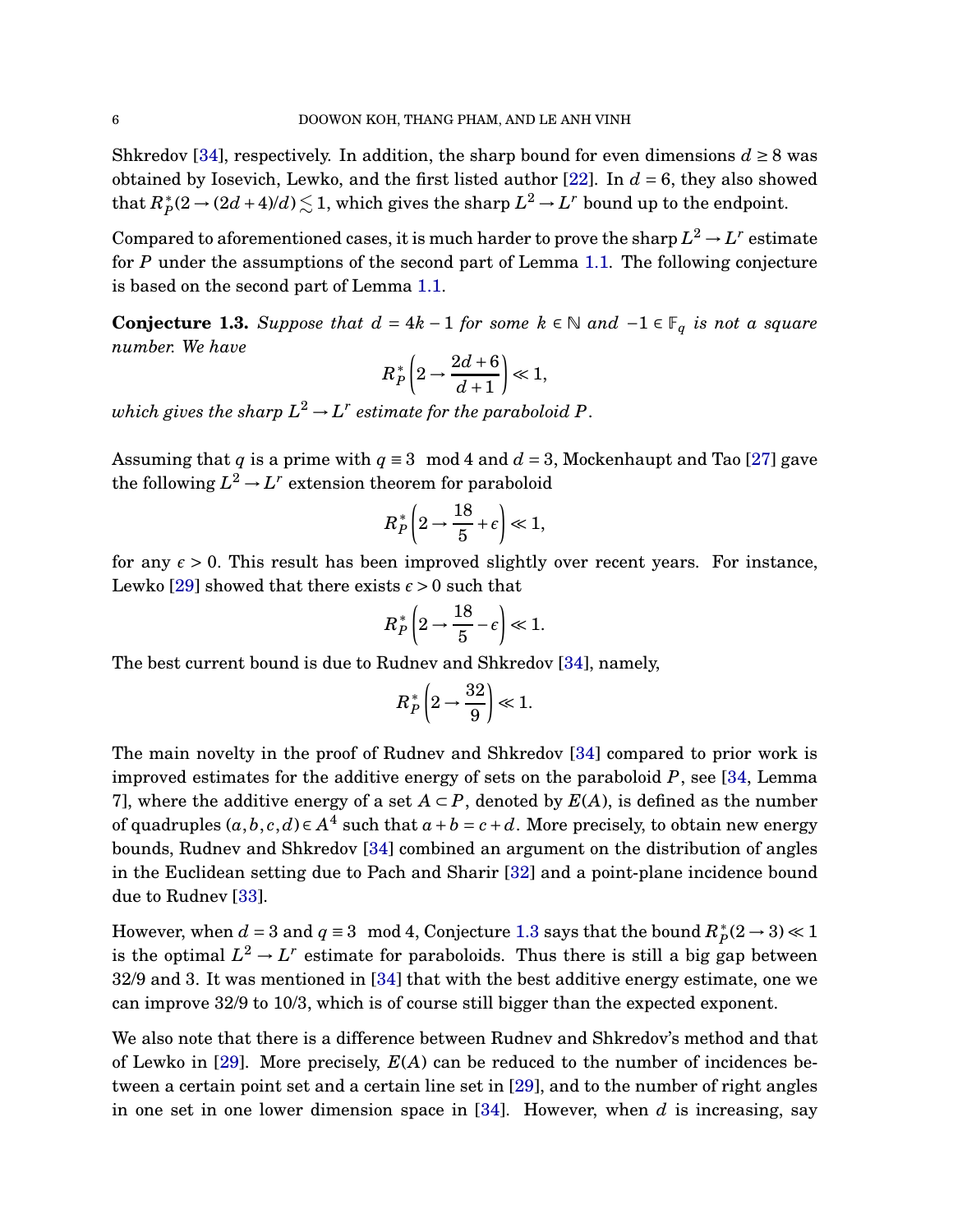$d = 4k + 3$  with  $k \ge 1$  and  $q \equiv 3 \mod 4$ , it seems not possible to generalize Rudnev and Shkredov's argument due to structures of subspaces in hyperplanes.

The first listed author [\[25\]](#page-48-8) adapted Lewko's paradigm in [\[29\]](#page-48-6) with some refinements and known energy bounds showed that if  $d = 4k + 3$ ,  $k \in \mathbb{N}$ , and  $q \equiv 3 \mod 4$ , then we have

<span id="page-6-0"></span>(5) 
$$
R_P^*\left(2\rightarrow \frac{6d+10}{3d-1}+\epsilon\right)\ll 1,
$$

for any  $\epsilon > 0$ .

If we want to improve this result, it is natural to think of improved energy bounds. In higher dimensions, to bound *E*(*A*), the point-line incidence bound step in Lewko's method can be easily handled by using a result due to the third listed author in [\[36\]](#page-48-12), but the main issue would be bounding the number of pairs of zero distance in one lower dimensional spaces. In general, compared to spheres of non-zero radii, the Fourier decay of the zero sphere is very weak in our dimensions (see  $[22, \text{Lemma } 4.2]$ ), which will imply to worse energy bounds.

However, under assumptions that  $d = 4k + 3$  and  $q \equiv 3 \mod 4$ , it has been discovered recently by Iosevich, Lee, Shen, and the first and second listed authors [\[20\]](#page-48-13) that the absolute value of the Fourier transform of the zero sphere is not good enough, but if we only care about the positive part, then it is much better than Fourier decay of other spheres. In particular, to get an upper bound for the energy, it is enough with the positive part. Thus, as a consequence, we can improve [\(5\)](#page-6-0) as follows.

<span id="page-6-1"></span>**Theorem 1.4.** Let P be the paraboloid in  $\mathbb{F}_q^d$  with  $d = 4k + 3$ ,  $k \in \mathbb{N}$ , and  $q \equiv 3 \mod 4$ . We *have*

$$
R_P^*\left(2\rightarrow \frac{2d+4}{d}\right)\ll 1.
$$

We remark here that the Fourier transform of the zero sphere also gives us some clues to improve Theorem [1.4](#page-6-1) further, we will give a brief discussion in the proof of Theorem [2.1.](#page-17-0) A proof of Theorem [1.4](#page-6-1) will be provided in Section [3.](#page-24-0) We also refer the interested reader to [\[15\]](#page-47-0) for a result in the setting of rings of integers modulo *N*.

1.1.2. A connection with the Erdős-Falconer distance conjecture. One of the most important applications of restriction/extension conjectures is on the Kakeya problem. In Euclidean Fourier analysis, it has been shown that there is an explicit connection between the Kakeya and the restriction conjecture, namely, the restriction conjecture implies the Kakeya conjecture. We refer the interested reader to [\[6,](#page-47-1) [35,](#page-48-14) [38\]](#page-48-15) for discussions.

In the finite field setting, the Kakeya problem was introduced by Wolff [\[38\]](#page-48-15) in 1999, and was settled by Dvir in 2008 by using polynomial methods [\[10\]](#page-47-2).

Lewko [\[28\]](#page-48-5) proved that there also exists an explicit connection between the Kakeya conjecture and the restriction conjecture associated to the paraboloid in  $\mathbb{F}_q^d.$  More precisely,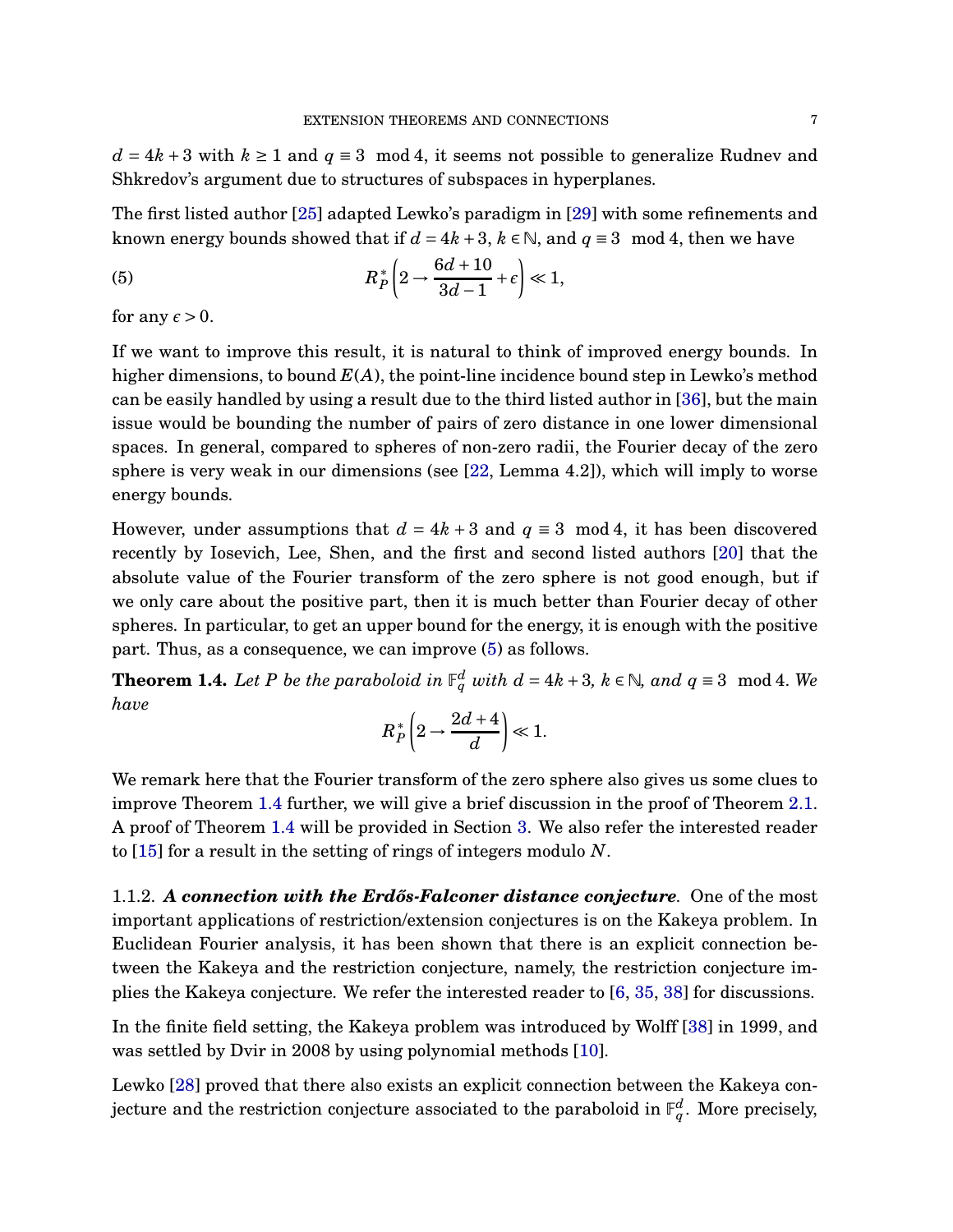in odd dimensional spaces and −1 is a square, using the finite field Kakeya maximal operator estimates given by Ellenberg, Oberlin, and Tao in [\[12\]](#page-47-3), he showed that

$$
R_P^* \left( \frac{2d+2}{d-1} \to \frac{2d+2}{d-1} - \delta_d \right) \ll 1,
$$

for some  $\delta_d > 0$ . Notice that Lewko's argument is rather different compared to that of Bourgain [\[8\]](#page-47-4) in 1991 in the Euclidean case. He also showed that the paraboloid restriction/extension conjecture in dimensions  $2n + 1$  and  $-1$  is a square implies the Kakeya problem in dimensions *n* +1.

In this paper, we will provide one more important application of the restriction/extension conjecture associated to the paraboloid *P* on the Erd<sub>os</sub>-Facolner distance problem, which is one of central open problems in finite discrete geometry. Before stating the connection, we start with a review as follows.

For any two points  $x = (x_1, ..., x_d)$  and  $y = (y_1, ..., y_d)$  in  $\mathbb{F}_q^d$ , we define the distance between them by the following formula:

$$
||x - y|| = (x_1 - y_1)^2 + \dots + (x_d - y_d)^2.
$$

This function is not a metric, but it preserves the main properties of the Euclidean distance function, for example, it is invariant under translations and actions of elements in the orthogonal group.

Given a set  $A \subset \mathbb{F}_q^d$ , we denote the set of distances in  $A$  by  $\Delta(A)$ , i.e.

$$
\Delta(A) := \{||x - y|| : x, y \in A\}.
$$

The finite field analogues of the Erdős distinct distances problem were first investigated by Bourgain, Katz, and Tao in 2003 in the remarkable paper [\[7\]](#page-47-5). In particular, assuming that  $q \equiv 3 \mod 4$  is a prime, they proved the following result in the plane.

<span id="page-7-0"></span>**Theorem 1.5** ([\[7\]](#page-47-5), Theorem 7.1). *Suppose*  $q \equiv 3 \mod 4$  *is a prime. Let A be a point set in*  $\mathbb{F}_{q}^{2}$ *. If*  $|A| = q^{\alpha}$  *with*  $0 < \alpha < 2$ *, then we have* 

$$
|\Delta(A)| \gg |A|^{\frac{1}{2}+\epsilon},
$$

*for some positive*  $\epsilon = \epsilon(\alpha) > 0$ .

Iosevich and Rudnev [\[23\]](#page-48-16) observed that the conclusion of Theorem [1.5](#page-7-0) can not hold in general without the assumption that  $q \equiv 3 \mod 4$  is a prime. Indeed, if  $q = p^2$  for some prime *p*, then we can take  $A = \mathbb{F}_p \times \mathbb{F}_p$ . In addition, if  $q \equiv 1 \mod 4$ , then we can consider  $A = {(t, it) ∈ F_q^2 : t ∈ F_q},$  where  $i^2 = -1$  for some  $i ∈ F_q$ . Because of these reasons, Iosevich and Rudnev reformulated the problem in the spirit of the Falconer distance conjecture, one of the most important open conjectures in geometric measure theory, which says that if  $A\subset \mathbb{R}^d$  is a compact set whose Hausdorff dimension is strictly greater than  $d/2$ , then the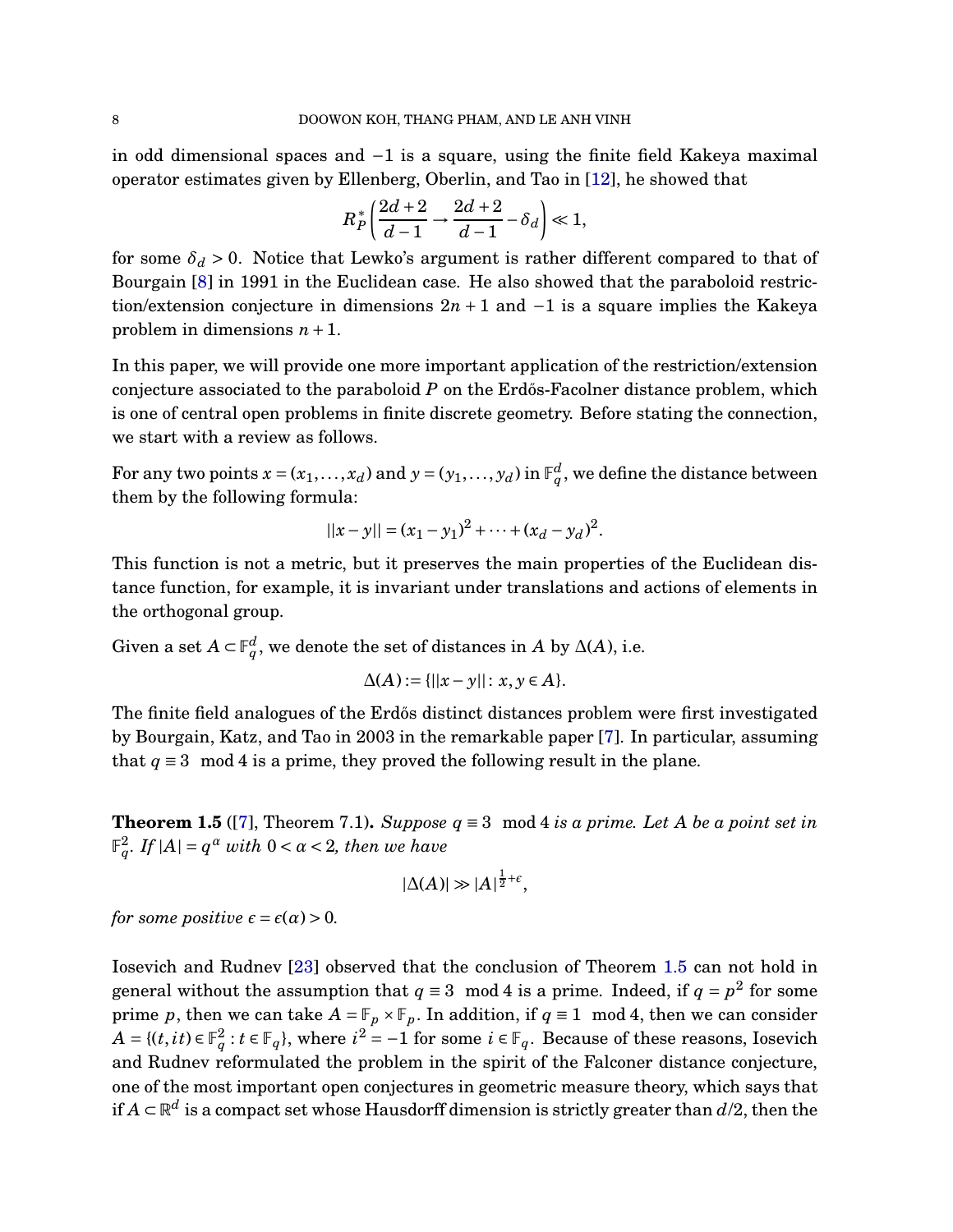distance set ∆(*A*) has positive Lebesgue measure. The precise statement of the problem over finite fields is as follows.

 ${\bf Question~1.6.}$   $How$   $large\ does\ a\ subset\ A\ of\ \mathbb{F}_q^d$   $need\ to\ be\ to\ guarantee\ that\ \Delta(A)\ contains$ *a positive proportion of the elements of*  $\mathbb{F}_q$ ?

This question has been named as the Erdős-Falconer distance problem over finite fields. Iosevich and Rudnev [\[23\]](#page-48-16) showed that if  $|A| \ge 4q^{(d+1)/2}$ , then  $\Delta(A) = \mathbb{F}_q$ . Hart, Iosevich, Koh, and Rudnev [\[16\]](#page-47-6) constructed concrete examples to demonstrate that the exponent  $(d+1)/2$  can not be improved for certain odd dimensions. More precisely, if  $d \geq 3$  is odd except the case  $d = 4k - 1$ ,  $k \in \mathbb{N}$  and  $q \equiv 3 \mod 4$ , then the exponent  $(d + 1)/2$  is sharp even we only wish to cover a positive proportion of all distances. For *d* = 2, in order to get a positive proportion of all distances, Chapman, Erdogan, Hart, Iosevich and Koh [\[9\]](#page-47-7) proved that the exponent 3/2 can be decreased to 4/3 directly in line with Wolff's result [\[37\]](#page-48-17) on the Falconer distance problem in  $\mathbb{R}^2$ .

It is worth noting that the current best bound for the Falconer distance problem in  $\mathbb{R}^2$ is due to Guth, Iosevich, Ou and Wang [\[13\]](#page-47-8). In particular, they indicated that if  $A \subset \mathbb{R}^2$ has Hausdorff dimension of at least 5/4, then the distance set ∆(*A*) has positive Lebesgue measure. In higher dimensions, we refer readers to [\[11\]](#page-47-9) and references therein for more details.

In the setting of finite fields, it has been conjectured that in order to have a positive proportion of all distances, the exponent  $(d+1)/2$  can be reduced to  $d/2$  when either  $d \ge 2$ is even or  $d = 4k - 1$  and  $q \equiv 3 \mod 4$ , but no improvement has been made over the last ten years. We will state the conjecture formally as follows.

<span id="page-8-1"></span>**Conjecture 1.7.** Let A be a set in  $\mathbb{F}_q^d$  such that either  $d \geq 2$  is even or  $d = 4k - 1$  and  $q \equiv 3$ mod 4*. Suppose that*  $|A|$   $\gg$   $q^{d/2}$ , then the distance set  $\Delta$ (*A*) contains a positive proportion *of all distances.*

We also have the following *bi-variant* of this conjecture for two sets.

<span id="page-8-0"></span>**Conjecture 1.8.** Let  $A, B$  be sets in  $\mathbb{F}_q^d$  such that either  $d \geq 2$  is even or  $d = 4k - 1$  and *q* ≡ 3 mod 4*. Suppose that*  $|A||B| \gg q^d$ , then the distance set ∆(*A*,*B*) *contains a positive proportion of all distances, where*  $\Delta(A, B) = \{||a - b|| : a \in A, b \in B\}.$ 

We note that in the setting of Euclidean space, a recent work of Iosevich and Liu [\[21\]](#page-48-18) tells us that if we have two sets  $A, B \subset \mathbb{R}^d$ , then there exists a probability measure  $\mu_B$  on  $B$  such that for  $\mu_B$ -a.e  $b \in B$ ,  $\Delta^b(A)$  has positive measure whenever  $dim_H(A) + \frac{d-1}{d+1}$  $\frac{d-1}{d+1}$ *d* im<sub>*H*</sub>(*B*) > *d*,  $\text{where } \Delta^{b}(A) = \{ ||a - b|| : a \in A \}.$ 

In the following, we are able to show that the paraboloid  $L^p \rightarrow L^2$  restriction conjecture in dimensions  $4k-1$  and  $q \equiv 3 \mod 4$  implies the exponent  $\frac{d}{2} + \frac{d+2}{2(d+3)}$  on the Erdős-Falconer distance problem in dimensions  $4k - 2$  and  $q \equiv 3 \mod 4$ .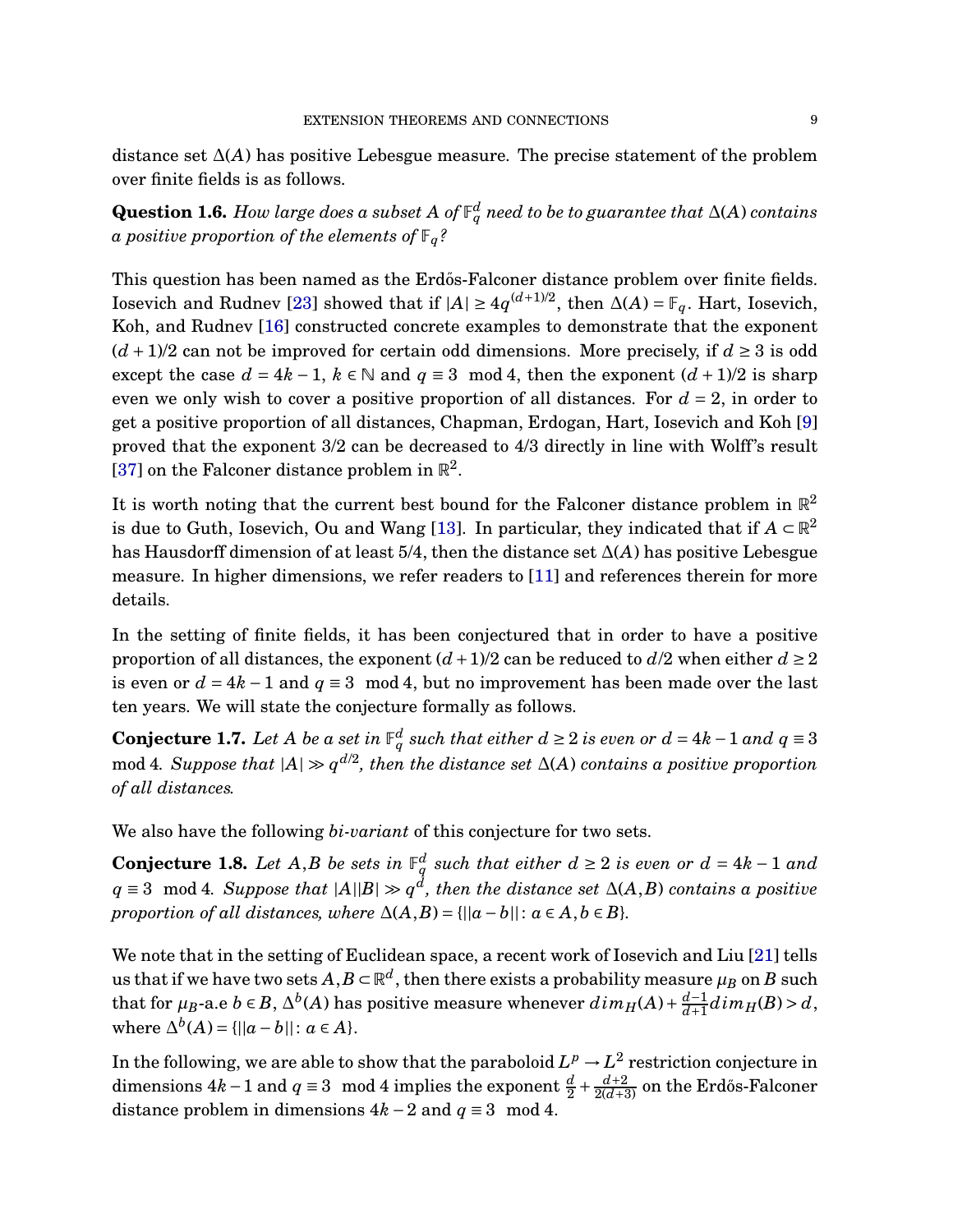<span id="page-9-0"></span>**Theorem 1.9.** Let P be the paraboloid in  $\mathbb{F}_q^{d+1}$ . Assume that the  $L^p \to L^2$  restriction  $e^{intimate}$  *for*  $P \subset \mathbb{F}_q^{d+1}$   $holds.$  For  $A \subset \mathbb{F}_q^d$  with  $|A| \gg \max{\{q^{d/2},~q^{(dp-p+2)/(3p-2)}\}}$ , we have

$$
|\Delta(A)| \gg q.
$$

When  $(d+1) = 4k - 1$ ,  $k \in \mathbb{N}$ ,  $q \equiv 3 \mod 4$ , it is well-known from the restriction conjecture for  $P \subset \mathbb{F}_q^{d+1}$  that  $p = (2d+8)/(d+6)$  is the optimal *p* value. Therefore, one can use Conjecture [1.3](#page-5-0) to obtain the exponent  $\frac{d^2+4d+2}{2d+6}$  $rac{d^2+4d+2}{2d+6}=\frac{d}{2}$  $\frac{d}{2} + \frac{d+2}{2(d+3)}$  for the distance problem which is better than the current threshold  $\frac{d+1}{2}$ .

When  $(d+1)$  is even, it is known that the optimal *p* for the  $L^p \to L^2$  restriction estimate for  $P \subset \mathbb{F}_q^{d+1}$  is given by  $p = (2d+6)/(d+5)$ . Thus we recover the known exponent  $\frac{d+1}{2}$ .

A proof of Theorem [1.9](#page-9-0) will be given in Section [4.](#page-27-0)

1.1.3. *Extension theorems for spheres*. For  $j \in \mathbb{F}_q$ , let us recall the definition of the sphere of radius *j* centered at the origin.

(6) 
$$
S_j := \{x \in \mathbb{F}_q^d : ||x|| = j\}.
$$

In this subsection, we will present new extension theorems for spheres in odd dimensional spaces.

It is well-known that in the Euclidean space, the extension theorems for paraboloids and spheres are the same, but in the setting of finite fields, the problems are completely different. Compared to the case of paraboloids or cones, it has been believed that the spherical extension problem is much harder to understand, since the Fourier transform of the sphere is closely related to the Kloosterman sum whose explicit form is not known. In the paraboloid case, we will see that (proof of Theorem [1.4\)](#page-6-1), there is a connection between the  $L^2 \to L^r$  estimate and the additive energy bound. In the finite field setting, such a connection was initially given by Mockenhaupt and Tao [\[27\]](#page-48-0), and a more precise relation between them was found by Lewko [\[29\]](#page-48-6). However, it seems that there is no such link for the case of spheres.

If the radius of the sphere  $S_j$  is not zero, then the Stein-Tomas method, which relies on decay properties of  $d\sigma^{\vee}$ , gives the following estimate

$$
R_{S_j}^*\left(2\rightarrow \frac{2d+2}{d-1}\right)\ll 1,
$$

see Theorem 1 in [\[17\]](#page-48-1) for a detailed proof.

Interpolating this result and the trivial bound  $R_{S_j}^*(1\to\infty)\ll 1,$  we obtain

$$
R_{S_j}^*\left(\frac{4d-4}{3d-5}\rightarrow 4\right)\ll 1,
$$

which we refer as the Stein-Tomas exponent toward  $L^p \to L^4$ .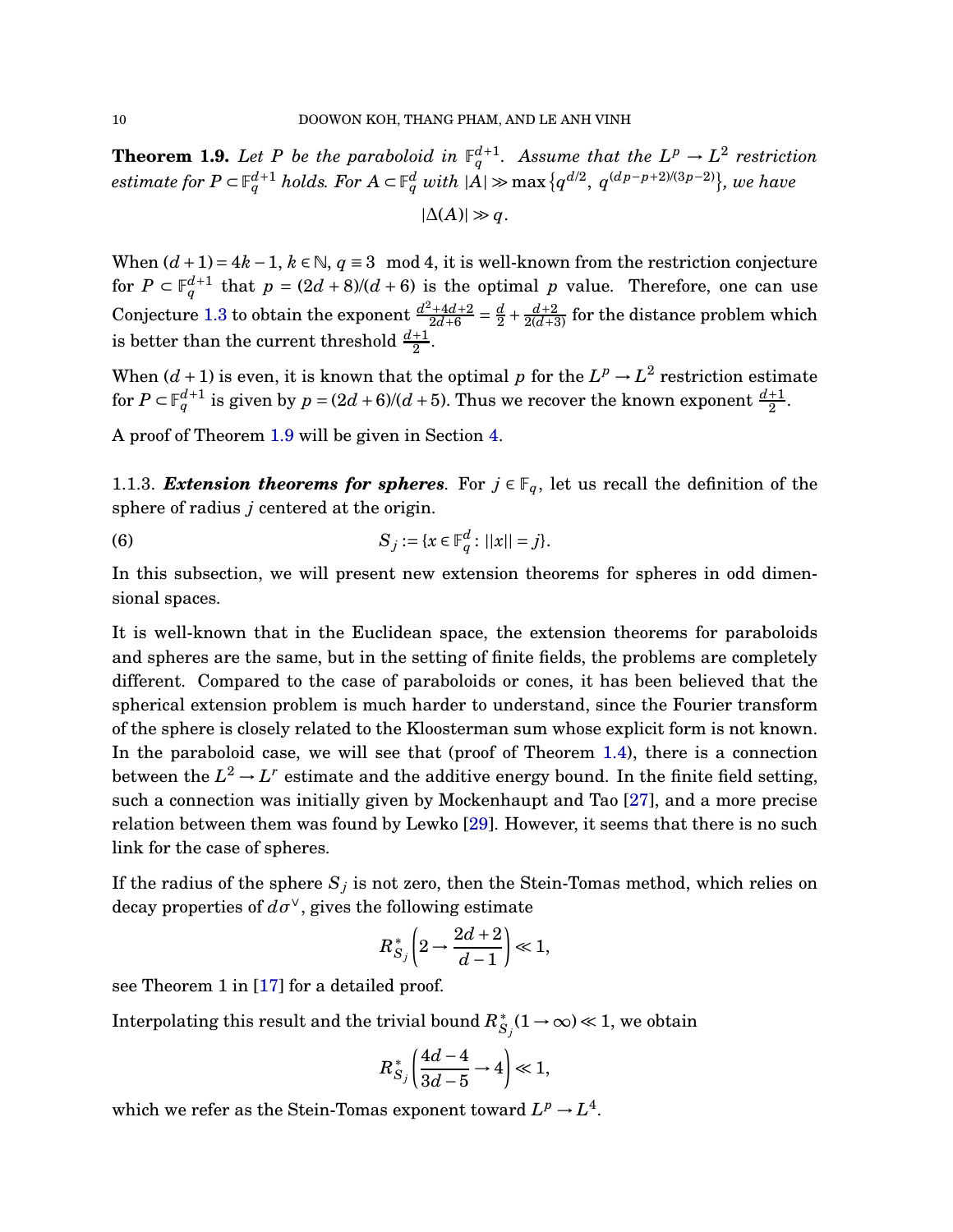In even *d* ≥ 4, Iosevich and the first listed author [\[19\]](#page-48-3) showed that  $R_{S_j}^*$  ( $\frac{12d-8}{9d-12}$  → 4) ≪ 1, which is better than the Stein-Tomas exponent toward  $L^p \to L^4$ . In a recent work, Iosevich, Lee, Shen, and the first two listed authors [\[20\]](#page-48-13) provided an optimal  $L^p \rightarrow L^4$ estimate in even dimensions, namely, they proved that

$$
R_{S_j}^*\left(\frac{4d}{3d-2}\rightarrow 4\right)\ll 1,
$$

for any sphere  $S_j$  of non-zero radius. Compared to the work [\[19\]](#page-48-3), the key ingredient in [\[20\]](#page-48-13) is the sharp additive energy bound of sets on spheres in even dimensions. We also remark that combining the method in [\[20\]](#page-48-13) and the additive energy bounds in [\[22\]](#page-48-9) yields the same result for the paraboloid *P* in even dimensions, namely,

$$
R_P^*\left(\frac{4d}{3d-2}\rightarrow 4\right)\ll 1.
$$

In odd dimensional spaces, over the last ten years, it has been believed in [\[19\]](#page-48-3) that the Stein-Tomas exponent toward  $L^p \to L^4$  can not be improved in general. Indeed, they showed that if  $q \equiv 1 \mod 4$  and *d* is odd, then the unit sphere contains an affine subspace of dimension (*d* − 1)/2. This construction can be easily derived, for example, we may assume that  $d = 5$  and  $q = 1$  mod 4, and we define

$$
H := (0,0,0,0,1) + Span((1,i,0,0,0),(0,0,1,i,0)).
$$

It is clear that *H* is contained in  $S_1$  and  $|H| = q^{(d-1)/2}$ . Now applying [\(2\)](#page-3-1) yields that if  $r = 4$ , then the threshold  $p = \frac{4d-4}{3d-5}$ 3*d*−5 is best possible.

It is surprising that when we take into account the radii of spheres, i.e. square or nonsquare, the Stein-Tomas exponent toward  $L^p \rightarrow L^4$  can be considerably improved (see Conjecture [1.14](#page-13-0) and our results below).

Let *g* be a primitive element of  $\mathbb{F}_q$ , i.e. a generator of  $\mathbb{F}_q^*$ . We have the following extension theorems for  $S_g$  which improve the Stein-Tomas exponent toward  $L^p \to L^4$  in odd dimensions.

<span id="page-10-0"></span>**Theorem 1.10.** Let g be a primitive element in  $\mathbb{F}_q$ . If  $d = 4k + 1$ , then we have

$$
R_{S_g}^*\left(\frac{4d}{3d-2}\rightarrow 4\right)\ll 1.
$$

<span id="page-10-1"></span>**Theorem 1.11.** *Let g be a primitive element in*  $\mathbb{F}_q$ *. Suppose*  $d = 4k - 1$  *and*  $q \equiv 1 \mod 4$ *. Then we have*

$$
R_{S_g}^*\left(\frac{4d}{3d-2}\rightarrow 4\right)\ll 1.
$$

The proofs of Theorems [1.10](#page-10-0) and [1.11](#page-10-1) will be provided in Section [5.](#page-27-1)

The novelty in our proofs of Theorems [1.10](#page-10-0) and [1.11](#page-10-1) is new estimates for the additive energy of sets on spheres of primitive radii, which goes beyond the capacity of methods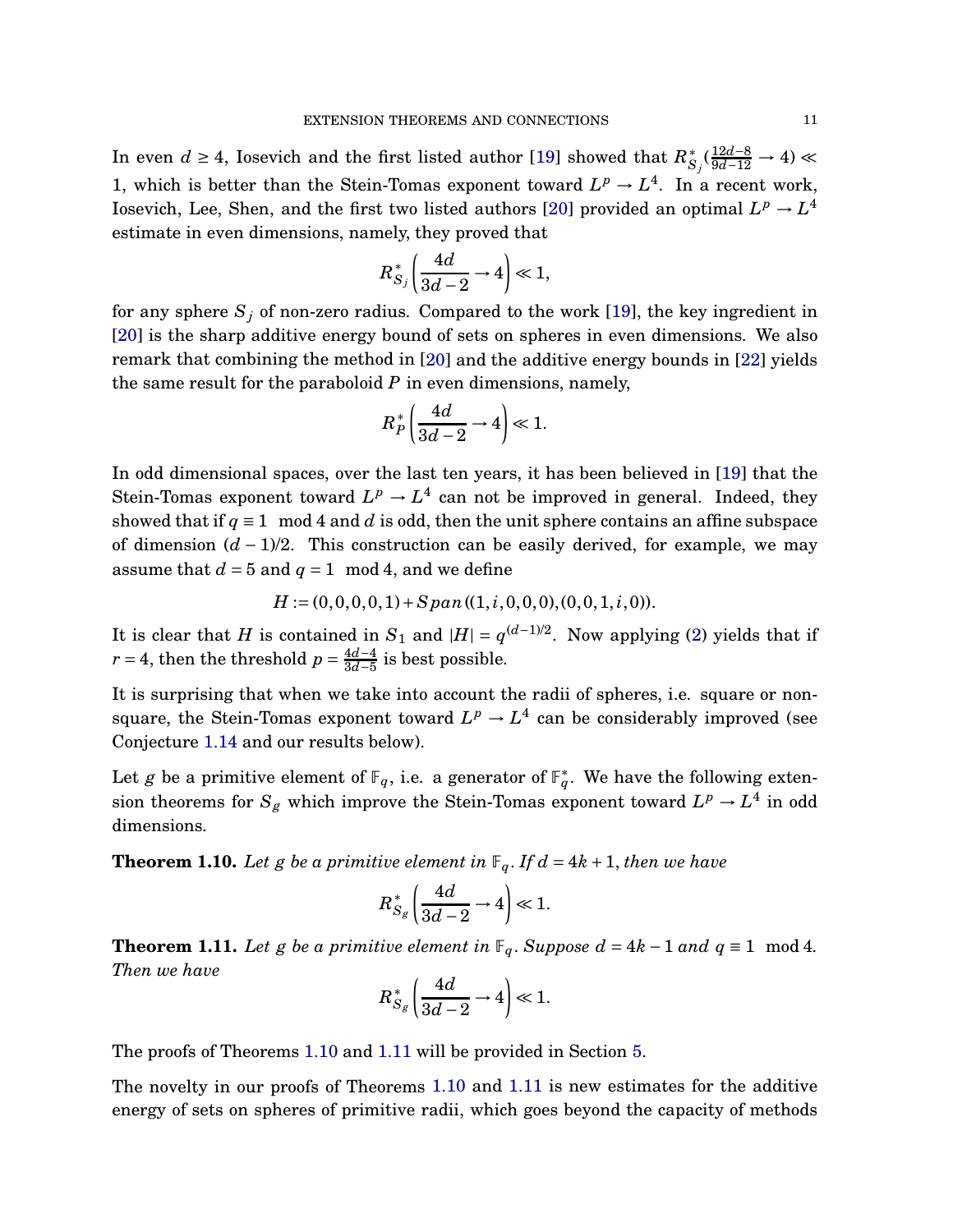in [\[22,](#page-48-9) [29,](#page-48-6) [34\]](#page-48-7). Our main tool is *the first association scheme graph* introduced by Bannai, Osamu, Hajime Tanaka [\[2\]](#page-47-10) in 2004. This is the first time *the first association scheme graph* is used in this topic. The role of this graph is similar to the Fourier transform of the zero sphere in the paraboloid case. More precisely, it will help us to detect pairs of zero distance in a given set

As a consequence, we will be able to show that for  $A \subset S_g$ ,

$$
E(A) \ll \frac{|A|^3}{q} + q^{\frac{d-2}{2}} |A|^2.
$$

If *g* is a square, i.e. non-primitive, then this bound is impossible in general. For instance, in the above construction in  $\mathbb{F}_q^5$ , we have  $H \subset S_1$  and  $E(H) \sim |H|^3$ . The main difference between these cases comes from the problem of estimating number of pairs  $(a, b) \in A^2$  such that  $||a - b|| = 0$ . This is a difficult problem since spheres might contain many isotropic lines, i.e. any two points on those lines have zero norm. For example, if there are two points *a*, *c* ∈ *S<sub><i>g*</sub> such that  $||a - c|| = 0$ , then the line *x* = *c* + *t*(*a* − *c*) with *t* ∈  $\mathbb{F}_q$  is contained fully in  $S_g$ . In the above construction, the number of such pairs in  $H$  is  $|H|^2$ . If a sphere has primitive radius, then we can take advantages of techniques in algebraic combinatorics, namely, *association action scheme* to overcome the difficulties.

We note here that, in general, for  $A \subset S_j, j \neq 0$ , we always have

$$
E(A) \ll \frac{|A|^3}{q} + q^{\frac{d-1}{2}} |A|^2.
$$

The upper bound can be attained by the above construction.

Unlike the paraboloid case, statements of reasonable conjectures on extension estimates for spheres have not appeared in the previous literature. In this subsection, we will deduce more accurate necessary conditions for  $L^p \rightarrow L^4$  extension estimates for spheres  $S_j.$  To this end, we will invoke the following lemma which can be taken from [\[14,](#page-47-11) P.79] or [\[1,](#page-47-12) Theorem 1].

<span id="page-11-0"></span>**Lemma 1.12.** *Let*  $Q(x) = x_1^2 + x_2^2 + \cdots + x_d^2$  $\frac{a}{d} \in \mathbb{F}_q[x]$  *where*  $x = (x_1, \ldots, x_d)$ . *Suppose that*  $\lambda$  *is*  $a$  *fixed non-square number in*  $\mathbb{F}_q$  *and*  $\eta$  *denotes the quadratic character of*  $\mathbb{F}_q^*$ *. Then one of the following holds:*

(1) If  $d \geq 2$  *is even, then*  $Q(x)$  *is equivalent to the form* 

$$
x_1^2 - x_2^2 + \dots + x_{d-3}^2 - x_{d-2}^2 + x_{d-1}^2 - \alpha x_d^2,
$$

*where α* is the element in  $\mathbb{F}_q^*$  such that  $\alpha \in \{1, \lambda\}$  and  $1 = \eta((-1)^{d/2})\eta(\alpha)$ .

(2) If  $d \geq 3$  *is odd, then*  $Q(x)$  *is equivalent to the form* 

$$
x_1^2 - x_2^2 + \dots + x_{d-2}^2 - x_{d-1}^2 + \alpha x_d^2,
$$

 $where \alpha is the element in  $\mathbb{F}_q^*$  satisfying that  $\alpha \in \{1, \lambda\}$  and  $1 = \eta((-1)^{(d-1)/2})\eta(\alpha)$ .$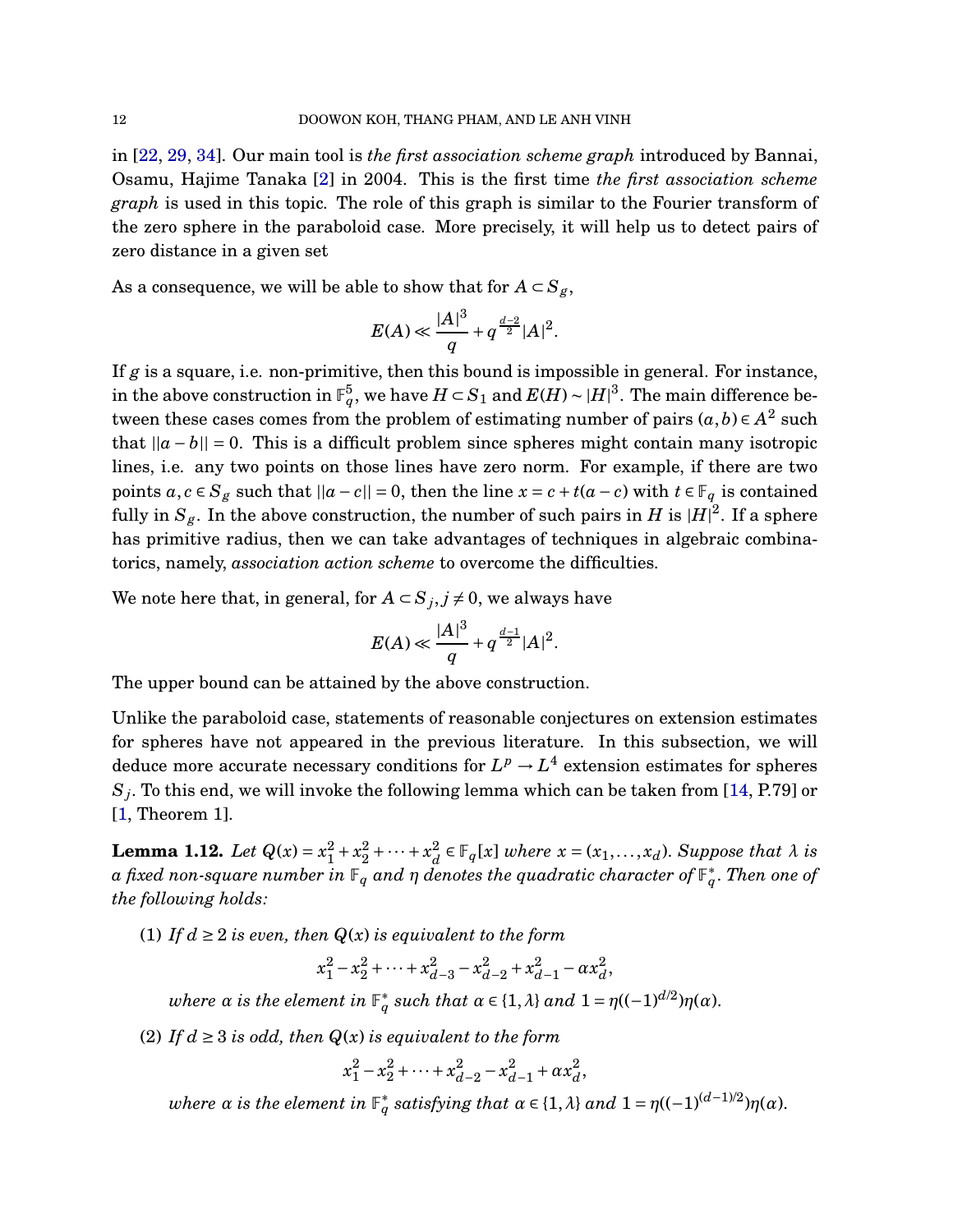From Lemma [1.12,](#page-11-0) we are able to detect an affine subspace lying on the sphere  $S_j = \{x \in$  $\mathbb{F}_q^d: x_1^2 + \cdots + x_d^2$  $\frac{2}{d} = j$ .

<span id="page-12-0"></span>**Lemma 1.13.** Let  $S_j$  be the sphere in  $\mathbb{F}_q^d$  with  $j \neq 0$ . Then the following statements hold:

- (1) *If*  $d ≥ 2$  *is even* , then  $S_j$  *contains an affine subspace*  $H$  *with*  $|H| = q^{(d-2)/2}$ .
- (2) If  $d = 4k + 1$ ,  $k \in \mathbb{N}$ , and *j* is not square, then  $S_j$  contains an affine subspace *H* with  $|H| = q^{(d-3)/2}.$
- (3) If  $d = 4k + 1$ ,  $k \in \mathbb{N}$ , and *j* is square, then  $S_j$  contains an affine subspace *H* with  $|H| = q^{(d-1)/2}.$
- (4) *If*  $d = 4k − 1$ ,  $k ∈ ℕ$ , and  $-j$  *is not square, then*  $S_j$  *contains an affine subspace H*  $with \, |H| = q^{(d-3)/2}.$
- (5) *If*  $d = 4k − 1$ ,  $k ∈ ℕ$ , and  $-j$  *is square, then*  $S_j$  *contains an affine subspace H with*  $|H| = q^{(d-1)/2}.$

*Proof.* To prove the first part of the lemma, we note from the first part of Lemma [1.12](#page-11-0) that  $S_j$  is equivalent to the variety

$$
\widetilde{S}_j := \{x \in \mathbb{F}_q^d : x_1^2 - x_2^2 + \dots + x_{d-3}^2 - x_{d-2}^2 + x_{d-1}^2 - ax_d^2 = j\},\
$$

where *α* is a non-zero element of  $\mathbb{F}_q$ . Let  $(a, b) \in \mathbb{F}_q^2$  such that  $a^2 - ab^2 = j$ . Then  $\widetilde{S_j}$  clearly contains a (*d* −2)/2-dimensional affine subspace with the form

$$
\left\{(t_1,t_1,t_2,t_2,\ldots,t_{\frac{d-2}{2}},t_{\frac{d-2}{2}},a,b)\in \mathbb{F}_q^d:t_i\in \mathbb{F}_q, i=1,2,\ldots,(d-2)/2\right\}.
$$

Hence,  $S_j$  also contains a  $(d-2)/2$ -dimensional affine subspace. This completes the proof of the first part of the lemma.

To prove other conclusions, we observe from the second part of Lemma [1.12](#page-11-0) that  $S_j$  is equivalent to the variety

<span id="page-12-1"></span>(7) 
$$
S_j(\alpha) := \{x \in \mathbb{F}_q^d : x_1^2 - x_2^2 + \dots + x_{d-2}^2 - x_{d-1}^2 + \alpha x_d^2 = j\},\
$$

where *α* is the element in  $\mathbb{F}_q^*$  satisfying that  $\alpha \in \{1, \lambda\}$  and  $1 = \eta((-1)^{(d-1)/2})\eta(\alpha)$ .

**Case 1:** Assume that there exists  $a \in \mathbb{F}_q^*$  such that  $aa^2 = j$ . This case is equivalent to  $\eta(\alpha j)$  = 1, where  $\eta$  denotes the quadratic character of  $\mathbb{F}_{q}^{*}.$  By a direct computation, one can check that each assumption of the third part and the fifth part of Lemma [1.12](#page-11-0) satisfies the condition that  $\eta(\alpha j) = 1$ . In addition, we notice that if  $\alpha a^2 = j$  for some  $a \in \mathbb{F}_q^*$ , then  $S_j(a)$  contains a  $(d-1)/2$ -dimensional affine subspace with the form

$$
\left\{(t_1,t_1,t_2,t_2,\ldots,t_{\frac{d-1}{2}},t_{\frac{d-1}{2}},a) \in \mathbb{F}_q^d : t_i \in \mathbb{F}_q, i=1,2,\ldots,(d-1)/2\right\}.
$$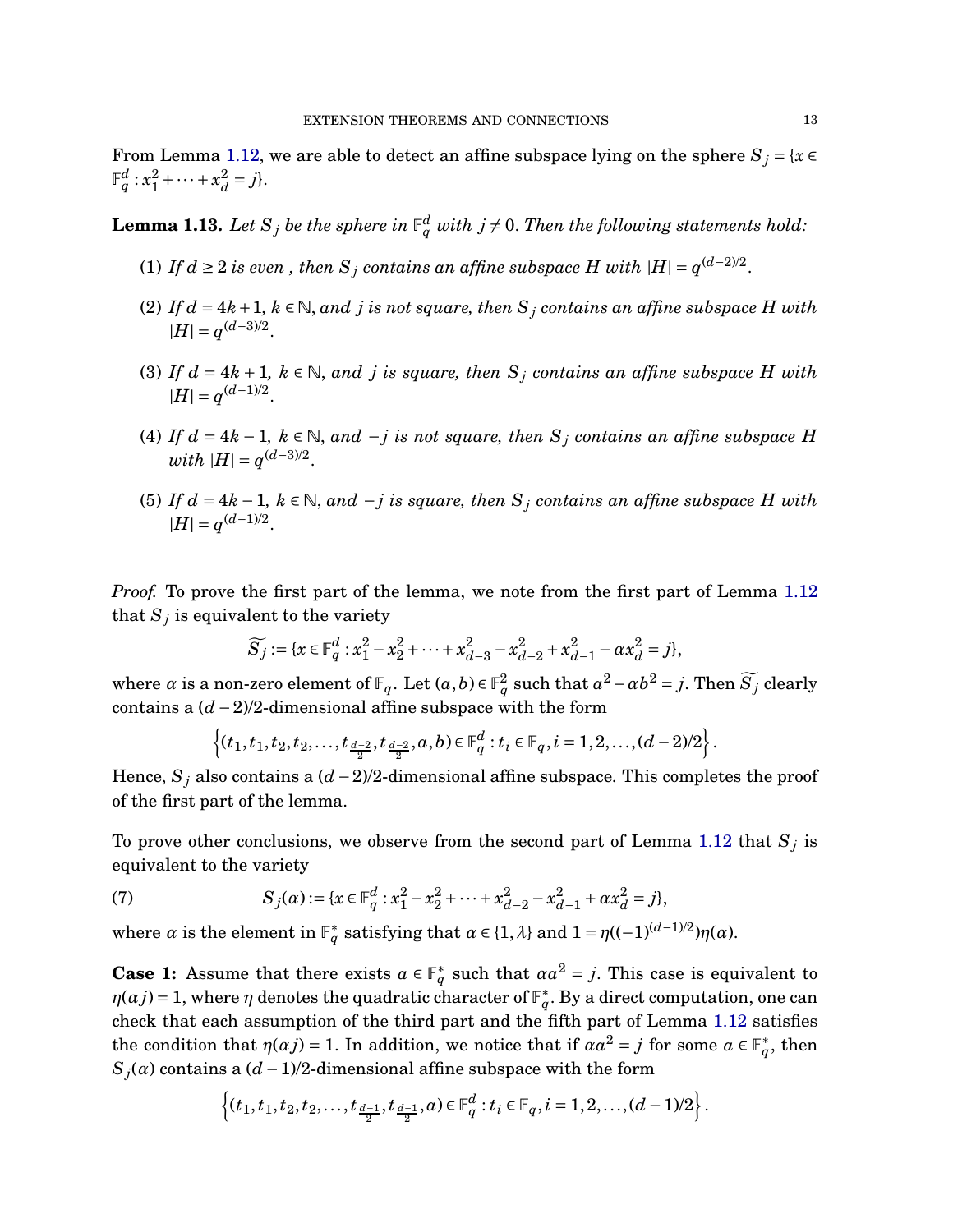Hence, a  $(d-1)/2$ -dimensional affine subspace *H* is contained in the sphere  $S_j$  under the assumption of the third part or the fifth part of Lemma [1.13.](#page-12-0) This completes proofs of the third and fifth parts of Lemma [1.12.](#page-11-0)

**Case 2:** Assume that there is no  $a \in \mathbb{F}_q^*$  such that  $aa^2 = j$ , which is equivalent to the case when  $\eta(\alpha j) = -1$ . It is not hard to see that each assumption of the second and the fourth parts of Lemma [1.13](#page-12-0) satisfies this case. Let  $(a, b, c) \in \mathbb{F}_q^3$  such that  $a^2 - b^2 + ac^2 = j$ . It follows from [\(7\)](#page-12-1) that  $S_j(a)$  contains a  $(d-3)/2$ -dimensional affine subspace with the form

$$
\left\{(t_1,t_1,t_2,t_2,\ldots,t_{\frac{d-3}{2}},t_{\frac{d-3}{2}},a,b,c)\in \mathbb{F}_q^d:t_i\in \mathbb{F}_q, i=1,2,\ldots,(d-3)/2\right\},\,
$$

which completes proofs of the second and fourth parts of Lemma [1.13.](#page-12-0)

Combining the necessary conditions in [\(2\)](#page-3-1) (or [\(3\)](#page-3-0)) and Lemmea [1.13,](#page-12-0) one may conjecture all exponents  $1 \leq p,r \leq \infty$  such that  $R^*_{S_j}(p \to r) \ll 1.$  In particular, we can state the following conjecture for the sharp bound  $R_{S_j}^*(p \to 4) \ll 1$  in odd dimensions.

<span id="page-13-0"></span>**Conjecture 1.14.** Let  $S_j$  be the sphere with non-zero radius in  $\mathbb{F}_q^d$ . The following state*ments hold.*

- (1) If  $d = 4k + 1$ ,  $k \in \mathbb{N}$ , and *j* is not square, then the bound  $R_{S_j}^* \left( \frac{4d+4}{3d+1} \rightarrow 4 \right) \ll 1$  gives *the sharp*  $L^p \rightarrow L^4$  *estimate.*
- (2) If  $d = 4k-1$ ,  $k ∈ ℕ$ ,  $q ≡ 1 \mod 4$ , and  $j$  is not square, then the bound  $R_{S_j}^* \left( \frac{4d+4}{3d+1} \rightarrow 4 \right)$  ≪ 1 *gives the sharp*  $L^p \rightarrow L^4$  *estimate.*
- (3) If  $d = 4k-1$ ,  $k ∈ ℕ$ ,  $q ≡ 3 \mod 4$ , and  $j$  is square, then the bound  $R^*_{S_j}(\frac{4d+4}{3d+1} \rightarrow 4) ≪ 1$ gives the sharp  $L^p \to L^4$  estimate.

Notice that the first part of the above conjecture is based on the second part of Lemma [1.13.](#page-12-0) On the other hand, the second and third parts of the above conjecture come from the fourth part of Lemma [1.13.](#page-12-0)

**Remark 1.15.** *We have an interesting observation when comparing Proposition [1.2](#page-4-2) for paraboloids to the first and second statements of Conjecture [1.14](#page-13-0) for spheres in odd dimensions. Ignoring the assumption on the radius of spheres, they have the same assumptions but the expected conclusions are different. Conjecture [1.14](#page-13-0) says that the sharp Stein-* $T$ omas exponent toward  $L^p \to L^4$  for paraboloids can be improved significantly for the *corresponding spheres in odd dimensions. It is clear that Theorems [1.10](#page-10-0) and [1.11](#page-10-1) are partial evidences.*

As we mentioned before, there is no known bridge between  $L^2 \rightarrow L^r$  estimates for spheres and the additive energy bound. This leads to a challenge to improve the Stein-Tomas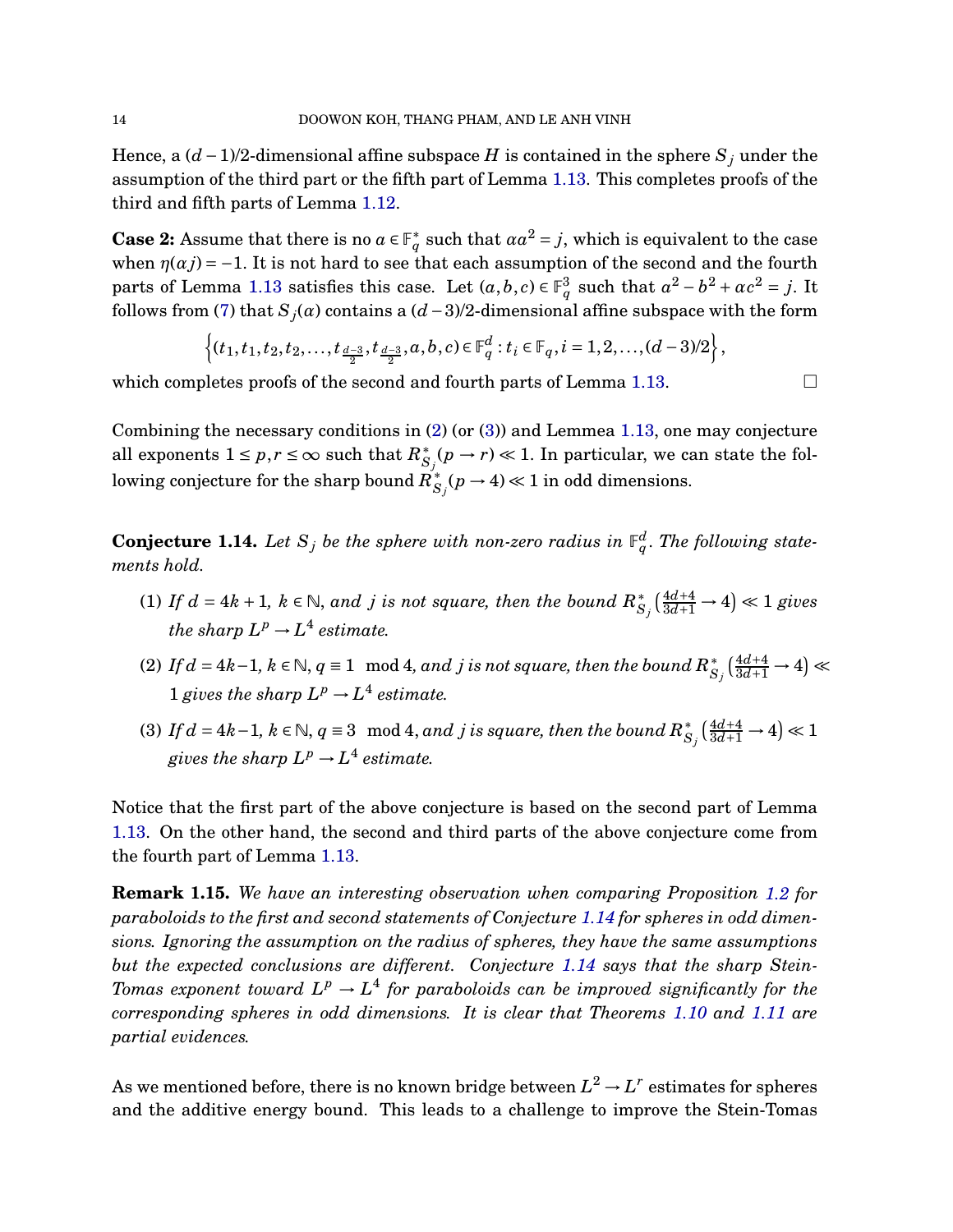result. The conjecture on  $L^2 \to L^r$  extension estimate for the spheres in even dimensions is stated as follows.

<span id="page-14-0"></span>**Conjecture 1.16.** For  $d \geq 2$  *even, let*  $S_j$  *be the sphere of radius*  $j \neq 0$  *centered at the origin*  $i$ *n*  $\mathbb{F}_q^d$ . We have the following  $L^2 \rightarrow L^r$  estimate

$$
R_{S_j}^*\left(2\rightarrow \frac{2d+4}{d}\right)\ll 1.
$$

Notice that the case  $d = 2$  of Conjecture [1.16](#page-14-0) has been proved by Chapman, Erdogan, Hart, Iosevich, and Koh in [\[9\]](#page-47-7). However, in higher dimensional spaces, their method gives us the estimate  $R_{S_j}^*(2\to4)\ll1,$  which is very weak compared to the Stein-Tomas result.

It is worth noting that it has been shown in [\[9\]](#page-47-7) that the spherical  $L^2 \to L^r$  extension conjecture in even dimensions will imply the exponent  $\frac{d}{2} + \frac{d}{2(d+1)}$  on the Erdős-Falconer distance problem. However, what we know about the spherical  $L^2 \to L^r$  extension conjecture is very limited compared to the paraboloid case.

1.2. **A step towards the distance Conjecture [1.8.](#page-8-0)** Theorem [1.9](#page-9-0) tells us that the restriction conjecture for the paraboloid *P* in  $\mathbb{F}_q^{d+1}$  with  $d = 4k - 2$ ,  $k \in \mathbb{N}$ ,  $q \equiv 3 \mod 4$ , implies the exponent  $\frac{d}{2} + \frac{d+2}{2(d+3)}$  on the Erdős-Falconer distance problem in  $\mathbb{F}_q^d$ . Conjectures [1.7](#page-8-1) and [1.8](#page-8-0) suggest that the right exponent should be *d*/2.

In this section, we will make a step towards Conjecture [1.8](#page-8-0) by showing that it holds when we assume that one set lies on a variety (a sphere or a paraboloid). In fact, our statements will be stronger in certain dimensions when the variety is a sphere. We also note that our coming results are sharp in odd dimensional spaces.

1.2.1. *Distances between a set on a paraboloid and an arbitrary set.* Recall that the paraboloid  $P$  in  $\mathbb{F}_q^d$  is defined as follows.

$$
P := \{ (x_1, x_2, \dots, x_{d-1}, x_d) : x_d = x_1^2 + \dots + x_{d-1}^2, (x_1, \dots, x_{d-1}) \in \mathbb{F}_q^{d-1} \}.
$$

We have the following result on distances between a set on a paraboloid and an arbitrary  $\operatorname{set}$  in  $\mathbb{F}_q^d.$ 

<span id="page-14-1"></span>**Theorem 1.17.** Let A be a set on P in  $\mathbb{F}_q^d$ , and B be an arbitrary set in  $\mathbb{F}_q^d$ . The following *consequences hold:*

• For 
$$
d = 4k - 1
$$
,  $k \in \mathbb{N}$ ,  $q \equiv 3 \mod 4$ , if  $|A||B| \ge 4q^d$ , then we have  

$$
|\Delta(A, B)| \ge \frac{q}{3}.
$$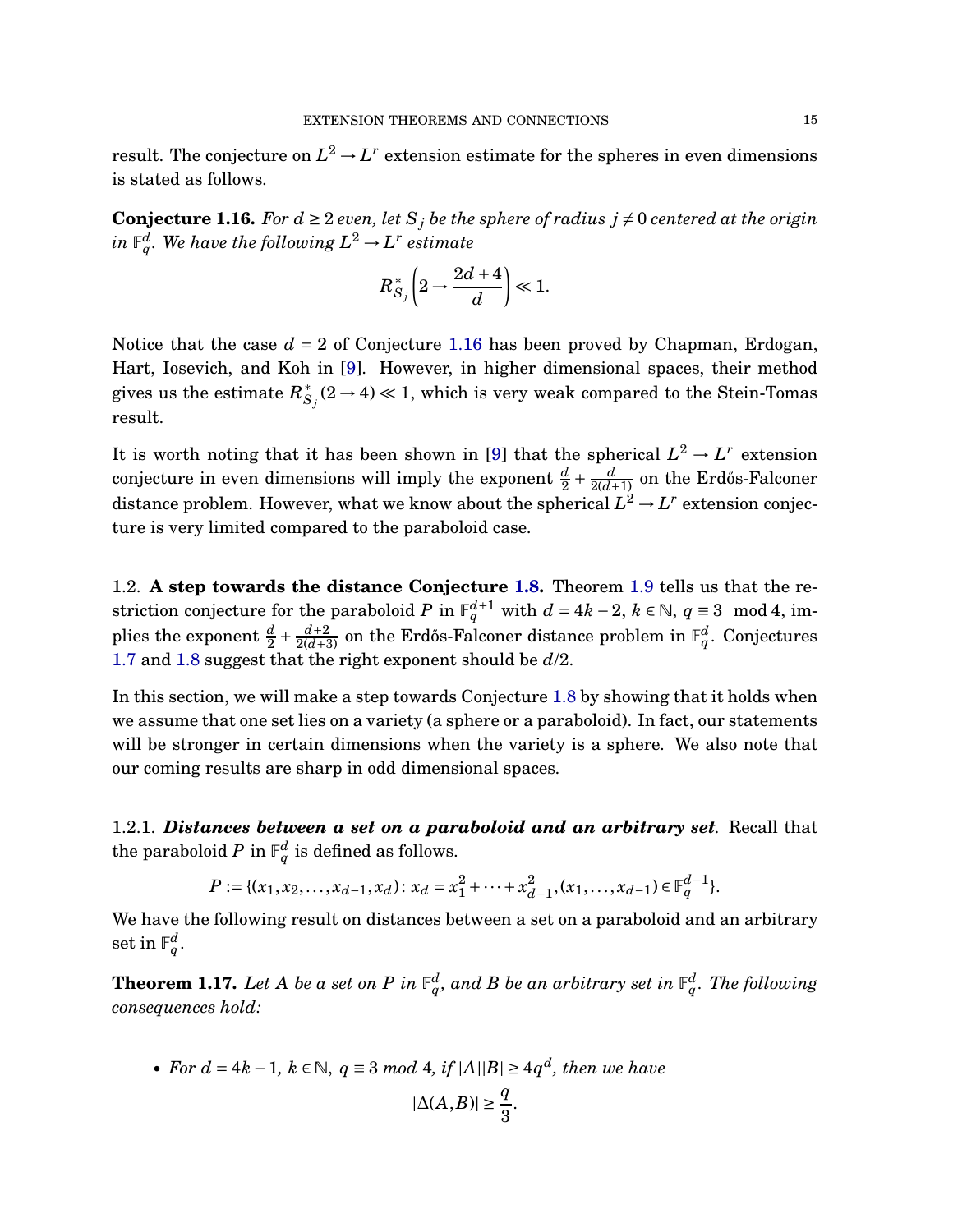• *For even*  $d \geq 4$ , *if*  $|A||B| \geq 16q^d$  *and*  $|A| \not\in (q^{(d-1)/2}, q^{d/2})$ , *then we have*  $|\Delta(A,B)| \geq \frac{q}{14}$ 144 .

The following is a direct corollary of Theorem [1.17.](#page-14-1)

**Corollary 1.18.** Let A be a set on P in  $\mathbb{F}_q^d$ . Suppose that either  $d = 4k-1$  and  $q \equiv 3 \mod 4$ *or*  $d \geq 4$  *is even, and*  $|A| \gg q^{d/2}$ *, then we have*  $|\Delta(A)| \gg q$ *.* 

A proof of Theorem [1.17](#page-14-1) will be given in Section [6.](#page-29-0)

1.2.2. *Distances between a set on a sphere and an arbitrary set.* For  $j \in \mathbb{F}_q$ , recall that the sphere  $S_j$  of radius  $j$  centered at the origin in  $\mathbb{F}_q^d$  is defined by

$$
S_j := \{x = (x_1, \dots, x_d) \in \mathbb{F}_q^d : ||x|| = x_1^2 + \dots + x_d^2 = j\}.
$$

In our next theorem, we consider distances between one set lies on  $S_j$  with  $j \neq 0$  and an arbitrary set in odd dimensional spaces.

<span id="page-15-0"></span>**Theorem 1.19.** *Let*  $A \subset S_j$  *with*  $j \neq 0$ , and  $B \subset \mathbb{F}_q^d$ . Then the following two statements *hold:*

• Let *j* be a square number of  $\mathbb{F}_q^*$ . For  $d = 4k - 1$ ,  $k \in \mathbb{N}$ ,  $q \equiv 3 \mod 4$ , if  $|A||B| \ge 4q^d$ , *then we have*

$$
|\Delta(A,B)| \ge \frac{q}{4}.
$$

• Let *j* be a non-square number of  $\mathbb{F}_q^*$ . For either  $d = 4k + 1$ ,  $k \in \mathbb{N}$ , or  $d = 4k - 1$  and *q* ≡ 1 mod 4, *if*  $|A||B|$  ≥ 4*q*<sup>*d*</sup>, *then we have* 

$$
|\Delta(A,B)| \ge \frac{q}{4}.
$$

In even dimensions, we have

<span id="page-15-1"></span>**Theorem 1.20.** Let A be a set on  $S_j$  with  $j \neq 0$ , and B be an arbitrary set in  $\mathbb{F}_q^d$ . For even *d* ≥ 4, *if*  $|A||B|$  ≥ 16 $q^d$  *and*  $|A|$  ∉  $(q^{(d-1)/2}, q^{d/2})$ *, then we have* 

$$
|\Delta(A,B)| \ge \frac{q}{144}.
$$

While our results for spheres are similar to those of paraboloids, the proofs are much more complicated since the Fourier decay of spheres is associated with the Kloosterman sum whose explicit form is not known.

As consequences of Theorems [1.19](#page-15-0) and [1.20,](#page-15-1) if  $A = B \subset S_j$  with  $j \neq 0$ , then we recover main results in [\[16\]](#page-47-6) in even dimensions and in odd dimensions with some additional conditions. When  $A = B \subset S_j$ , we can reduce the distance problem to the dot product problem, which is much easier with a geometric property that any line contains at most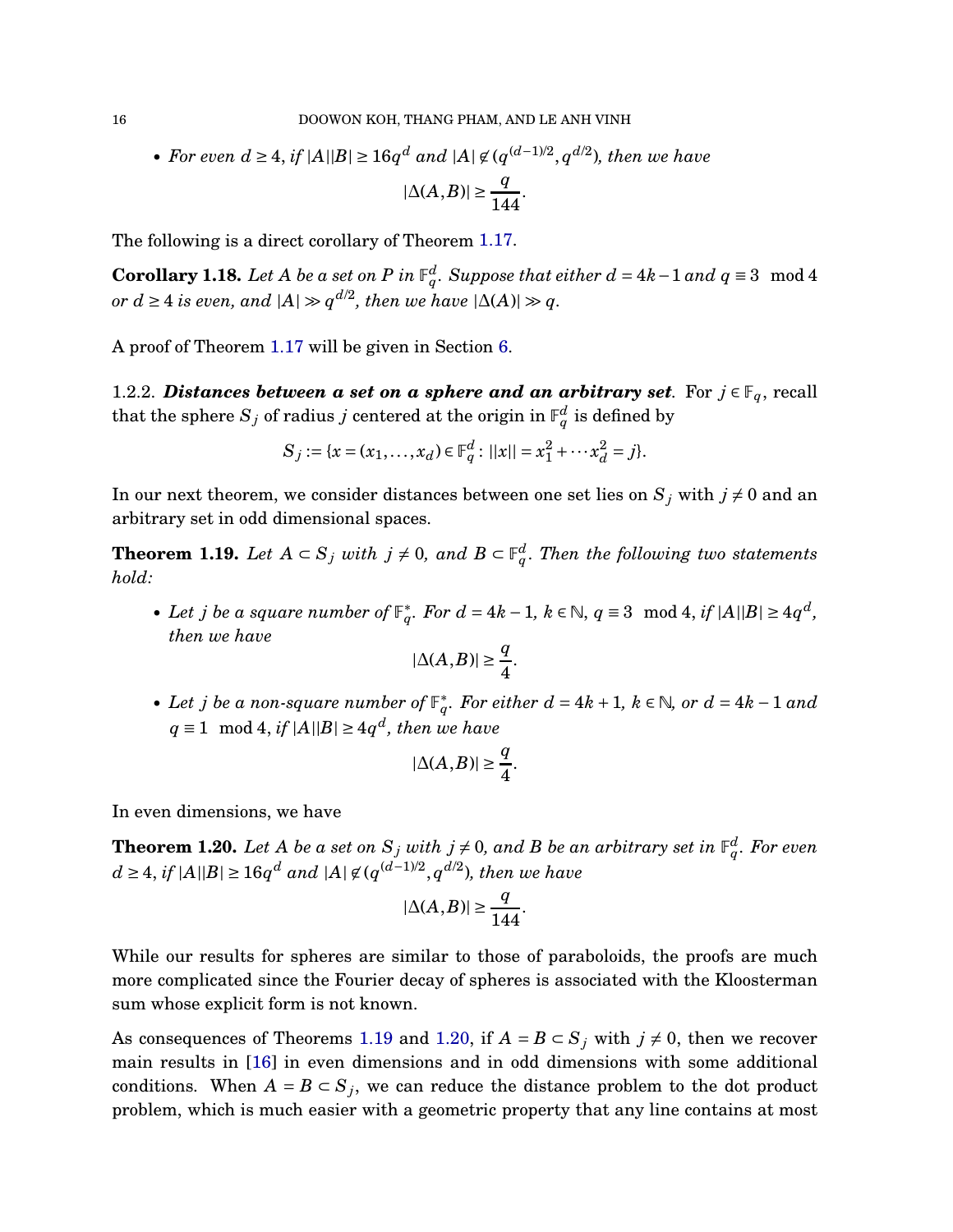two points from *A*. However, in the form of Theorems [1.19](#page-15-0) and [1.20,](#page-15-1) one can check that such reduction does not work.

It is more interesting when we replace the sphere  $S_j$  by the sphere of radius zero  $S_0$ . Indeed, it is clear that the distance between two points  $x, y \in S_0$  is

$$
||x - y|| = -2x_1y_1 - \dots - 2x_dy_d = -2x \cdot y.
$$

Therefore, the distance problem is equivalent with the dot product problem. Nevertheless, we now face a bigger problem that the zero sphere  $S_0$  contains many lines. This means that for any subset  $A \subset S_0$ , there might exist lines with q points from A. Because of this reason, the method in [\[16\]](#page-47-6) only gives us the exponent  $(d+1)/2$ . In the next theorem, using the unusual good Fourier decay of the zero sphere in dimensions 4*k* +2 and  $q \equiv 3 \mod 4$ , we are able to conquer the difficulties and to obtain the same result as in Theorem [1.20.](#page-15-1)

<span id="page-16-0"></span>**Theorem 1.21.** Let  $S_0$  be the sphere with zero radius centered at the origin in  $\mathbb{F}_q^d$ . Let *A be a set on*  $S_0$  *and B be an arbitrary set in*  $\mathbb{F}_q^d$ *. For*  $d = 4k + 2$ *,*  $k \in \mathbb{N}$ *,*  $q \equiv 3 \mod 4$ *, if*  $|A||B| ≥ 16q^d$  *and*  $|A| \not\in (q^{(d-1)/2}, q^{d/2})$ *, then we have* 

$$
|\Delta(A,B)| \ge \frac{q}{144}.
$$

**Corollary 1.22.** *Let A be a set on*  $S_0$  *in*  $\mathbb{F}_q^d$ *. Suppose that*  $d = 4k + 2$ *,*  $k \in \mathbb{N}$ *,*  $q \equiv 3 \mod 4$ *,*  $and$  |A| ≫  $q^{d/2}$ , then we have  $|\Delta(A)| \gg q$ .

We will prove Theorem [1.19,](#page-15-0) [1.20,](#page-15-1) and [1.21](#page-16-0) in Section [6.](#page-29-0)

1.2.3. *Sharpness of distance results.* Notice that in odd dimensional spaces our distance results are sharp. More precisely, for any  $\epsilon > 0$ , there exist sets *A* on *P* or  $S_j$ and  $B \subset \mathbb{F}_q^d$  with  $|A||B| \gg q^{d-\epsilon}$  and  $|\Delta(A,B)| = o(q)$  (see Lemmas [7.2](#page-44-0) and [7.3\)](#page-45-0). In even dimensional spaces, our condition  $|A||B| \gg q^d$  is sharp (see Lemmas [7.4](#page-46-0) and [7.5\)](#page-46-1). Moreover, in even dimensions, if there exist a set *A* on *P* or  $S_j$  with  $q^{(d-1)/2} < |A| < q^{d/2}$  and  $B \subset \mathbb{F}_q^d$  satisfy  $|A||B| \geq q^d$  and  $|\Delta(A,B)| = o(q),$  then the results would be sharp, but such a construction is not known.

The rest of this paper is organized as follows. In Section 2, we derive energy bounds which are the most important parts in proofs of extension theorems. Proofs of the extension theorem associated to the paraboloid  $P$  and the connection with the Erdős-Falconer distance problem will be provided in Sections 3 and 4, respectively. Section 5 is devoted for proofs of extension theorems associated to spheres. We prove theorems on distances between two sets in Section 6. The sharpness of distance results will be discussed in Section 7.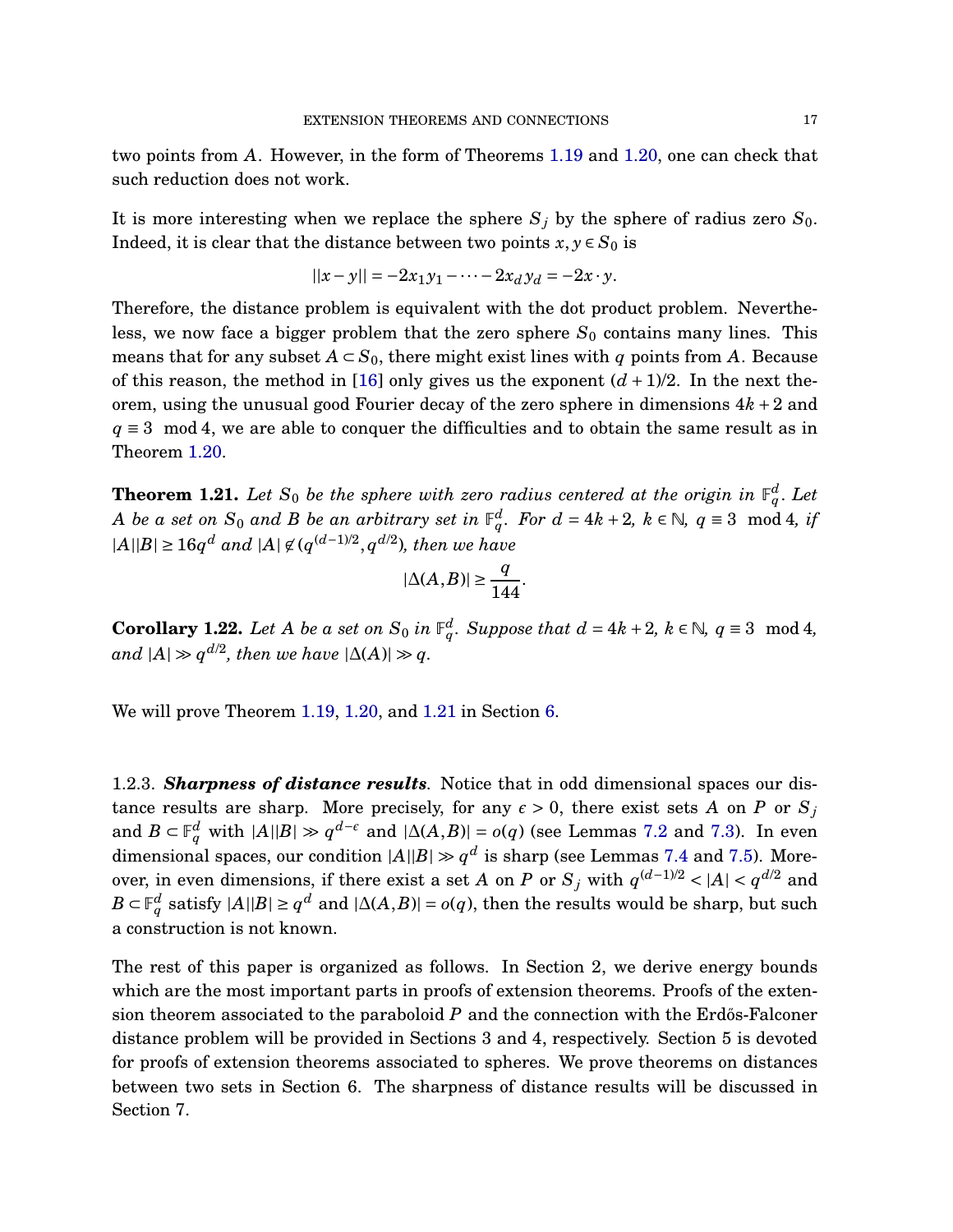## 2. ENERGY BOUNDS

Let us first recall the definition of the additive energy of a set on a variety. Let *V* be a variety in  $\mathbb{F}_q^d$ . For  $A \subset V$ , the additive energy of  $A$ , denoted by  $E(A)$ , is defined by

$$
E(A) = |\{(a, b, c, d) \in A^4 : a + b = c + d\}|.
$$

In this section, we bound *E*(*A*) when *A* is a set on a sphere or the paraboloid *P*. Energy bounds play the crucial role in our proofs of extension theorems.

## 2.1. **Energy for paraboloids.**

<span id="page-17-0"></span>**Theorem 2.1.** *Let A be a set on a paraboloid*  $P \subset \mathbb{F}_q^d$  *with*  $d = 4k + 3$ ,  $k \in \mathbb{N}$  *and*  $q \equiv 3$ mod 4*. We have the following estimate*

$$
E(A) \ll \frac{|A|^3}{q} + q^{\frac{d-2}{2}} |A|^2.
$$

To prove Theorem [2.1,](#page-17-0) we first prove the following lemma.

<span id="page-17-2"></span>**Lemma 2.2.** Let  $A \subset \mathbb{F}_q^d$  with  $d = 4k + 2$ ,  $k \in \mathbb{N}$ , and  $q \equiv 3 \mod 4$ . Let  $N(A)$  be the number *of pairs*  $(a, b) ∈ A^2$  *such that*  $||a - b|| = 0$ *. Then we have* 

$$
N(A) \ll \frac{|A|^2}{q} + q^{\frac{d-2}{2}} |A|.
$$

*Proof.* To prove this lemma, we recall the following result from [\[20,](#page-48-13) Lemma 3.2].

<span id="page-17-1"></span>**Lemma 2.3.** Let  $S_0$  be the sphere centered at the origin of radius 0 in  $\mathbb{F}_q^d$ . Suppose that  $d = 4k + 2$  *and*  $q \equiv 3 \mod 4$ . *Then, for any*  $\alpha \in \mathbb{F}_q^d$ , we have

$$
\widehat{S}_0(\alpha) = \frac{1}{q} \cdot \delta_0(\alpha) - q \frac{-(d+2)}{2} \sum_{r \neq 0} \chi(r||\alpha||),
$$

*where*  $\delta_0(\alpha) = 1$  *if*  $\alpha = 0$  *and zero otherwise.* 

We have

$$
N(A) = \sum_{a,b \in A: a-b \in S_0} 1 = \sum_{a,b \in \mathbb{F}_q^d} A(a)A(b)S_0(a-b).
$$

Applying the Fourier inversion formula to the indicator function  $S_0(a - b)$ , we obtain

(8) 
$$
N(A) = \sum_{a,b \in \mathbb{F}_q^d} A(a)A(b) \sum_{m \in \mathbb{F}_q^d} \widehat{S_0}(m) \chi(m \cdot (a-b))
$$

$$
= q^{2d} \sum_{m \in \mathbb{F}_q^d} |\widehat{A}(m)|^2 \widehat{S_0}(m).
$$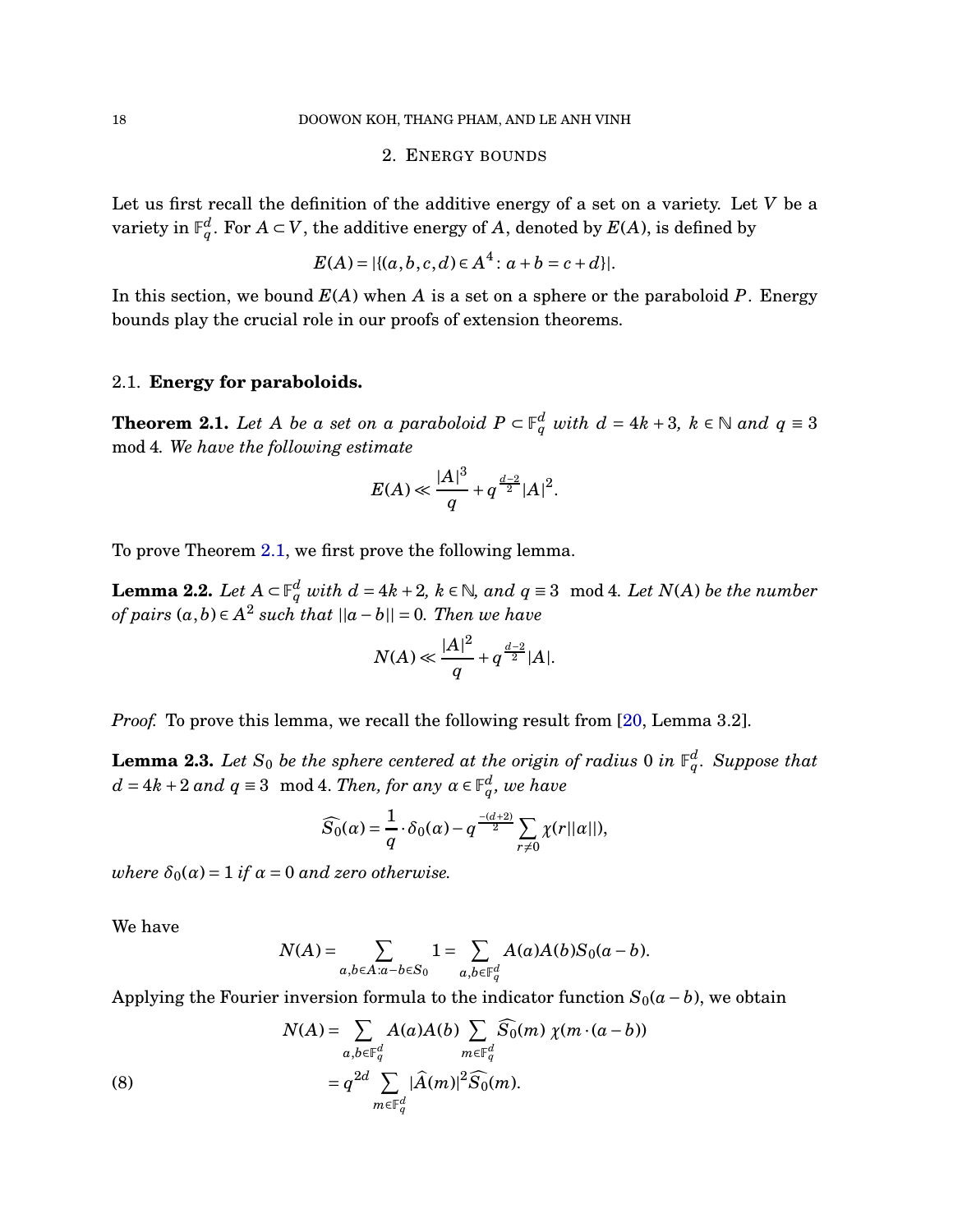It follows from Lemma [2.3](#page-17-1) that

$$
N(A)\leq q^{2d}\left(\sum_{m\in \mathbb F_q^d}|\widehat{A}(m)|^2q^{-1}\delta_0(m)-q^{\frac{-(d+2)}{2}}\sum_{m\in \mathbb F_q^d}|\widehat{A}(m)|^2\sum_{r\neq 0}\chi(r\|m\|)\right).
$$

Using the orthogonality property of  $\chi$ , we get the following

$$
N(A) \le \frac{|A|^2}{q} - q^{2d} \cdot q^{\frac{-(d+2)}{2}} \cdot (q-1) \sum_{\|m\| = 0} |\widehat{A}(m)|^2 + q^{2d} \cdot q^{\frac{-(d+2)}{2}} \sum_{\|m\| \ne 0} |\widehat{A}(m)|^2
$$
  

$$
\le \frac{|A|^2}{q} + q^{2d} \cdot q^{\frac{-(d+2)}{2}} \sum_{m \in \mathbb{F}_q^d} |\widehat{A}(m)|^2.
$$

On the other hand, we also have  $\sum_{m\in \mathbb F_q^d}|\widehat{A}(m)|^2=q^{-d}|A|,$  which implies that

$$
N(A) \ll \frac{|A|^2}{q} + q^{\frac{d-2}{2}} |A|.
$$

This concludes the proof of the lemma.  $\Box$ 

We are now ready to prove Theorem [2.1.](#page-17-0)

*Proof of Theorem [2.1.](#page-17-0)* We start with the following observation: Given  $a = (a, a \cdot a), b = (b, b \cdot b), c = (c, c \cdot c), d = (d, d \cdot d) \in P$ , if  $a + b = c + d$ , then we have

$$
(\underline{a}-\underline{d})\cdot(\underline{b}-\underline{d})=0,
$$

i.e. we have a *right angle* at *d*. This is equivalent to

$$
(\underline{a}-\underline{b},||\underline{a}-\underline{b}||)-(\underline{d}-\underline{b},||\underline{d}-\underline{b}||)\in P.
$$

We now partition  $E(A)$  into a sum of  $E_1$  and  $E_2$ , where  $E_1$  is the number of tuples  $(a, b, c, d) ∈ A<sup>4</sup>$  such that  $a + b = c + d$  and either  $||\underline{a} - \underline{b}|| = 0$  or  $||\underline{d} - \underline{b}|| = 0$ ,  $E_2$  is the number of tuples  $(a, b, c, d) ∈ A<sup>4</sup>$  such that  $a + b = c + d$  and  $||\underline{a} - \underline{b}|| \neq 0$ ,  $||\underline{d} - \underline{b}|| \neq 0$ .

Since  $d = 4k + 3$ , we have  $d - 1 = 4k + 2$ . It follows from Lemma [2.2](#page-17-2) that

$$
{E}_1 \ll \frac{|A|^3}{q} + q^{\frac{d-3}{2}} |A|^2.
$$

To bound  $E_2$ , we do as follows.

For a fixed  $b \in A$ , we now count the number of pairs  $(a,d) \in A^2$  such that

(9) 
$$
(\underline{a} - \underline{b}, ||\underline{a} - \underline{b}||) - (\underline{d} - \underline{b}, ||\underline{d} - \underline{b}||) \in P.
$$

Define

<span id="page-18-0"></span>
$$
A' := \{(\underline{x} - \underline{b}, ||\underline{x} - \underline{b}||): (\underline{x}, ||\underline{x}||) \in A\} \subset P.
$$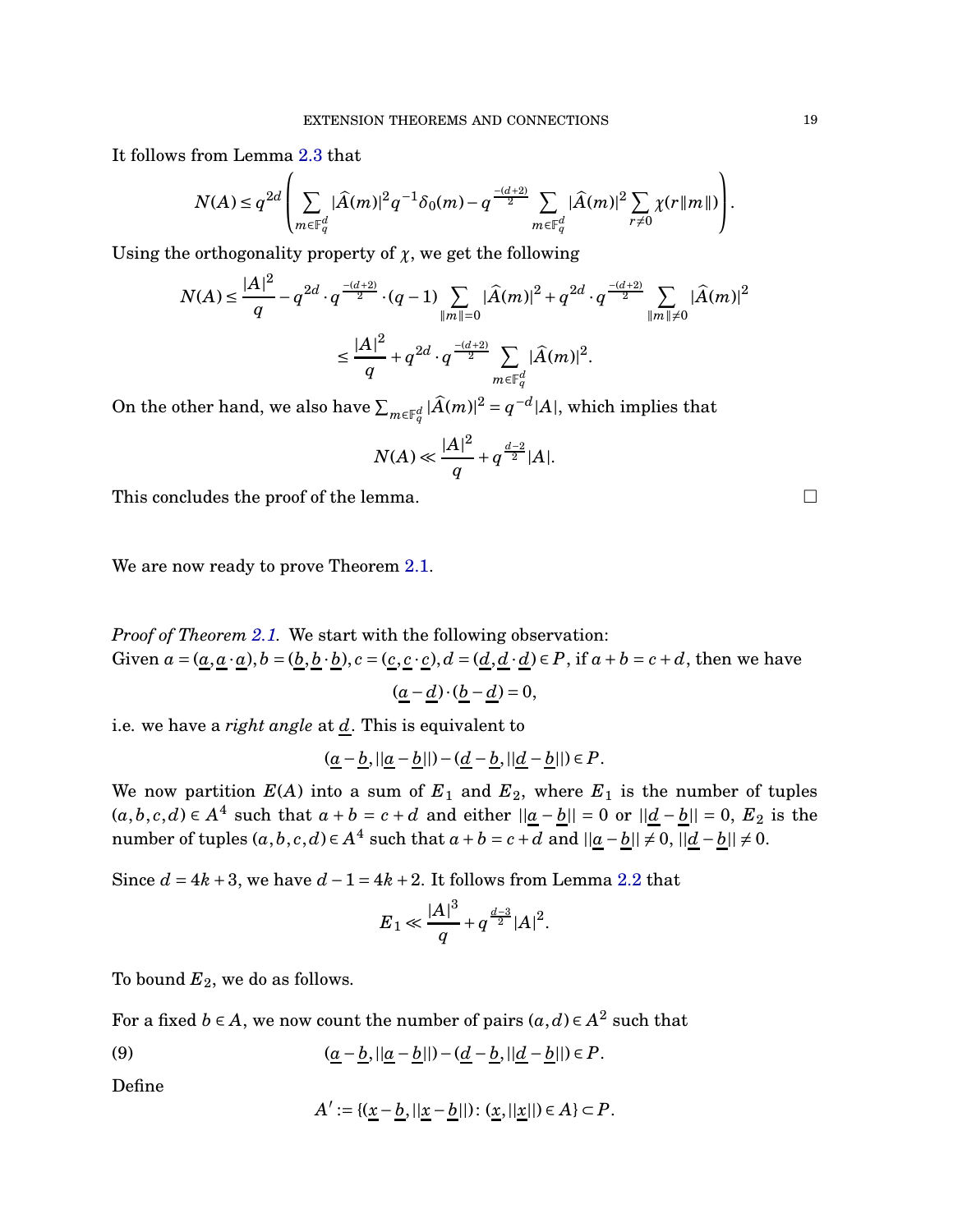It is not hard to check that the number of pairs  $(a,d) \in A^2$  satisfying [\(9\)](#page-18-0) is equal to the number of pairs  $(a', d') \in A'^2$  such that  $a' - d' \in P$ . We also observe that given  $x, y \in P$ , if *x*−*y*∈*P*, then we have  $\underline{x} \cdot \underline{y} = ||y||$ .

It is clear that the equation  $a \cdot b = ||b||$  is equivalent with an incidence between the point *a*  $\inf_{q}^{d-1}$  and the hyperplane  $x \cdot \underline{b} = ||\underline{b}||$  in  $\mathbb{F}_q^{d-1}$ . Thus, a point-hyperplane incidence bound in [\[36\]](#page-48-12) tells us that the number of pairs  $(a', d') \in A'^2$  such that  $a' - d' \in P$  is at most

$$
\frac{|A|^2}{q} + q^{\frac{d-2}{2}}|A|.
$$

Summing over all  $b \in A$ , we obtain

$$
E_2 \ll \frac{|A|^3}{q} + q^{\frac{d-2}{2}} |A|^2.
$$

In other words,

$$
E(A) = E_1 + E_2 \ll \frac{|A|^3}{q} + q^{\frac{d-2}{2}} |A|^2.
$$

We would like to add a brief discussion here that the way we are using the point-hyperplane incidence bound here is very "rough" in the sense that each hyperplane is of a very special form  $x \cdot \underline{b} = ||\underline{b}||$ . We conjecture that the term  $q^{\frac{d-2}{2}}|A|^2$  in  $E_2$  should be improved to  $q^{\frac{d-3}{2}}|A|^2$  as in  $E_1$ . This would give us the sharp energy, which leads to a big improvement on  $L^2 \to L^r$  paraboloid extension estimates. To see why the term  $q^{\frac{d-3}{2}}|A|^2$  is sharp, we can construct the following example. One can use Lemma [7.1](#page-44-1) (below) to obtain a set *V* in  $\mathbb{F}_q^{d-3}$  such that  $|V| = q^{\frac{d-3}{2}}$  and  $v_i \cdot v_j = 0$  for all  $v_i, v_j \in V$   $(v_i$  and  $v_j$  might be the same). Set  $A = V \times \{0\} \times \{0\} \times \{0\}$ . We have *A* is a subset on *P* and for all  $a, b, c \in A$ , we have *a* + *b* − *c* ∈ *A*. This gives us  $E(A) = |A|^3 = q^{\frac{d-3}{2}} |A|^2$ .

2.2. **Energy for spheres in odd dimensions.** We start this section by recalling the definition of primitive elements.

**Definition 2.4.** Let  $\mathbb{F}_q$  be a finite field of order q such that q is an odd prime power. An  $e$ lement  $g \in \mathbb{F}_q$  is called a primitive element if  $g$  is a generator of the group  $\mathbb{F}_q^*.$ 

Let *g* be a primitive element in  $\mathbb{F}_q$ , and  $S_g$  be the sphere of radius *g* centered at the origin in  $\mathbb{F}_q^d$ . We have the following theorem on energy of a set on  $S_g$ .

<span id="page-19-0"></span>**Theorem 2.5.** Suppose either  $d = 4k - 1$  and  $q \equiv 1 \mod 4$  or  $d = 4k + 1$ . For  $A \subset S_g$ , we *have*

$$
E(A) \ll \frac{|A|^3}{q} + q^{\frac{d-2}{2}} |A|^2.
$$

2.2.1. *Proof of Theorem [2.5.](#page-19-0)* We first recall the definition of association schemes in [\[3\]](#page-47-13).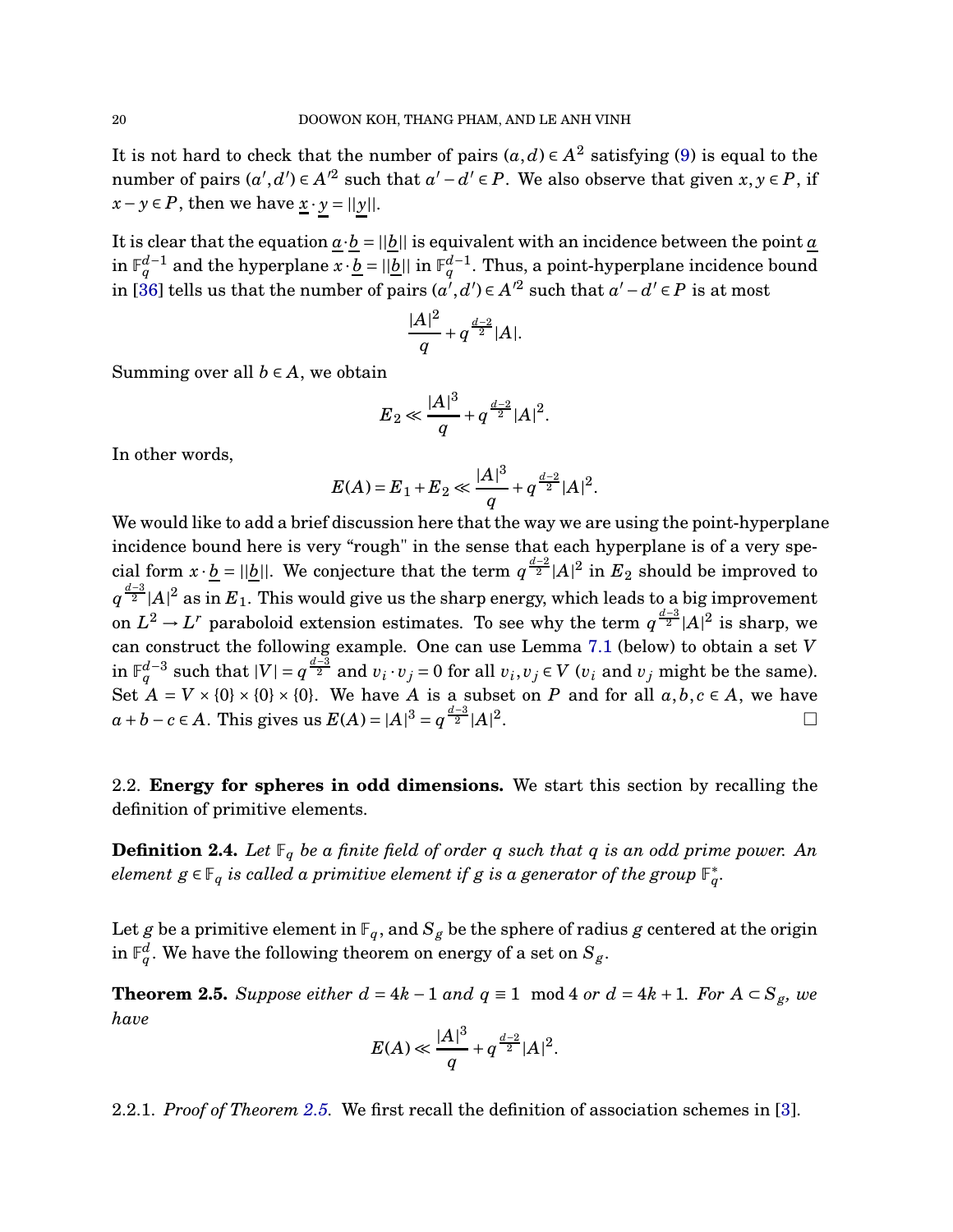Association schemes: Let *X* be a set of size *n*, and let  $R_i$ ,  $0 \le i \le k$ , for some integer *k*, be subsets of  $X \times X$  with the following properties:

- (1)  $R_0 = \{(x, x): x \in X\}.$
- $(X \times X = R_0 \cup \ldots \cup R_k, R_i \cap R_j = \emptyset$  for any  $i \neq j$ .
- (3)  $R_i^t$  $i_l^t = R_{i'}$ , for some  $i' \in \{0, 1, \ldots, k\}$ , where  $R_i^t$  $i_i^t = \{(x, y) : (y, x) \in R_i\}.$
- (4) For  $m, n, v \in \{0, 1, ..., k\}$ , the number of  $z \in X$  such that  $(x, z) \in R_m$  and  $(z, y) \in R_n$  is constant whenever  $(x, y) \in R_v$ . We denote this constant by  $p_{mn}^v$ .
- (5)  $p_{mn}^v = p_{nm}^v$  for all  $m, n, v$ .

Such a configuration, denoted by  $\mathcal{X} = (X, (R_i)_{0 \le i \le k})$ , is called a commutative association scheme of class  $k$  on  $X$ . The non-negative integers  $p_{mn}^v$  are called the intersection numbers of X. If the property (5) does not hold, then the configuration X is called a non-commutative association scheme.

Over the last decades, the association schemes have been intensively used to study Ra-manujan graphs (see [\[4,](#page-47-14) [5\]](#page-47-15) and references therein).

In this paper, we will follow a construction in [\[2\]](#page-47-10) to prove Theorem [2.5.](#page-19-0)

Suppose  $d = 2m + 1$ . Let

$$
Q(x) = 2(x_1x_{m+1} + x_2x_{m+2} + \dots + x_mx_{2m}) + x_{2m+1}^2
$$

be a quadratic form in  $\mathbb{F}_q^d$ . For each non-zero element  $x \in \mathbb{F}_q^d$ , we write [x] for the 1dimensional subspace of  $\mathbb{F}_q^d$  containing *x*. Let  $V$  be the set of all non-square type nonisotropic 1-dimensional subspaces of  $\mathbb{F}_q^d$  corresponding to  $Q(x)$ . We have  $|V| = q^m(q^m -$ 1)/2.

One can check that the simple orthogonal group  $O(\mathbb{F}_q^d)$  acts transitively on  $V$ , and we obtain a symmetric association scheme of class  $(q + 1)/2$  from this action. We denote this scheme by  $\mathcal{X}(V,(R_i)_{0\leq i\leq (q+1)/2})$ , where  $R_i$  are defined as follows:

$$
([x],[y]) \in R_1 \Leftrightarrow (x,y) \cdot S \cdot (x,y)^t = \begin{pmatrix} g & 1 \\ 1 & g^{-1} \end{pmatrix},
$$

and for  $2 \le i \le (q - 1)/2$ ,

$$
([x],[y]) \in R_i \Leftrightarrow (x,y) \cdot S \cdot (x,y)^t = \begin{pmatrix} g & 1 \\ 1 & g^{2i-3} \end{pmatrix},
$$

and

$$
([x],[y]) \in R_{(q+1)/2} \Leftrightarrow (x,y) \cdot S \cdot (x,y)^t = \begin{pmatrix} g & 0 \\ 0 & g \end{pmatrix},
$$

where *g* is a primitive element of  $\mathbb{F}_q$ , and *S* is the associated matrix of *Q*.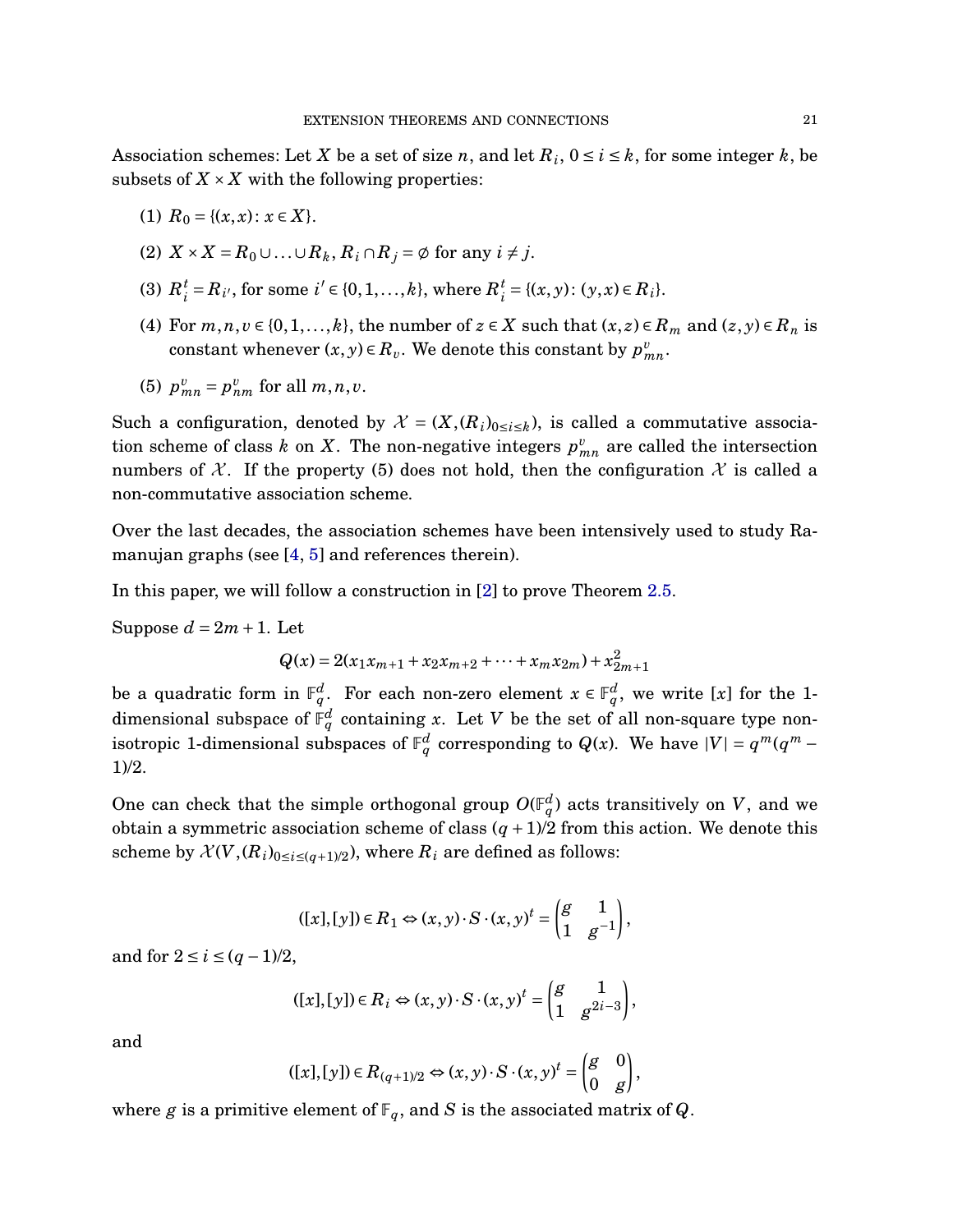Example: Suppose  $d = 5$ . Then we have

$$
Q(x) = 2(x_1x_3 + x_2x_4) + x_5^2.
$$

The associated matrix *S* of *Q* is

$$
S = \begin{pmatrix} 0 & 0 & 1 & 0 & 0 \\ 0 & 0 & 0 & 1 & 0 \\ 1 & 0 & 0 & 0 & 0 \\ 0 & 1 & 0 & 0 & 0 \\ 0 & 0 & 0 & 0 & 1 \end{pmatrix}.
$$

By a direct computation, we have

$$
\begin{pmatrix} x \\ y \end{pmatrix} \cdot S \cdot \begin{pmatrix} x \\ y \end{pmatrix}^t = \begin{pmatrix} Q(x, x) & Q(x, y) \\ Q(x, y) & Q(y, y) \end{pmatrix},
$$

where  $Q(x, y) = x \cdot S \cdot y^t$ .

For each  $1 \le i \le (q + 1)/2$ , we will call  $(V, R_i)$  the *i*-th association scheme graph. The spectrum of each graph  $(V, R_i)$  has been studied in [\[2\]](#page-47-10) via the character tables of the association scheme  $\mathcal{X}(V,(R_i)_{0\leq i\leq (q+1)/2})$ . In particular, the following is its character table.

*P* = 1 (*q <sup>m</sup>*−<sup>1</sup> <sup>−</sup>1)(*<sup>q</sup> <sup>m</sup>* <sup>+</sup>1) *<sup>q</sup> m*−1 (*q <sup>m</sup>* <sup>+</sup>1) ... *<sup>q</sup> m*−1 (*q <sup>m</sup>* <sup>+</sup>1) <sup>1</sup> 2 *q m*−1 (*q <sup>m</sup>* <sup>+</sup>1) 1 −(*q* −2)*q <sup>m</sup>*−<sup>1</sup> <sup>−</sup>1 2*<sup>q</sup> m*−1 ... 2*q <sup>m</sup>*−<sup>1</sup> *q m*−1 1 *q <sup>m</sup>*−<sup>1</sup> <sup>−</sup><sup>1</sup> . . . . . . (*q <sup>m</sup>*−1*χi j*)1≤*i*≤(*q*−1)/2 1≤*j*≤(*q*−1)/2 1 *q <sup>m</sup>*−<sup>1</sup> <sup>−</sup><sup>1</sup> ,

where

$$
\chi_{ij} = \frac{1}{2} \left( \varphi_{i,2j-1} + \varphi_{i,2j} \right)
$$
  
for  $1 \le i \le (q-1)/2$  and  $1 \le j \le (q-3)/2$ , and

$$
\chi_{i,(q-1)/2}=\frac{1}{2}\varphi_{i,q-2}
$$

for  $1 \le i \le (q - 1)/2$ , and

$$
|\varphi_{ij}|\leq 2\sqrt{q}
$$

for all  $1 \le i \le q - 1$ ,  $1 \le j \le q - 2$ .

The character table of the association scheme  $\mathcal{X}(V,(R_i)_{0\leq i\leq (q+1)/2})$  gives us a comprehensive interpretation of spectrum of the graphs  $(V, R_i)$  with  $1 \le i \le (q + 1)/2$ . For example, the graphs  $(V, R_i)$ ,  $2 \le i \le (q - 1)/2$ , are regular graphs of degree  $q^{2m-1} + q^{m-1}$ , the graph  $(V,R_{(q+1)/2})$  is a regular graph of degree  $q^{m-1}(q^m+1)/2$ , and the graph  $(V,R_1)$  is a regular graph of degree  $(q^{m-1}-1)\cdot(q^m+1)$ .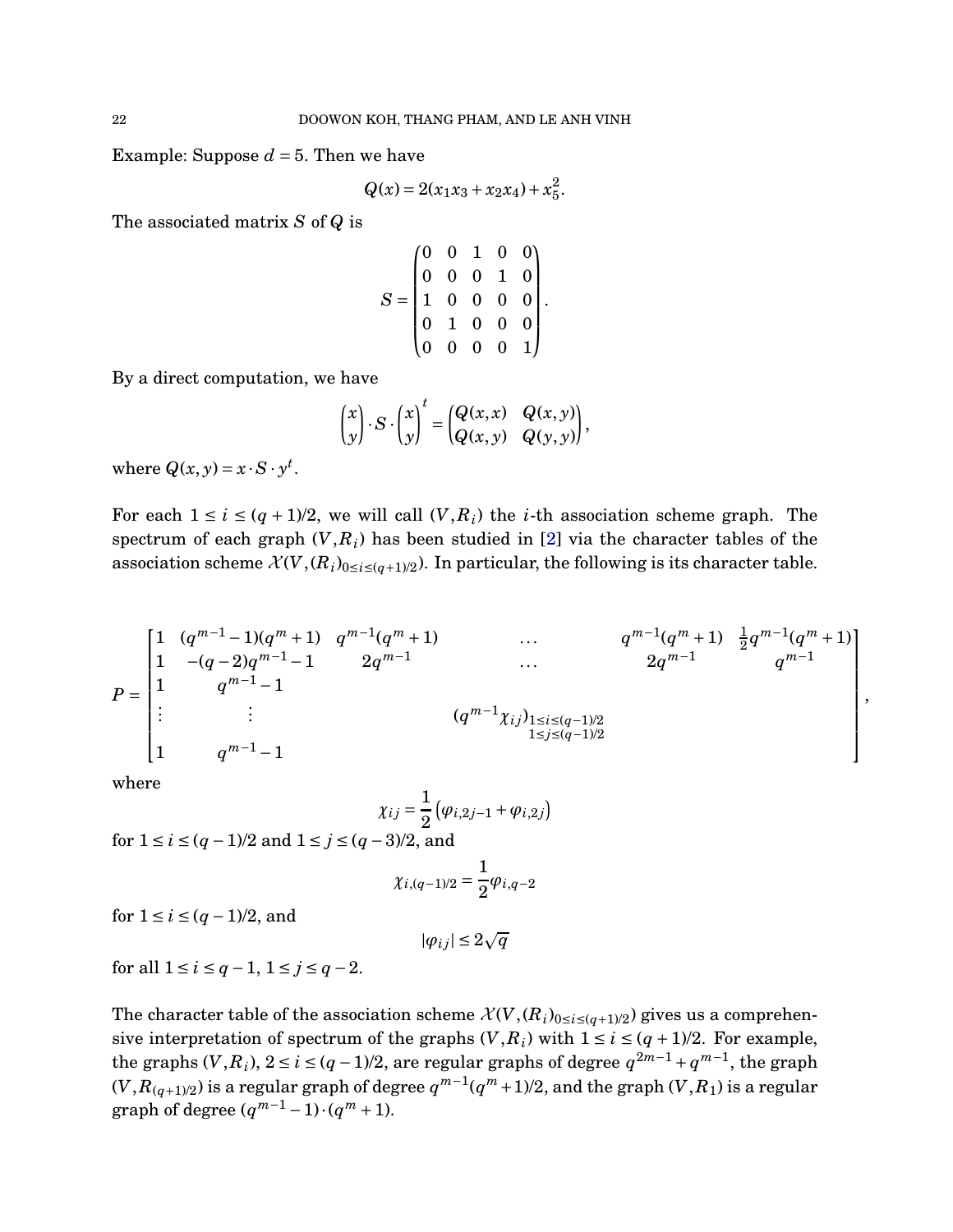Notice that from the character table, we have the graphs (*V*,*Ri*) are Ramanujan for all  $i \geq 2$ . If  $i = 1$ , the first association scheme graph is Ramanujan only if  $q = 3,5$  or  $q = 7$  and  $m \geq 3$ . We refer readers to [\[3\]](#page-47-13) for the background of the theory of association schemes and applications in graph theory.

In this paper, for our purpose, we only need to make use of the spectrum of the first association scheme graph  $(V, R_1)$ .

It follows from the character table that the distinct eigenvalues of  $(V, R_1)$  are

$$
(q^{m-1}-1)\cdot (q^m+1), -(q-2)q^{m-1}-1, q^{m-1}-1.
$$

In the following lemma, we will estimate the number of edges between in one set in the graph  $(V, R_1)$ .

<span id="page-22-0"></span>**Lemma 2.6.** *Let W be a vertex set in the graph* (*V*,*R*1)*, and let e*(*W*,*W*) *be the number of edges between W and W. We have the following*

$$
e(W, W) \ll \frac{|W|^2}{q} + q^{m-1}|W|.
$$

*Proof.* Suppose  $|V| = n$ . Let A be the adjacency matrix of the graph  $(V, R_1)$ . Suppose that  $v_1, \ldots, v_n$  are orthonormal eigenvectors of *A* with  $v_1 = \frac{1}{\sqrt{n}} \cdot \mathbf{1}$ , where  $\mathbf{1} = (1, \ldots, 1)$ . Let  $\lambda_i$  be eigenvalues corresponding to  $v_i$ , i.e  $Av_i = \lambda_i v_i$ . Since the graph  $(V, R_1)$  is a regular graph of degree  $(q^{m-1}-1) \cdot (q^m+1)$ , we have  $\lambda_1 = (q^{m-1}-1) \cdot (q^m+1)$ .

Let  $\mathbf{1}_W$  be the characteristic vector of *W*. Expanding  $\mathbf{1}_W$  in the basis  $\{v_i\}_i$ . i. e.  $\mathbf{1}_W$  =  $\sum_i \alpha_i v_i$ . Therefore,

$$
e(W, W) = \mathbf{1}_W \cdot A \cdot \mathbf{1}_W = \left(\sum_i \alpha_i v_i\right) \cdot A \cdot \left(\sum_i \alpha_i v_i\right) = \sum_i \lambda_i \alpha_i^2.
$$

On the other hand, we also have

$$
\alpha_1 = <\mathbf{1}_W, v_1> = \frac{|W|}{\sqrt{n}}.
$$

So,

$$
e(W,W)=\frac{\lambda_1}{n}|W|^2+\sum_{i\geq 2}\lambda_i\alpha_i^2\leq \frac{\lambda_1}{n}|W|^2+\sum_{i\geq 2,\lambda_i>0}\lambda_i\alpha_i^2.
$$

Since  $n = q^m(q^m - 1)/2$  and  $\lambda_1 = (q^{m-1} - 1) \cdot (q^m + 1)$ , we get  $\lambda_1/n \ll 1/q$ . Moreover, the distinct eigenvalues of  $(V, R_1)$  are  $(q^{m-1} - 1) \cdot (q^m + 1), -(q - 2)q^{m-1} - 1, q^{m-1} - 1$ , which implies that

$$
e(W, W) \ll \frac{|W|^2}{q} + q^{m-1}|W|.
$$

This completes the proof of the lemma.  $\Box$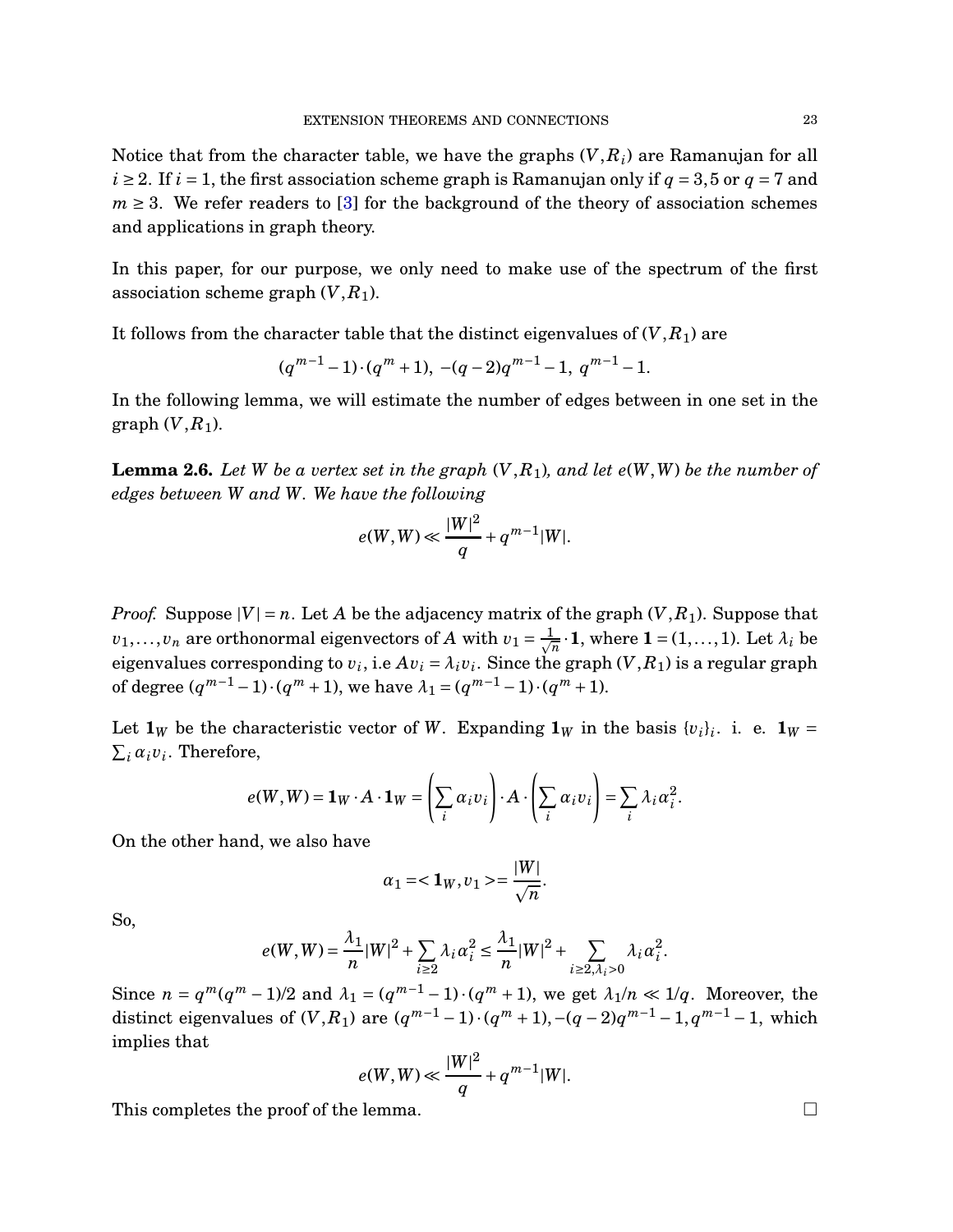As a consequence of Lemma [2.6,](#page-22-0) we have the following result which will be used directly in the proof of Theorem [2.5.](#page-19-0)

<span id="page-23-0"></span>**Lemma 2.7.** *Suppose either*  $d = 4k - 1$  *and*  $q \equiv 1 \mod 4$  *or*  $d = 4k + 1$ *. For any*  $A \subset S_g$ *, the number of pairs*  $(a, b) \in A^2$  *such that*  $||a - b|| = 0$  *is at most*  $|A|^2/q + q^{(d-3)/2}|A|$ *.* 

*Proof.* Since either  $d = 4k - 1$  and  $q \equiv 1 \mod 4$  or  $d = 4k + 1$ , we have the form  $Q(x)$  is equivalent with our distance function *x* 2  $x_1^2 + \cdots + x_d^2$  $\frac{2}{d}$ . Therefore, it is sufficient to prove this lemma with the form of  $Q(x)$ , i.e. we count the number of pairs  $(a, b) \in A^2$  such that  $Q(a, a) = g, Q(b, b) = g, Q(a, b) = g.$ 

Define

$$
A':=\{y/g:\,y\in A\}.
$$

For any element  $a' \in A'$ , we have  $Q(a', a') = 1/g$ . Since *g* is primitive element, it is not a square number. So *A* ′ is a set of non-square non-isotropic elements. We might need to partition the set  $A'$  into subsets such that there are no two elements on any line passing through the origin. It is clear that the number of such subsets is bounded by a constant.

If  $Q(a, a) = g$ ,  $Q(b, b) = g$ ,  $Q(a, b) = g$ , then we have

$$
Q(a,a) = g, Q(b/g, b/g) = 1/g, Q(a, b/g) = 1.
$$

In other words, we can say that the number of desired pairs  $(a, b)$  is bounded by the number of edges between *A* and *A'* in the graph  $(V, R_1)$ . Since  $|A| = |A'|$ , we have  $|A \cup A'| \le$ 2|A|. We also have that the number of edges between  $A$  and  $A'$  is at most  $e(A\cup A',A\cup A').$ By Lemma [2.6,](#page-22-0) that number is at most  $\ll |A|^2/q + q^{\frac{d-3}{2}}|A|$ . This concludes the proof of the  ${\sf lemma.}$  . The contract of the contract of the contract of the contract of the contract of the contract of the contract of the contract of the contract of the contract of the contract of the contract of the contract of the

We are now ready to prove Theorem [2.5.](#page-19-0)

Proof of Theorem [2.5.](#page-19-0) We start with the following observation. Given  $a, b, c, d \in S_g$ , if  $a + b = c + d$ , then we have

$$
(b-d)\cdot (a-d)=0.
$$

This can be viewed as a right angle at *d*. Thus *E*(*A*) is bounded by the number of triples  $(a, b, d) ∈ A<sup>3</sup>$  such that  $(b - d) · (a - d) = 0$ . We now fall into two cases:

**Case** 1: Let  $E_1$  be the number of triples  $(a, b, d) \in A^3$  such that either  $||b - d|| = 0$  or  $||a-d|| = 0$ . We are going to show that

$$
{E}_1\ll \frac{|A|^3}{q}+q^{\frac{d-3}{2}}|A|^2.
$$

It follows from Lemma [2.7](#page-23-0) that the number of pairs  $(a, b) \in A^2$  such that  $||a - b|| = 0$  is at  $\text{most} \ll |A|^2/q + q^{(d-3)/2}|A|$ . Thus the number of such triples is at most

$$
\ll \frac{|A|^3}{q} + q^{(d-3)/2} |A|^2.
$$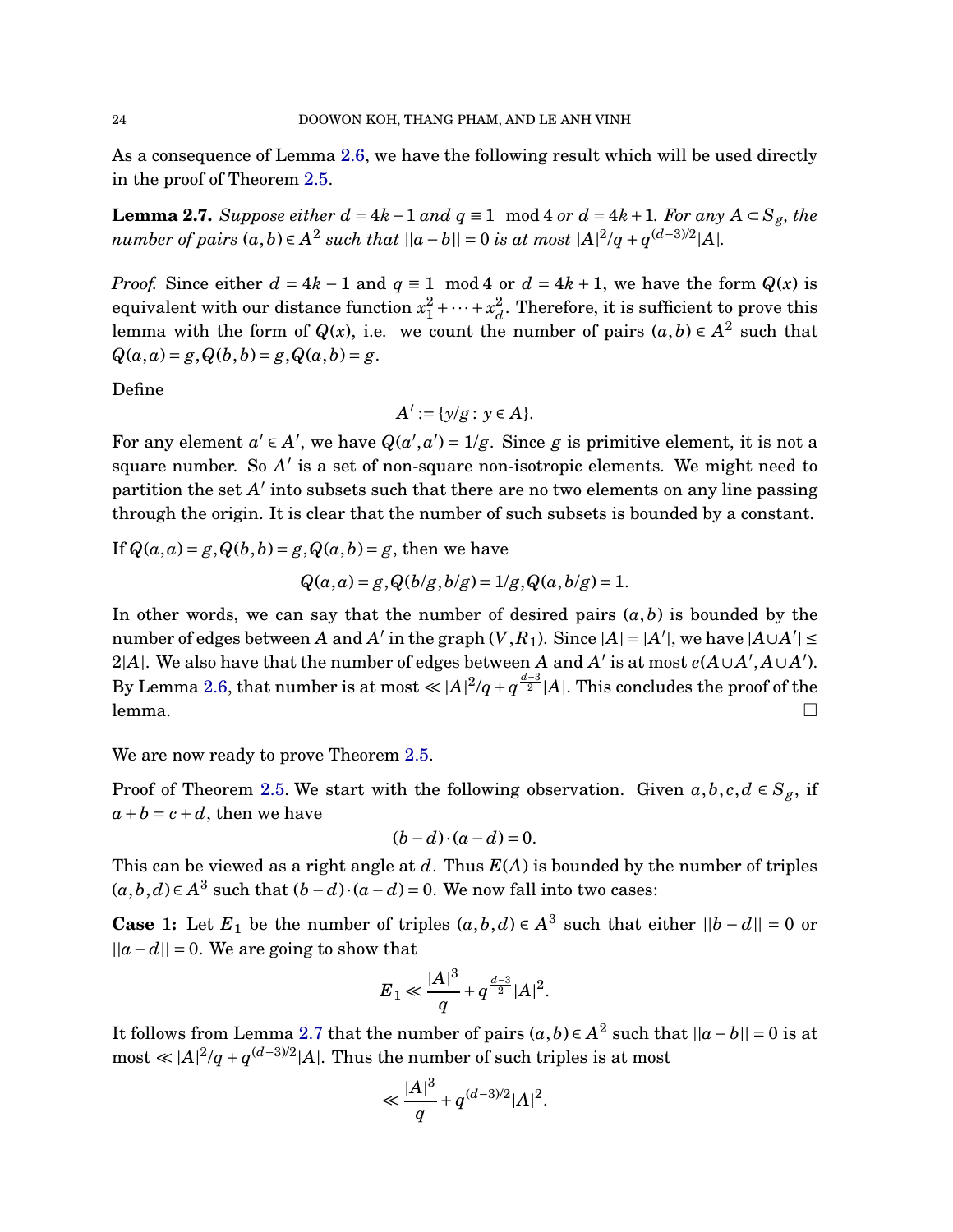**Case** 2: Let  $E_2$  be the number of triples  $(a, b, d) \in A^3$  such that  $||a - d|| \neq 0, ||b - d|| \neq 0$ .

For a fixed  $d \in A$ , we now count the number of pairs  $(a, b) \in A^2$  such that  $(a-d) \cdot (b-d) = 0$ .

Since  $||a-d|| \neq 0$ , there is no other point  $a' \in A$  such that  $a' - d = \lambda(a-d)$  for some  $\lambda \in \mathbb{F}_q^* \setminus \{1\}$ . The same also holds for  $b - d$ .

Let  $U$  be a point set in  $\mathbb{F}_q^d$  defined by

$$
U := \{\lambda \cdot (a - d) \colon a \in A, \lambda \neq 0\},\
$$

and *V* be the set of hyperplanes defined by  $(b-d) \cdot x = 0$ , where  $b \in A$ . Let  $I(U, V)$  be the number of incidences between *U* and *V*.

One can check that if  $(a-d) \cdot (b-d) = 0$ , then we have  $(q-1)$  incidences between points in  $\{\lambda \cdot (a - d) : \lambda \neq 0\}$  and the plane  $(b - d) \cdot x = 0$ . Therefore, the number of pairs  $(a, b) \in A^2$ such that  $(a-d) \cdot (b-d) = 0$  is at most  $(q-1)^{-1}I(U,V)$ .

For any point set  $U$  and any hyperplane set  $V$  in  $\mathbb{F}_q^d$ , it has been proved in [\[36\]](#page-48-12) that

$$
I(U, V) \ll \frac{|U||V|}{q} + q^{\frac{d-1}{2}} \sqrt{|U||V|}.
$$

Using the fact that  $|U| = (q-1)|A|$  and  $|V| = |A|$ , the number of pairs  $(a, b) \in A^2$  such that  $(a-d) \cdot (b-d) = 0$  is at most

$$
\frac{|A|^2}{q} + q^{\frac{d-2}{2}}|A|.
$$

Summing over all  $d \in A$ , we have

$$
{E}_2\ll \frac{|A|^3}{q}+q^{\frac{d-2}{2}}|A|^2.
$$

<span id="page-24-0"></span>Putting  $E_1$  and  $E_2$  together, the theorem follows.  $\Box$ 

## 3. EXTENSION THEOREMS FOR PARABOLOIDS (THEOREM [1.4\)](#page-6-1)

Given a function  $f: \mathbb{F}_q^d \to \mathbb{C}$ , we denote its support by *S*. For any  $z \in \mathbb{F}_q$ , the function  $S_z$ :  $P \rightarrow \{0, 1\}$  is defined by

$$
S_z(\underline{x},||\underline{x}||)=1_S(\underline{x},z).
$$

We will use the following lemmas in our proof.

<span id="page-24-1"></span> ${\bf Lemma~3.1}$  (Lemma 2.1, [\[22\]](#page-48-9)).  $Let \ f: \mathbb{F}_q^d \to \mathbb{C}$  such that  $|f| \ll 1$  on its support. We have

$$
||\widetilde{f}||_{L^2(P, d\sigma)} \ll |S|^{1/2} + |S|^{3/8} q^{\frac{d-1}{4}} \left( \sum_{z \in \mathbb{F}_q} ||(S_z d\sigma)^{\vee}||_{L^4(\mathbb{F}_q^d, dc)} \right)^{1/2},
$$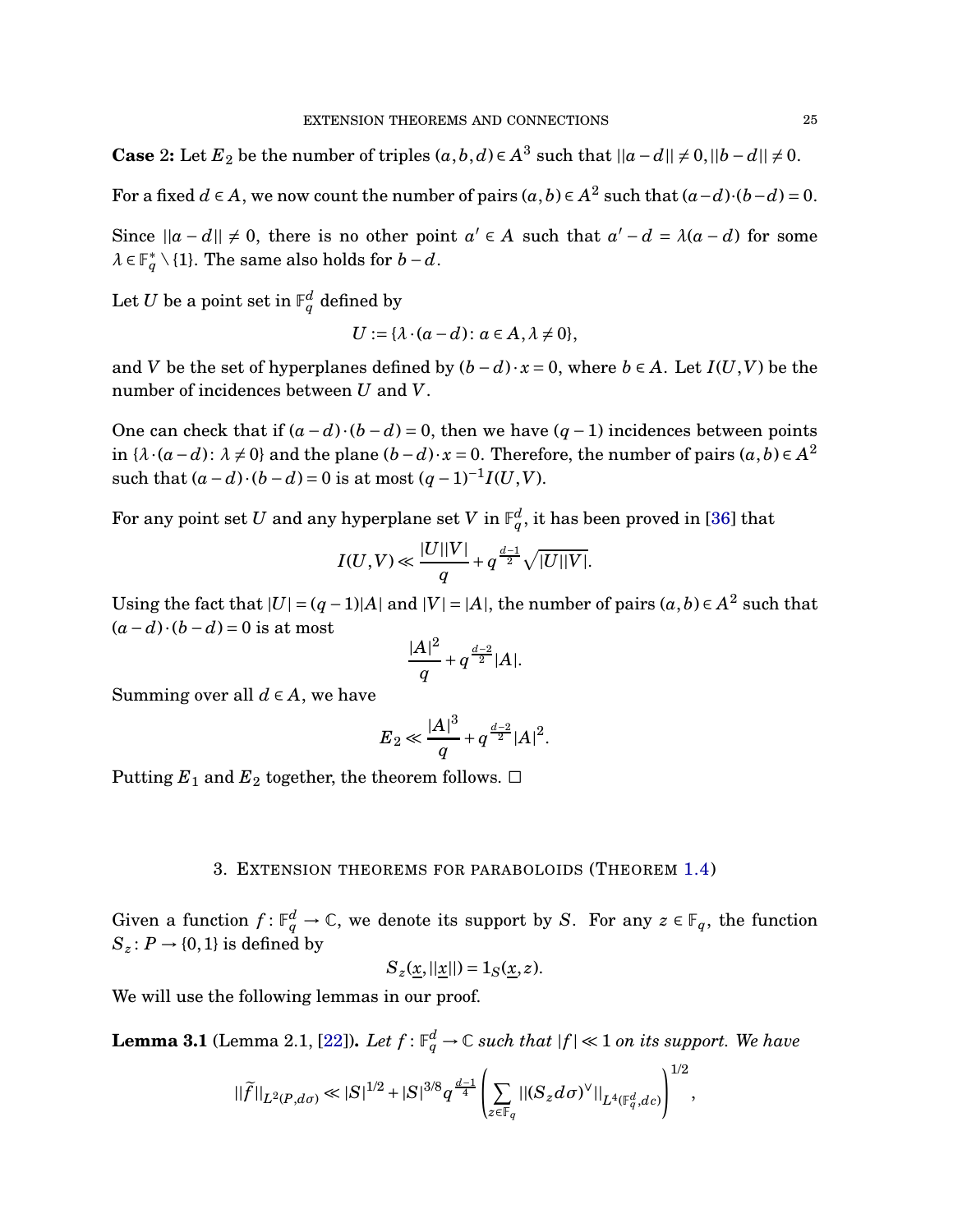*where*  $\tilde{f}$  *denotes the Fourier transform of*  $f$ *, which is defied by* 

$$
\widetilde{f}(x) = \sum_{m \in \mathbb{F}_q^d} \chi(-m \cdot x) f(m).
$$

<span id="page-25-0"></span>**Lemma 3.2.** *For*  $A \subset P \subset \mathbb{F}_q^d$ *, we have* 

$$
|| (Ad\sigma)^{\vee} ||_{L^{4}(\mathbb{F}_{q}^{d},dc)} = q^{\frac{4-3d}{4}} (E(A))^{1/4}.
$$

*Proof.* It is enough to show that

$$
|| (Ad\sigma)^{\vee}||_{L^{4}(\mathbb{F}_{q}^{d},dc)}^{4} = q^{4-3d}E(A).
$$

Indeed,

$$
\begin{split} || (Ad\sigma)^{\vee}||^4_{L^4(\mathbb{F}_q^d, dc)} &= \sum_m \left| (Ad\sigma)^{\vee}(m) \right|^4 = \frac{1}{|P|^4} \sum_m \left| \sum_{x \in P} A(x) \chi(m \cdot x) \right|^4 \\ &= \frac{1}{|P|^4} \sum_{m} \sum_{x, y, z, t \in P} A(x) A(y) A(z) A(t) \chi(m \cdot (x + y - z - t)) \\ &= q^{4-3d} E(A). \end{split}
$$

<span id="page-25-1"></span>Combining Lemma [3.1](#page-24-1) and Theorem [2.1,](#page-17-0) we obtain the following.  ${\bf Lemma~3.3.} \ \ Let \ f: \mathbb{F}_q^d \to \mathbb{C} \ \ such \ that \ f \sim 1 \ on \ its \ support \ S \subset \mathbb{F}_q^d. \ Then$  $||\widetilde{f}||_{L^2(P, d\sigma)} \ll |S|^{1/2} + |S|^{3/4} q^{\frac{2-d}{8}} + q^{\frac{6-d}{16}} |S|^{5/8}.$ 

*Proof.* It follows from Lemma [3.1](#page-24-1) that

$$
\begin{split} ||\widetilde{f}||_{L^{2}(P, d\sigma)} \ll |S|^{1/2} + |S|^{3/8} q^{\frac{d-1}{4}} \left( \sum_{z \in \mathbb{F}_q} ||(S_z d\sigma)^{\vee}||_{L^{4}(\mathbb{F}_q^d, dc)} \right)^{1/2} \\ \ll |S|^{1/2} + |S|^{3/8} q^{\frac{d-1}{4}} q^{\frac{4-3d}{8}} \left( q^{-1/4} \sum_{z \in \mathbb{F}_q} |S_z|^{3/4} + q^{\frac{d-2}{8}} \sum_{z \in \mathbb{F}_q} |S_z|^{1/2} \right)^{1/2} \\ \ll |S|^{1/2} + |S|^{3/4} q^{\frac{2-d}{8}} + q^{\frac{6-d}{16}} |S|^{5/8}, \end{split}
$$

where in the last inequality, we have used Theorem [2.1,](#page-17-0) Lemma [3.2,](#page-25-0) and the Cauchy-Schwarz inequality.  $\Box$ 

Using the finite field Stein-Tomas estimate and the Parseval inequality, we also have

$$
||\widetilde{f}||_{L^2(P, d\sigma)} \ll \begin{cases} q^{1/2}|S|^{1/2} \\ |S|^{1/2} + q^{\frac{1-d}{4}}|S|. \end{cases}
$$

Combining these bounds and Lemma [3.3](#page-25-1) implies the next lemma.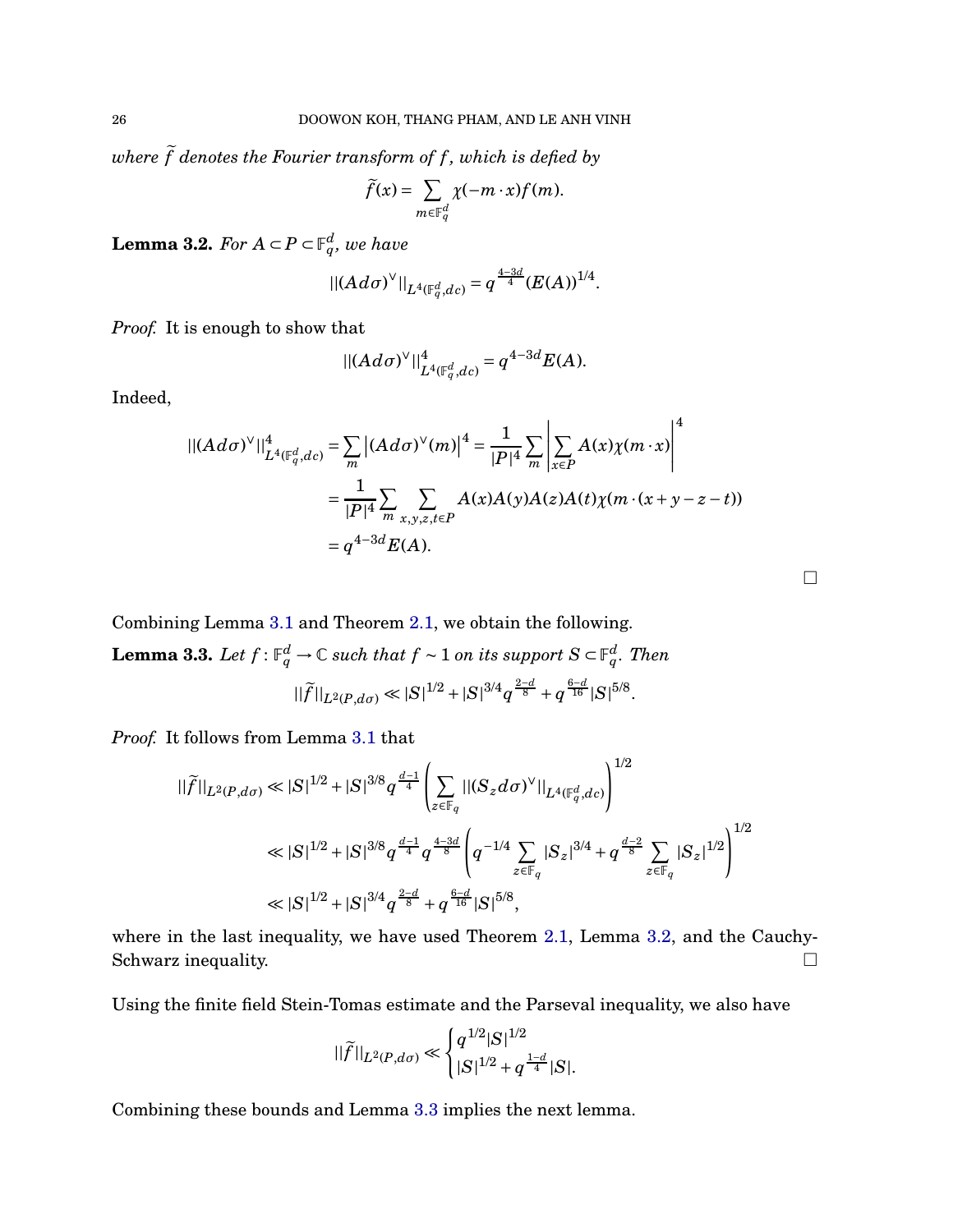$\bf{Lemma 3.4.}$  *Let*  $f: \mathbb{F}_q^d \to \mathbb{C}$  such that  $f \sim 1$  on its support  $S \subset \mathbb{F}_q^d$ . Then

$$
||\widetilde{f}||_{L_2(P, d\sigma)} \ll \left\{ \begin{array}{cc} |S|^{1/2} q^{1/2} & if \, |S| \geq q^{\frac{d+2}{2}} \\ |S|^{5/8} q^{\frac{6-d}{16}} & if \, q^{\frac{3d+2}{6}} < |S| < q^{\frac{d+2}{2}} \\ |S|^{1/2} + q^{\frac{1-d}{4}} |S| & if \, |S| \leq q^{\frac{3d+2}{6}}. \end{array} \right.
$$

We are now ready to prove Theorem [1.4.](#page-6-1)

Proof of Theorem [1.4.](#page-6-1) By the duality, it is enough to show that  $||\tilde{f}||_{L^2(P, d\sigma)} \ll 1$  for all  $f: \mathbb{F}_q^d \to \mathbb{C}$  with the assumption

$$
\sum_{x\in \mathbb F_q^d} |f(x)|^{\frac{2d+4}{d+4}} = 1.
$$

Define  $f_i = 1_{\{x: f(x) \sim 1/2^i\}}$ . We denote the support of  $f_i$  by  $A_i$ . It follows from the above assumption that  $|A_i| \leq 2^{i\frac{2(d+4)}{d+4}}$ .

To bound  $||\tilde{f}||_{L^2(P, d\sigma)}$  we do as follows:

$$
\|\tilde{f}\|_{L^{2}(P, d\sigma)} \ll \sum_{i=0}^{\log q} 2^{-i} \|\tilde{f}_{i}\|_{L^{2}(P, d\sigma)}
$$
  
\n
$$
\ll \sum_{\substack{0 \le i \le \log q \\ 2^{i \frac{2d+4}{d+4}} \le q^{\frac{3d+2}{6}}} 2^{-i} \|\tilde{f}_{i}\|_{L^{2}(P, d\sigma)} + \sum_{\substack{0 \le i \le \log q \\ q^{\frac{3d+2}{6}} \le 2^{i \frac{2d+4}{d+4}} \le q^{\frac{d+2}{2}}}} 2^{-i} \|\tilde{f}_{i}\|_{L^{2}(P, d\sigma)} + \sum_{\substack{0 \le i \le \log q \\ 2^{i \frac{2d+4}{d+4}} \ge q^{\frac{d+2}{2}}}} 2^{-i} \|\tilde{f}_{i}\|_{L^{2}(P, d\sigma)}
$$

We now bound  $I, II, III$ .

We have

$$
I = \sum_{\substack{0 \le i \le \log q \\ 2^{i} \frac{2d+4}{d+4} \le q^{\frac{3d+2}{6}}}} 2^{-i} ||\widetilde{f}_i||_{L^2(P, d\sigma)} \ll \sum_{\substack{0 \le i \le \log q \\ 2^{i} \frac{2d+4}{d+4} \le q^{\frac{3d+2}{6}}}} \left( 2^{-i} 2^{i \frac{2d+4}{2d+8}} + q^{\frac{1-d}{4}} 2^{-i} 2^{i \frac{2d+4}{d+4}} \right)
$$
  
\$\ll 1 + \sum\_{\substack{0 \le i \le \log q \\ 2^{i} \frac{2d+4}{d+4} \le q^{\frac{3d+2}{6}}}} q^{\frac{6-d}{12d+24}} \ll 1,

whenever  $d \geq 7$ .

$$
III = \sum_{\substack{0 \le i \le \log q \\ q^{\frac{3d+2}{6}} \le 2^{i \frac{2d+4}{d+4}} \le q^{\frac{d+2}{2}}}} 2^{-i} ||\tilde{f}_i||_{L^2(P, d\sigma)} \ll \sum_{\substack{0 \le i \le \log q \\ q^{\frac{3d+2}{6}} \le 2^{i \frac{2d+4}{d+4}} \le q^{\frac{d+2}{2}}}} 2^{\frac{i \frac{2d+4}{d+4}}{i \pi}} \ll 1.
$$
  
\n
$$
III = \sum_{\substack{0 \le i \le \log q \\ 2^{i \frac{2d+4}{d+4}} \ge q^{\frac{d+2}{2}}}} 2^{-i} ||\tilde{f}_i||_{L^2(P, d\sigma)} \ll \sum_{\substack{0 \le i \le \log q \\ 2^{i \frac{2d+4}{d+4}} \ge q^{\frac{d+2}{2}}}} 2^{-i} 2^{i \frac{2d+4}{2d+8}} \ll q^{1/2} \sum_{\substack{0 \le i \le \log q \\ 2^{i \frac{2d+4}{d+4}} \ge q^{\frac{d+2}{2}}}} 2^{i \frac{2d+4}{d+4}} \approx 1.
$$

Putting these bounds together, the theorem follows.  $\Box$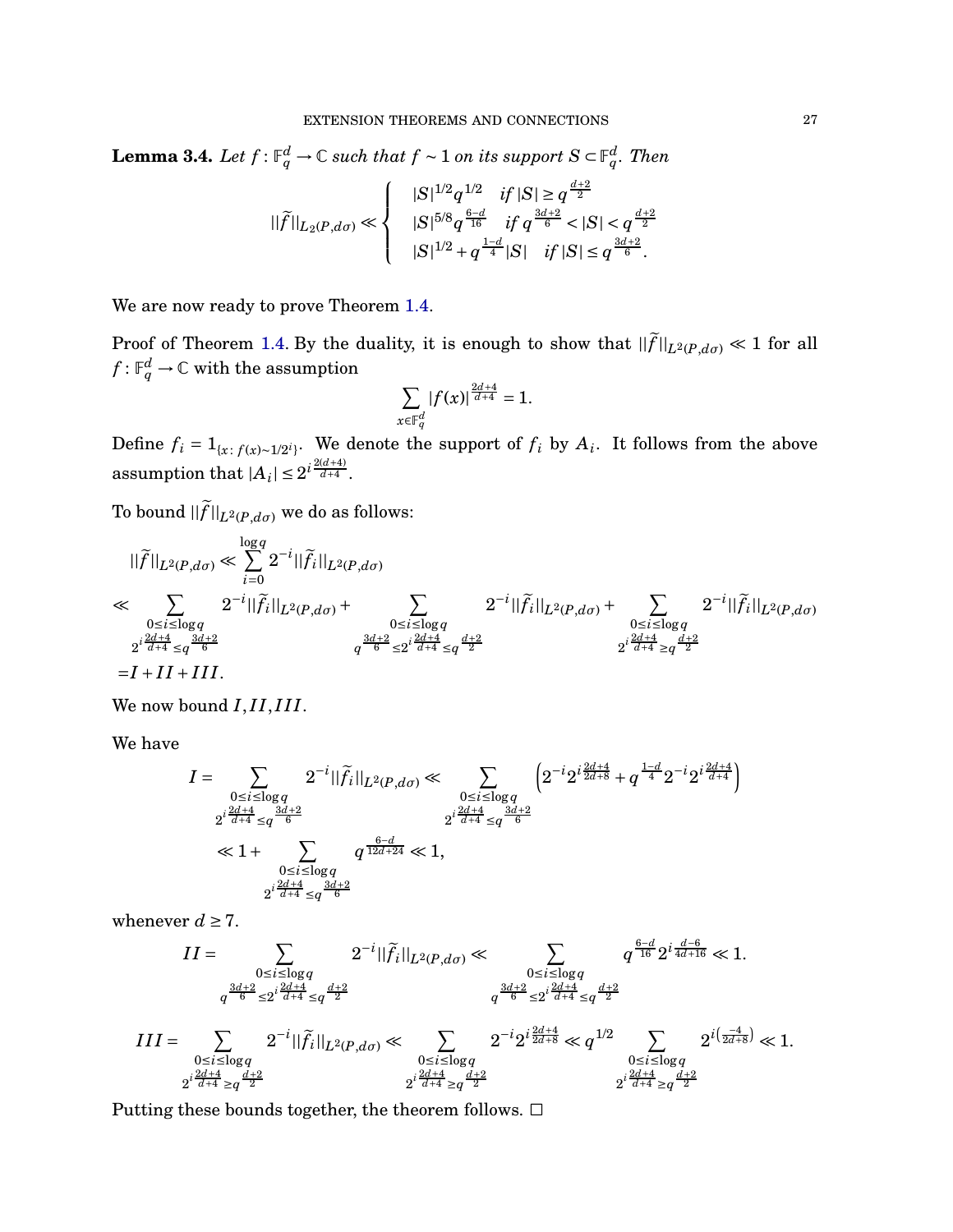## <span id="page-27-0"></span>4. CONNECTION WITH THE ERDOS-FALCONER DISTANCE PROBLEM (THEOREM [1.9\)](#page-9-0)

Proof of Theorem [1.9:](#page-9-0) Let us recall the following formula from [\[23\]](#page-48-16). For  $A \subset \mathbb{F}_q^d$  with  $|A| \gg q^{d/2}$ , we have

(10) 
$$
|\Delta(A)| \gg \min\left\{q, \frac{q}{M_A(q)}\right\},\,
$$

where  $M_A(q)$  is the finite field version of the Mattila integral given by

$$
M_A(q)=\frac{q^{3d+1}}{|A|^4}\sum_{j\in\mathbb{F}_q^*}\left(\sum_{m\in S_j}|\widehat{A}(m)|^2\right)^2\leq\frac{q^d}{|A|^3}\max_{j\neq 0}\|\widetilde{A}\|_{L^2(S_j,d\sigma)}^2
$$

.

In order to deduce the distance result, we need to find a good upper bound of  $\sum_{m\in S_t}|\widehat{A}(m)|^2$ for any  $t \neq 0$ . We can write that

<span id="page-27-2"></span>(11) 
$$
\sum_{m \in S_t} |\widehat{A}(m)|^2 = q^{-2d} \sum_{x \in S_t} |\widetilde{A}(x)|^2 = q^{-2d} \sum_{X:=(x,s) \in P \subset \mathbb{F}_q^{d+1}} |\widetilde{A}(x)\delta_t(s)|^2,
$$

where *P* denotes the paraboloid in  $\mathbb{F}_q^{d+1}$ , and  $\delta_t(s) = 1$  for  $s = t$ , and 0 otherwise. Notice that  $\delta_t(s) = (\widetilde{\delta_t})^{\vee}(s)$ , where  $(\delta_t)^{\vee}(k) = q^{-1} \sum_{s \in \mathbb{F}_q} \chi(ks) \delta_t(s) = q^{-1} \chi(kt) := q^{-1} \chi(t)$ . In addition, observe that

$$
\widetilde{A}(x)\delta_t(s) = \widetilde{A}(x)(\widetilde{\delta_t})^{\vee}(s) = \widetilde{A \otimes (\delta_t)^{\vee}}(x,s),
$$

where we define  $(f \otimes g)(x, s) := f(x)g(s)$ .

From [\(11\)](#page-27-2) and the above observations, we see that

(12) 
$$
\sum_{m \in S_t} |\widehat{A}(m)|^2 = q^{-2d} q^d \frac{1}{|P|} \sum_{(m,s) \in P \subset \mathbb{F}_q^d \times \mathbb{F}_q} \left| \widehat{A \otimes (\delta_t)} \vee (m,s) \right|^2
$$

$$
= q^{-d} \|\widehat{A \otimes (\delta_t)} \vee \|^2_{L^2(P, d\sigma)} = q^{-d-2} \|\widehat{A \otimes \chi_t} \|^2_{L^2(P, d\sigma)},
$$

where  $d\sigma$  denotes the normalized surface measure on the paraboloid  $P \subset \mathbb{F}_q^{d+1}$ . Hence we see that the distance problem in  $\mathbb{F}_q^d$  is reduced to the  $L^2$  restriction estimate for the paraboloid  $P \subset \mathbb{F}_q^{d+1}$  in the specific case when the test function is  $A \otimes \chi_t$ . In other words, we have proved that for  $A \subset \mathbb{F}_q^d$  with  $|A| \gg q^{d/2}$ , we have

$$
|\Delta(A)| \gg q
$$

provided that

$$
\frac{q^{d-1}}{|A|^3}\max_{t\in\mathbb{F}_q^*} \|\widetilde{A\otimes \chi_t}\|_{L^2(P, d\sigma)}^2\ll 1,
$$

<span id="page-27-1"></span>which is a direct consequence of the paraboloid restriction conjecture.  $\Box$ 

## 5. EXTENSION THEOREMS FOR SPHERES (THEOREMS [1.10](#page-10-0) AND [1.11\)](#page-10-1)

We start this section with the following lemma.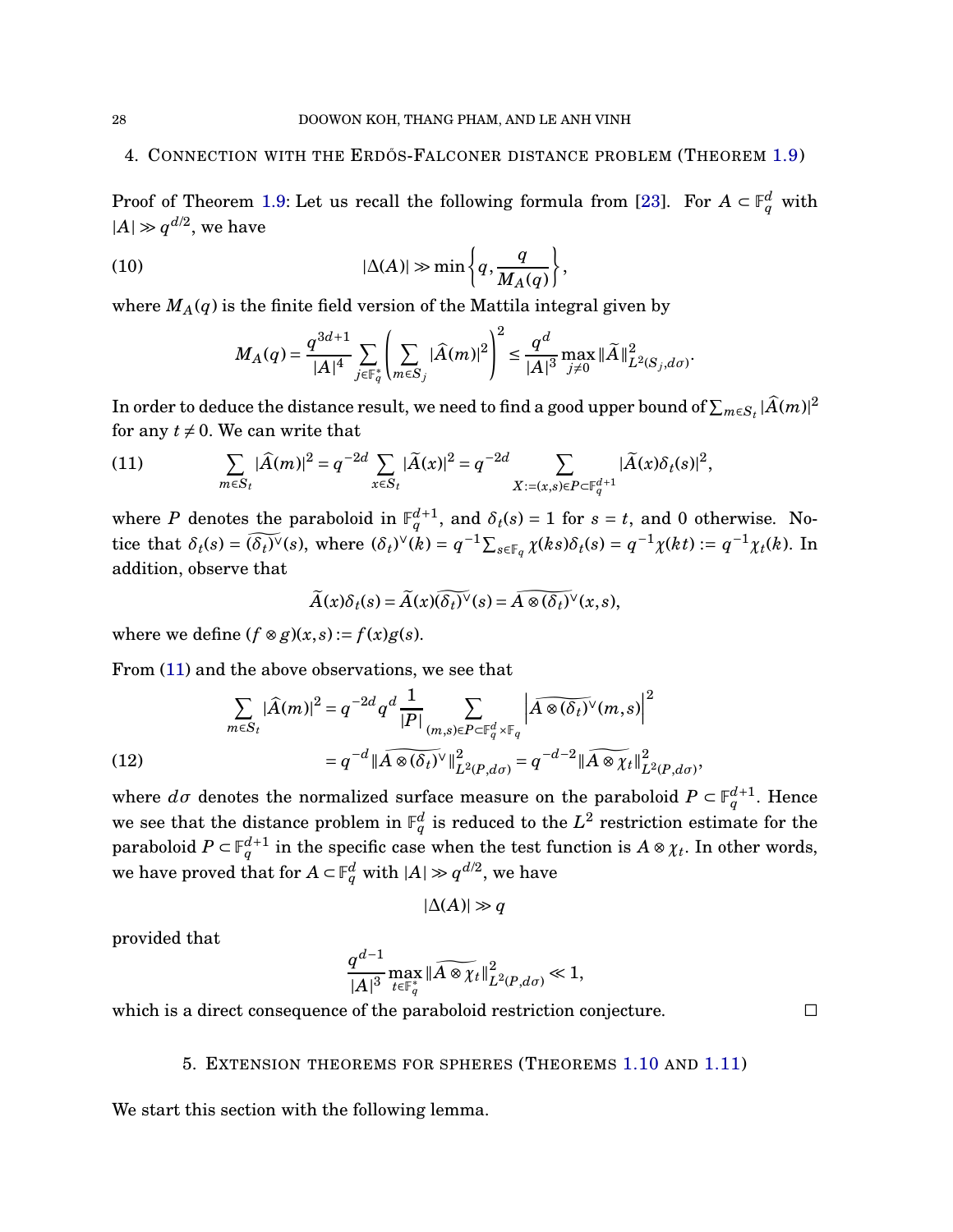<span id="page-28-2"></span>**Lemma 5.1.** *Let g be a primitive element of*  $\mathbb{F}_q$ *, and*  $S_g$  *the sphere of radius g centered at the origin. Let*  $d = 4k + 1$  *or*  $d = 4k - 1$  *and*  $q \equiv 1 \mod 4$ *. For*  $A \subset S_g$  *of size n, we have* 

$$
\|(Ad\sigma)^{\vee}\|_{L^{4}(\mathbb F_q^d, d c)} \ll \left\{ \begin{array}{ll} n^{\frac{3}{4}}q^{\frac{-3d+3}{4}} & \hbox{for $q^{\frac{d}{2}} \leq n \ll q^{d-1}$} \\ n^{\frac{1}{2}}q^{\frac{-5d+6}{8}} & \hbox{for $q^{\frac{d-2}{2}} \leq n \leq q^{\frac{d}{2}}$} \\ n^{\frac{3}{4}}q^{\frac{-3d+4}{4}} & \hbox{for $1 \leq n \leq q^{\frac{d-2}{2}}$,} \end{array} \right.
$$

*Proof.* Using the orthogonal property of *χ*, we have

$$
\|(Ad\sigma)^{\vee}\|_{L^4(\mathbb F_q^d,dc)} = \frac{q^{\frac{d}{4}}}{|S_g|} \cdot E(A)^{1/4} \sim q^{\frac{-3d+4}{4}} E(A)^{1/4}.
$$

We now fall into two cases:

**Case** 1: If  $q^{\frac{d-2}{2}} \le n \ll q^{d-1}$ , then we can apply Theorem [2.5](#page-19-0) to get the desired bounds. **Case** 2: If  $n \leq q^{\frac{d-2}{2}}$ , then we use the trivial bound  $n^3$  for the energy to conclude the  $\Box$ 

Proof of Theorem [1.10](#page-10-0) and Theorem [1.11](#page-10-1) . By a direct computation, we can see that Theorems [1.10](#page-10-0) and [1.11](#page-10-1) are equivalent with

(13) 
$$
\|(fd\sigma)^{\vee}\|_{L^{4}(\mathbb{F}_{q}^{d},dc)} \ll \|f\|_{L^{4d/(3d-2)}(S_{g},d\sigma)} \sim \left(q^{-d+1}\sum_{x \in S_{g}}|f(x)|^{\frac{4d}{3d-2}}\right)^{\frac{3d-2}{4d}}.
$$

This implies that

$$
q^{\frac{3d^2-5d+2}{4d}} \|(fd\sigma)^{\vee}\|_{L^4(\mathbb{F}_q^d,dc)} \ll \left(\sum_{x \in S_g} |f(x)|^{\frac{4d}{3d-2}}\right)^{\frac{3d-2}{4d}}
$$

Normalizing the function *f* if necessary, we may assume that

(14) 
$$
\sum_{x \in S_g} |f(x)|^{\frac{4d}{3d-2}} = 1.
$$

Therefore, it is sufficient to show that

<span id="page-28-1"></span><span id="page-28-0"></span>
$$
T\! q^{\frac{3d^2-5d+2}{4d}}\|(fd\sigma)^{\vee}\|_{L^4(\mathbb F_q^d, d{\hspace{0.025cm}} c)}\!\ll\! 1.
$$

We now decompose the function *f* as follows:

(15) 
$$
f(x) = \sum_{i=0}^{\log q} 2^{-i} A_i(x),
$$

where  $\{A_i\}$  are disjoint subsets of  $S_g$ .

It follows from [\(14\)](#page-28-0) and [\(15\)](#page-28-1) that

$$
\sum_{i=0}^{\log q} 2^{-\frac{4d}{3d-2}i} |A_i| = 1,
$$

3*d*−2

.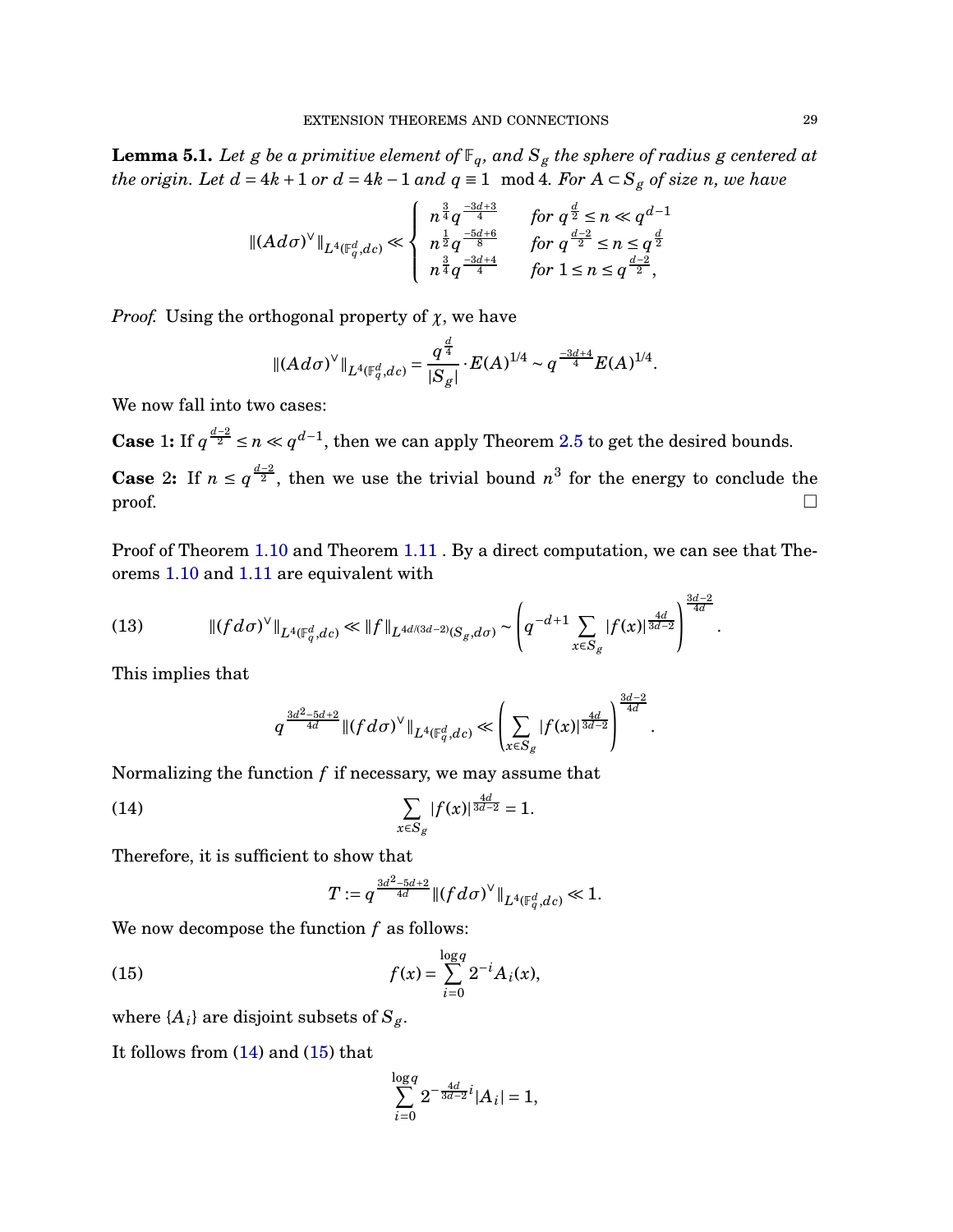which gives us

(16) 
$$
|A_i| \le 2^{\frac{4d}{3d-2}i}, \ \forall i.
$$

We now bound *T* as follows:

$$
T = q^{\frac{3d^2 - 5d + 2}{4d}} \|(fd\sigma)^{\vee}\|_{L^4(\mathbb{F}_q^d, dc)} \leq q^{\frac{3d^2 - 5d + 2}{4d}} \sum_{i=0}^{\log q} 2^{-i} \|(A_i d\sigma)^{\vee}\|_{L^4(\mathbb{F}_q^d, dc)}
$$
  
\n
$$
\ll q^{\frac{3d^2 - 5d + 2}{4d}} \sum_{\substack{0 \leq i \leq \log q \\ 1 \leq 2^{\frac{4d}{3d - 2}i} \leq q^{\frac{d - 2}{2}} \\ 1 \leq 2^{\frac{4d}{3d - 2}i} \leq q^{\frac{d - 2}{2}}} 2^{-i} \|(A_i d\sigma)^{\vee}\|_{L^4(\mathbb{F}_q^d, dc)} + q^{\frac{3d^2 - 5d + 2}{4d}} \sum_{\substack{0 \leq i \leq \log q \\ q^{\frac{d - 2}{2}} \leq 2^{\frac{4d}{3d - 2}i} \leq q^{\frac{d}{2}} \\ + q^{\frac{3d^2 - 5d + 2}{4d}}} \sum_{\substack{0 \leq i \leq \log q \\ 0 \leq i \leq \log q \\ q^{\frac{d}{2}} \leq 2^{\frac{4d}{3d - 2}i} \ll q^{d - 1}}} 2^{-i} \|(A_i d\sigma)^{\vee}\|_{L^4(\mathbb{F}_q^d, dc)}
$$
  
\n
$$
=: T_1 + T_1 + T_3.
$$

Employing Lemma [5.1,](#page-28-2) we get

$$
T_1 \ll q^{\frac{-d+2}{4d}} \sum_{\substack{0 \le i \le \log q \\ 1 \le 2^{\frac{4d}{3d-2}i} \le q^{\frac{d-2}{2}}}} 2^{-i} |A_i|^{\frac{3}{4}} \ll q^{\frac{-d+2}{4d}} \sum_{\substack{0 \le i \le \log q \\ 1 \le 2^{\frac{4d}{3d-2}i} \le q^{\frac{d-2}{2}}}} 2^{\frac{2}{3d-2}i} \ll q^{\frac{-d+2}{4d}} \cdot q^{\frac{d-2}{4d}} = 1,
$$

$$
T_2 \ll q^{\frac{d^2-4d+4}{8d}}\sum_{\substack{0 \leq i \leq \log q \\ q^{\frac{d-2}{2}} \leq 2^{\frac{4d}{3d-2}i} \leq q^{\frac{d}{2}}}} 2^{-i}|A_i|^{\frac{1}{2}} \ll q^{\frac{d^2-4d+4}{8d}}\sum_{\substack{0 \leq i \leq \log q \\ q^{\frac{d-2}{2}} \leq 2^{\frac{4d}{3d-2}i} \leq q^{\frac{d}{2}}}} 2^{\frac{-d+2}{3d-2}i} \ll q^{\frac{d^2-4d+4}{8d}}\cdot q^{\frac{-d^2+4d-4}{8d}} = 1,
$$

and

$$
T_3\ll q^{\frac{-d+1}{2d}}\sum_{\substack{0\leq i\leq \log q\\ q^{\frac{d}{2}}\leq 2^{\frac{4d}{3d-2}i}\ll q^{d-1}}}2^{-i}|A_i|^{\frac{3}{4}}\ll q^{\frac{-d+1}{2d}}\sum_{\substack{0\leq i\leq \log q\\ q^{\frac{d}{2}}\leq 2^{\frac{4d}{3d-2}i}\ll q^{d-1}}}2^{\frac{2}{3d-2}i}\ll q^{\frac{-d+1}{2d}}\cdot q^{\frac{d-1}{2d}}=1.
$$

<span id="page-29-0"></span>This completes the proof of the theorems.  $\Box$ 

## 6. DISTANCES BETWEEN A SET ON A VARIETY AND AN ARBITRARY SET

We recall that for  $A, B \subset \mathbb{F}_q^d$ , the distance set between *A* to *B*, denoted by  $\Delta(A, B)$ , is defined by

$$
\Delta(A,B):=\{\|a-b\|:a\in A,b\in B\}.
$$

In this section we prove our main theorems on distance problems. We begin by proving a preliminary key lemma. For  $t \in \mathbb{F}_q$ , we denote by  $\mu(t)$  the number of pairs  $(a, b) \in A \times B$ such that  $\|a - b\| = t$ . Since  $|A||B| = \sum_{t \in \Delta(A,B)} \mu(t)$ , the Cauchy-Schwarz inequality yields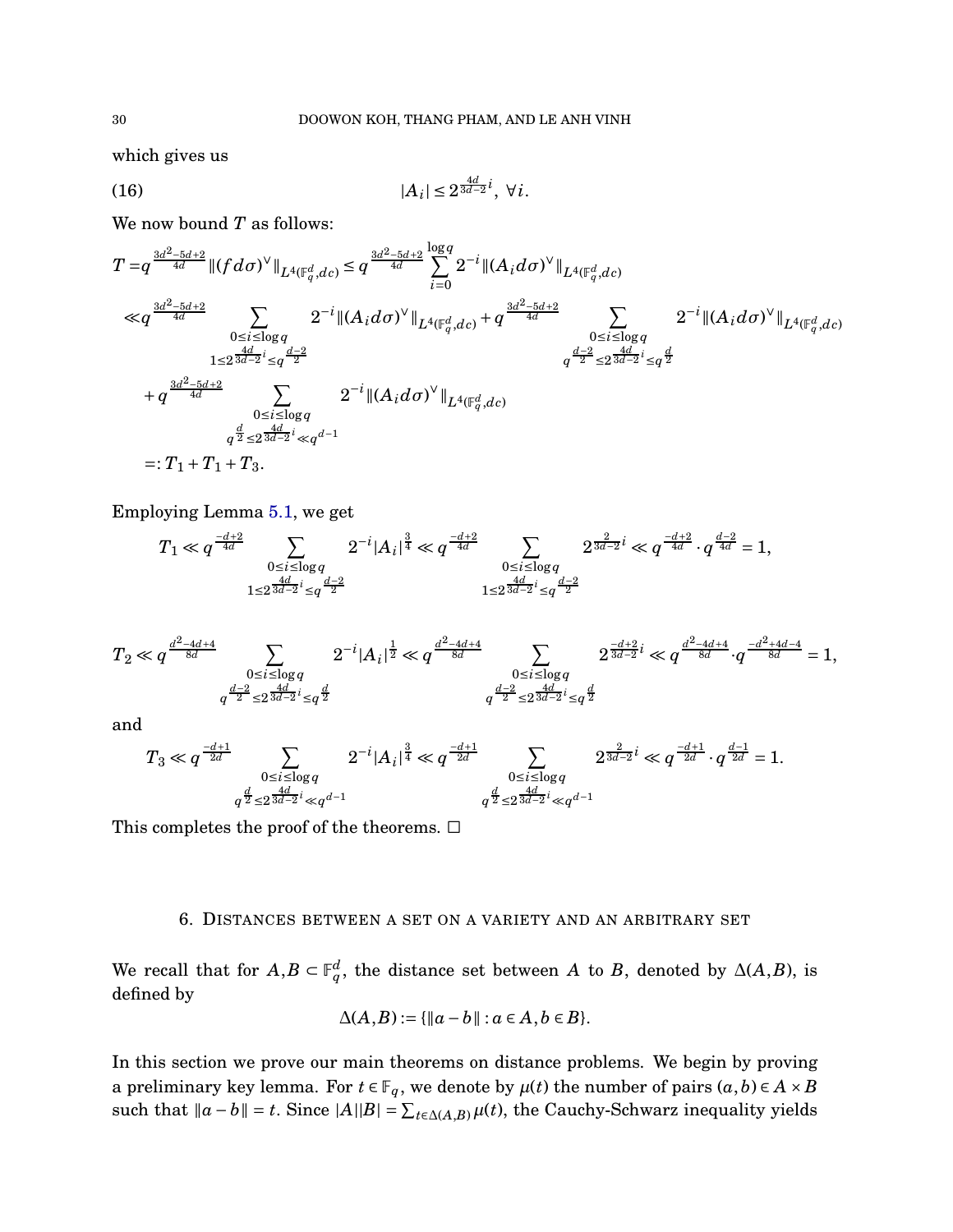that

<span id="page-30-3"></span>(17) 
$$
|\Delta(A,B)| \geq \frac{|A|^2|B|^2}{\sum_{t \in \mathbb{F}_q} \mu^2(t)}.
$$

Hence the distance problem between  $A$  and  $B$  can be reduced to the estimate of  $\sum_{t\in\mathbb{F}_q}\mu^2(t).$ 

The following lemma plays a crucial role in deducing distance results on two sets, one of which lies on an algebraic variety.

<span id="page-30-2"></span> ${\bf Lemma~6.1.}$   $Let$   $A,B \subset \mathbb{F}_q^d.$   $Then$  we have

<span id="page-30-1"></span>(18) 
$$
\sum_{t \in \mathbb{F}_q} \mu^2(t) \le \frac{|A|^2 |B|^2}{q} + \frac{|A|}{q} \sum_{a \in A, s \ne 0} \left| \sum_{b \in B} \chi(2sa \cdot b - s \|b\|) \right|^2.
$$

*Moreover, for any set*  $\Omega$  *with*  $\Omega \supset A$ *, we have* 

<span id="page-30-0"></span>(19) 
$$
\sum_{t \in \mathbb{F}_q} \mu^2(t) \le \frac{|A|^2|B|^2}{q} + q^{d-1}|A| \sum_{b,b' \in B, s \ne 0} \widehat{\Omega}(2s(b'-b)) \chi(s(\|b'\|-\|b\|)).
$$

*Proof.* We first claim that [\(19\)](#page-30-0) follows from [\(18\)](#page-30-1). To see this, assume that [\(18\)](#page-30-1) holds. If  $A \subset \Omega$ , then we can dominate the sum over  $a \in A$  in [\(18\)](#page-30-1) by the sum over  $a \in \Omega$ . Next, by expanding the square term and using the definition of the Fourier transform on  $\Omega$ , we obtain the inequality [\(19\)](#page-30-0) as claimed. Thus it only remains to prove [\(18\)](#page-30-1).

We write  $\mu(t) = \sum_{a \in A} 1 \times (\sum_{b \in B: ||a-b|| = t} 1)$ . By the Cauchy-Schwarz inequality,

$$
\mu^{2}(t) \leq |A| \sum_{a \in A} \left( \sum_{b \in B: \|a-b\| = t} 1 \right)^{2} = |A| \sum_{a \in A, b, b' \in B: \|a-b\| = t = \|a-b'\|} 1.
$$

Summing over  $t \in \mathbb{F}_q$ , it follows that

$$
\sum_{t\in\mathbb F_q}\mu^2(t)\le |A|\sum_{a\in A,b,b'\in B:||a-b||=||a-b'||}1.
$$

Since the condition  $\|a-b\| = \|a-b'\|$  is equivalent to the condition  $2a\cdot(b-b') = \|b\| - \|b'\|$ , we have

(20) 
$$
\sum_{t \in \mathbb{F}_q} \mu^2(t) \le |A| \sum_{a \in A, b, b' \in B: 2a \cdot (b-b') = ||b|| - ||b'||} 1.
$$

By the orthogonality of  $\chi$ , we can write

$$
\sum_{t\in \mathbb F_q}\mu^2(t)\le |A|q^{-1}\sum_{a\in A,b,b'\in B}\sum_{s\in \mathbb F_q}\chi\left(s(2a\cdot (b-b')-\|b\|+\|b'\|)\right).
$$

Decompose the sum over  $s \in \mathbb{F}_q$  into two parts:  $s = 0$  and  $s \neq 0$ . It follows that

$$
\sum_{t\in \mathbb{F}_q} \mu^2(t) \leq |A|^2|B|^2q^{-1} + |A|q^{-1} \sum_{a\in A, b, b'\in B} \sum_{s\neq 0} \chi\left(s(2a\cdot (b-b') - \|b\| + \|b'\|)\right).
$$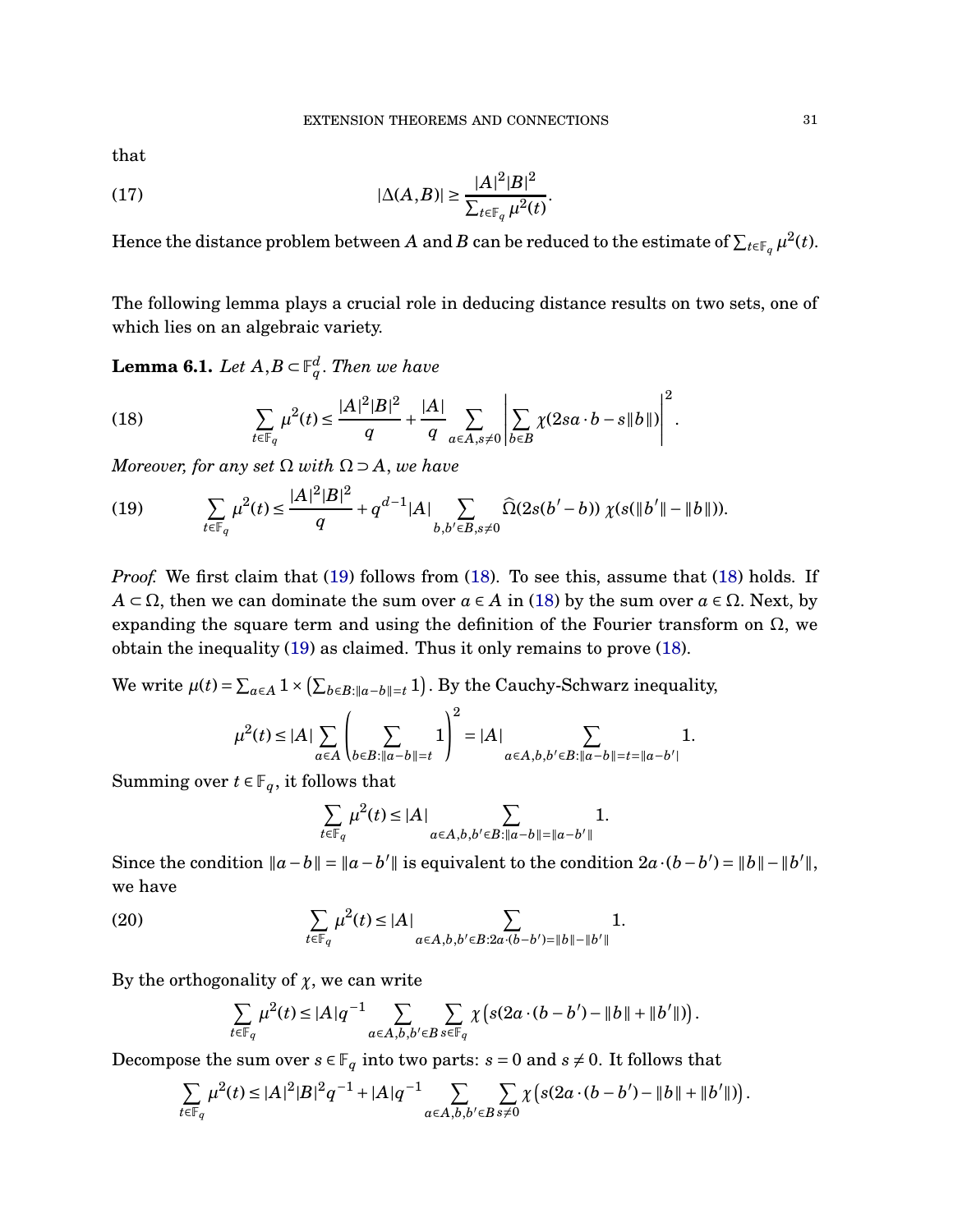Notice that the second term in the right-hand side of the above inequation can be written as

$$
|A|q^{-1}\sum_{a\in A,s\neq 0}\left|\sum_{b\in B}\chi(-s\|b\|+2sa\cdot b)\right|^2.
$$

This completes the proof of [\(18\)](#page-30-1) and thus, the statement of the lemma follows.  $\Box$ 

6.1. **Proof of distance results on paraboloids (Theorem [1.17\)](#page-14-1).** We begin by reviewing the explicit form of the Fourier transform on the paraboloid (see [\[18\]](#page-48-2)).

<span id="page-31-0"></span> ${\bf Lemma 6.2.}$  *Let*  $P\subset \mathbb{F}_q^d$  *be the paraboloid. Then for each*  $m=(\underline{m},m_d)\in \mathbb{F}_q^{d-1}\times \mathbb{F}_q$ *, we have* 

$$
\widehat{P}(m) = \begin{cases}\n q^{-d} \chi \left( \frac{\|m\|}{4m_d} \right) \eta^{d-1} (m_d) G_1^{d-1} & \text{if } m_d \neq 0 \\
0 & \text{if } m_d = 0, \underline{m} \neq \underline{0} \\
q^{-1} & \text{if } m = (0, \dots, 0),\n\end{cases}
$$

*where*  $\eta$  *denotes the quadratic character of*  $\mathbb{F}_q$ *, and*  $G_1$  *is the standard Gauss sum.* 

We shall estimate the upper bound of the quantity  $\sum_{t\in\mathbb{F}_q}\mu^2(t)$ . To this end, from the for-mula [\(19\)](#page-30-0) of Lemma [6.1](#page-30-2) taking  $\Omega$  as the paraboloid P and then applying the explicit form of the Fourier transform on *P* in Lemma [6.2,](#page-31-0) we see that

$$
\sum_{t \in \mathbb{F}_q} \mu^2(t) \le |A|^2 |B|^2 q^{-1} + |A| q^{d-1} \sum_{s \ne 0, b \in B} \widehat{P}(0, \dots, 0)
$$
  
+  $|A| q^{-1} G_1^{d-1} \sum_{\substack{s \ne 0, b, b' \in B:\\b'_d \ne b_d}} \chi(s(\|b'\| - \|b\|)) \chi\left(\frac{\|2s(b' - b)\|}{8s(b'_d - b_d)}\right) \eta^{d-1} (2s(b'_d - b_d)).$ 

<span id="page-31-2"></span>Since  $\widehat{P}(0,...,0) = q^{-1}$ , it follows that (21)

$$
\begin{split} \sum_{t\in \mathbb{F}_q}\mu^2(t)\leq &|A|^2|B|^2q^{-1}+|A||B|q^{d-1}\\ &+|A|q^{-1}G_1^{d-1}\sum_{\substack{b,b'\in B:\\ b'_d\neq b_d}}\eta^{d-1}(2(b'_d-b_d))\sum_{s\neq 0}\eta^{d-1}(s)\chi\left(s\left(\|b'\|-\|b\|+\frac{\|{\underline{b}}'-{\underline{b}}\|}{2(b'_d-b_d)}\right)\right). \end{split}
$$

**Case 1:** Assume that  $q \equiv 3 \pmod{4}$  and  $d = 4k - 1$  for  $k \in \mathbb{N}$ . We invoke the explicit value  $\text{of the standard Gauss sum } G_1 := \sum_{s \neq 0} \eta(s) \chi(s).$ 

<span id="page-31-1"></span>**Lemma 6.3** ([\[30\]](#page-48-19), Theorem 5.15). *Let*  $\mathbb{F}_q$  *be a finite field with*  $q = p^{\ell}$ , *where p is an odd prime and*  $\ell$  ∈ *N. Then we have* 

$$
G_1 = \begin{cases} (-1)^{\ell-1} q^{\frac{1}{2}} & \text{if } p \equiv 1 \mod 4 \\ (-1)^{\ell-1} i^{\ell} q^{\frac{1}{2}} & \text{if } p \equiv 3 \mod 4. \end{cases}
$$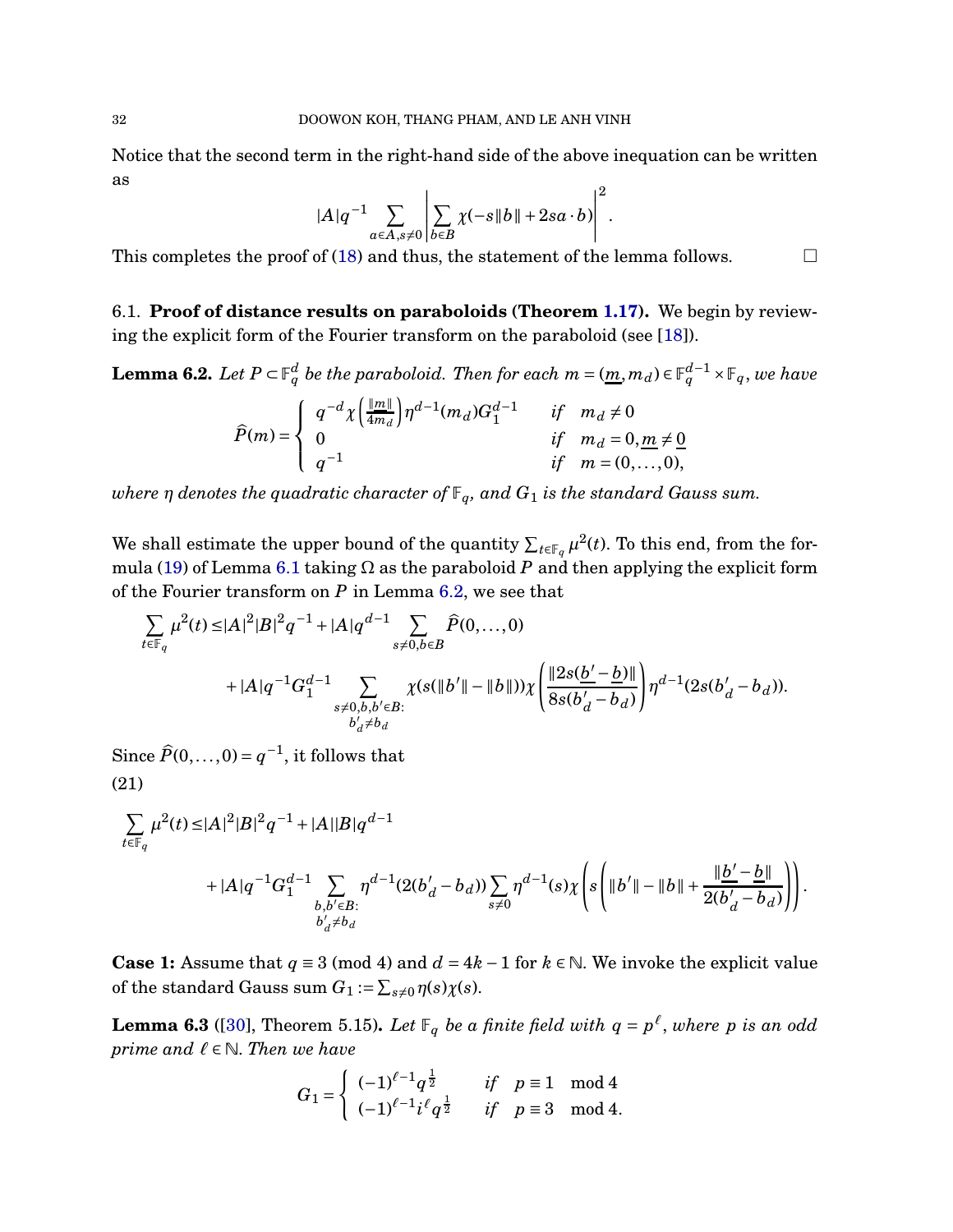Since  $q = p^{\ell} \equiv 3 \pmod{4}$  and  $d = 4k - 1$  for  $k \in \mathbb{N}$ , we easily see from Lemma [6.3](#page-31-1) that

$$
G_1^{d-1} = -q^{\frac{d-1}{2}}.
$$

Since *d* is odd,  $\eta^{d-1} \equiv 1$ . It therefore follows from [\(21\)](#page-31-2) that

$$
\sum_{t \in \mathbb{F}_q} \mu^2(t) \le |A|^2 |B|^2 q^{-1} + |A||B| q^{d-1}
$$
  
-  $|A| q^{-1} q^{\frac{d-1}{2}} \sum_{\substack{b, b' \in B : s \neq 0 \\ b'_d \neq b_d}} \sum_{x \neq 0} \chi \left( s \left( ||b'|| - ||b|| + \frac{||b' - b||}{2(b'_d - b_d)} \right) \right).$ 

Now observe that the sum over  $s \neq 0$  is  $(q-1)$  in the case when

$$
||b'|| - ||b|| + \frac{||b' - b||}{2(b'_d - b_d)} = 0.
$$

In this case, the contribution to the third term above is negative. On the other hand, the sum over  $s \neq 0$  is -1 if

$$
||b'|| - ||b|| + \frac{||b' - b||}{2(b_d' - b_d)} \neq 0.
$$

In this case, the contribution of the third term above is positive. Thus, we see that

$$
\sum_{t \in \mathbb{F}_q} \mu^2(t) \le |A|^2 |B|^2 q^{-1} + |A||B| q^{d-1} + |A||B|^2 q^{\frac{d-3}{2}}.
$$

Combining this estimate with [\(17\)](#page-30-3), we obtain that

$$
|\Delta(A,B)| \ge \frac{1}{3} \min \left\{ q, \frac{|A||B|}{q^{d-1}}, \frac{|A|}{q^{\frac{d-3}{2}}} \right\}.
$$

This implies that if  $|A| \ge q^{(d-1)/2}$  and  $|A||B| \ge q^d$ , then  $|\Delta(A,B)| \ge q/3$ .

If  $|A| \le q^{(d-1)/2}$ , then Theorem 3.3 in [\[24\]](#page-48-20) states that  $|\Delta(A,B)| \ge q/2$ , whenever  $|A||B| \ge$  $4q^d$ . Thus, the proof of the first part of Theorem [1.17](#page-14-1) is complete.

**Case 2:** Assume that  $d \ge 4$  is even. Then  $\eta^{d-1} = \eta$ . Thus, it follows from [\(21\)](#page-31-2) that

$$
\begin{split} \sum_{t\in \mathbb{F}_q}\mu^2(t)\leq &|A|^2|B|^2q^{-1}+|A||B|q^{d-1}\\ &+|A|q^{-1}G_1^{d-1}\sum_{\substack{b,b'\in B:\\ b'_d\neq b_d}}\eta(2(b'_d-b_d))\sum_{s\neq 0}\eta(s)\chi\left(s\left(\|b'\|-\|b\|+\frac{\|{\underline{b}}'-{\underline{b}}\|}{2(b'_d-b_d)}\right)\right). \end{split}
$$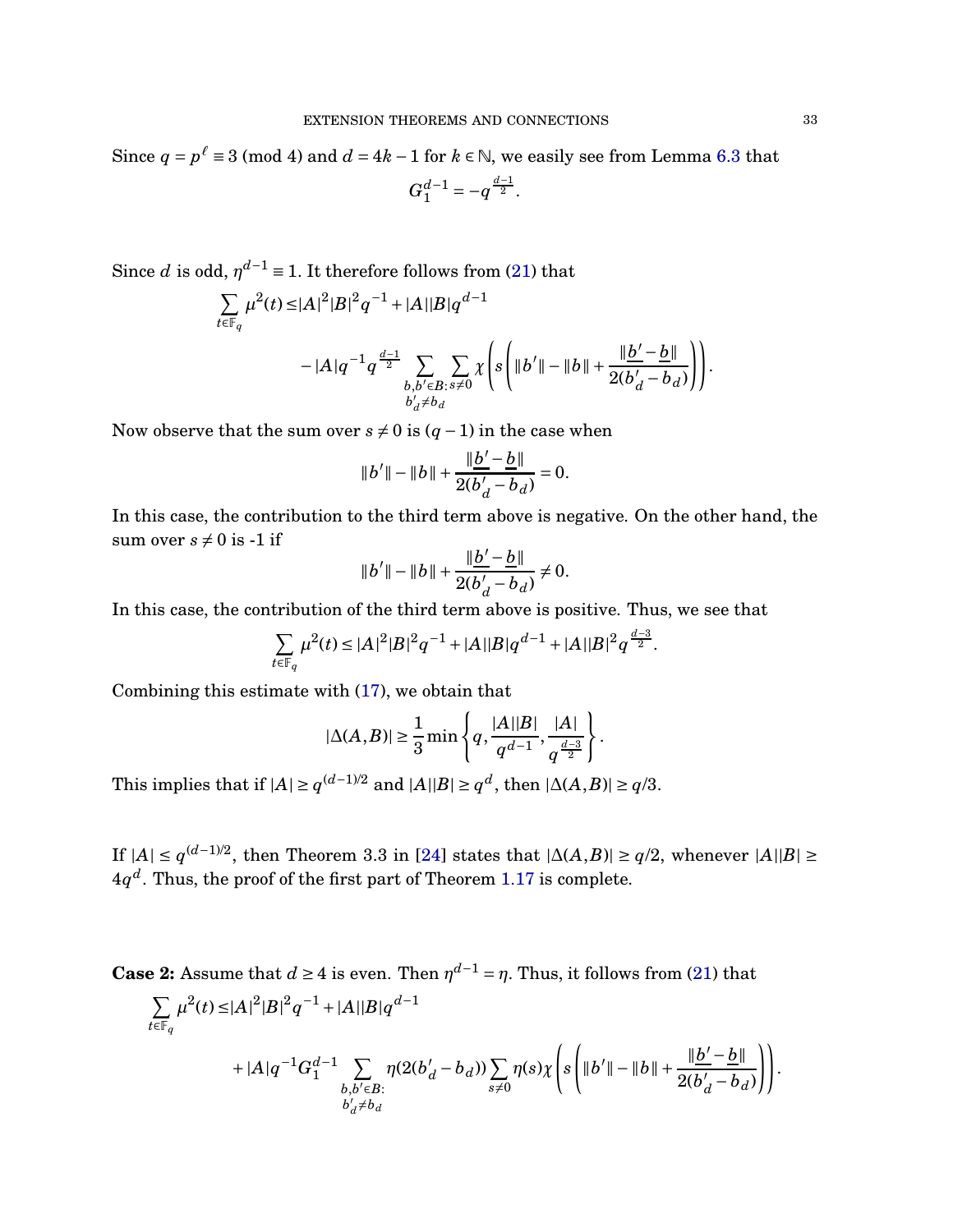Since the sum over  $s \neq 0$  is a Gauss sum whose absolute value is less than or equal to  $\sqrt{q}$ , and  $|G_1| = \sqrt{q}$ , we obtain that

$$
\sum_{t \in \mathbb{F}_q} \mu^2(t) \le |A|^2 |B|^2 q^{-1} + |A||B| q^{d-1} + |A||B|^2 q^{\frac{d-2}{2}}.
$$

Combining this estimate with [\(17\)](#page-30-3), we have

$$
|\Delta(A,B)|\geq \frac{1}{3}\min\left\{q,\frac{|A||B|}{q^{d-1}},\frac{|A|}{q^{\frac{d-2}{2}}}\right\},
$$

which implies that if  $|A| \ge q^{d/2}$  and  $|A||B| \ge q^d$ , then  $|\Delta(E)| \ge q/3$ .

If  $|A| \le q^{(d-1)/2}$ , then Theorem 3.5 in [\[24\]](#page-48-20) states that  $|\Delta(A,B)| \ge q/144$ , whenever  $|A||B| \ge$  $16q^d$ . Thus the proof of the second part of Theorem [1.17](#page-14-1) is complete.

6.2. **Proof of distance results on spheres (Theorem [1.19,](#page-15-0) [1.20,](#page-15-1) [1.21\)](#page-16-0).** We begin by proving the following lemma.

<span id="page-33-0"></span>**Lemma 6.4.** Let  $A$  be a set of the sphere  $S_j$  in  $\mathbb{F}_q^d$ , and  $B$  be a set of  $\mathbb{F}_q^d$ . For each  $t\in\mathbb{F}_q,$  we *denote by*  $\mu(t)$  *the number of the pairs*  $(a, b) \in A \times B$  *such that*  $\|a - b\| = t$ . *Then, we have* 

$$
\sum_{t \in \mathbb{F}_q} \mu^2(t) \le \frac{|A|^2 |B|^2}{q} + q^{d-1} |A||B|
$$
  
+  $q^{-2} \eta^d (-1) G_1^d |A| \sum_{b,b' \in B, s,r \ne 0} \eta^d(r) \chi \left( jr + \frac{s^2 ||b' - b||}{r} \right) \chi(s(||b'|| - ||b||),$ 

 $a$  *where*  $\eta$  *is the quadratic character of*  $\mathbb{F}_q^*$ , and  $G_1 := \sum_{t \in \mathbb{F}_q^*} \eta(t) \chi(t)$  *is the standard Gauss sum.*

*Proof.* We need the following fact which was proved in [\[19\]](#page-48-3). We have

$$
\widehat{S}_j(m) = \frac{\delta_0(m)}{q} + q^{-d-1}\eta^d(-1)G_1^d \sum_{r\neq 0} \eta^d(r)\chi\left(jr+\frac{\|m\|}{4r}\right),\,
$$

for  $m \in \mathbb{F}_q^d$  and  $j \in \mathbb{F}_q$ .

Inserting this formula for  $\widehat{S}_j$  into [\(19\)](#page-30-0) of Lemma [6.1](#page-30-2) with  $\Omega = S_j$ , we see from a direct computation that

$$
\sum_{t \in \mathbb{F}_q} \mu^2(t) = \frac{|A|^2 |B|^2}{q} + q^{d-2} |A| \sum_{b,b' \in B, s \neq 0} \delta_0(2s(b'-b)) \chi(s(\|b\| - \|b'\|))
$$
  
+  $q^{-2} \eta^d(-1) G_1^d |A| \sum_{b,b' \in B, s,r \neq 0} \eta^d(r) \chi\left(jr + \frac{s^2 \|b'-b\|}{r}\right) \chi(s(\|b'\| - \|b\|)).$ 

It is not hard to see that the second term of the right hand side above is dominated by  $q^{d-1}$ |*A*||*B*|. Therefore, the statement of the lemma follows. □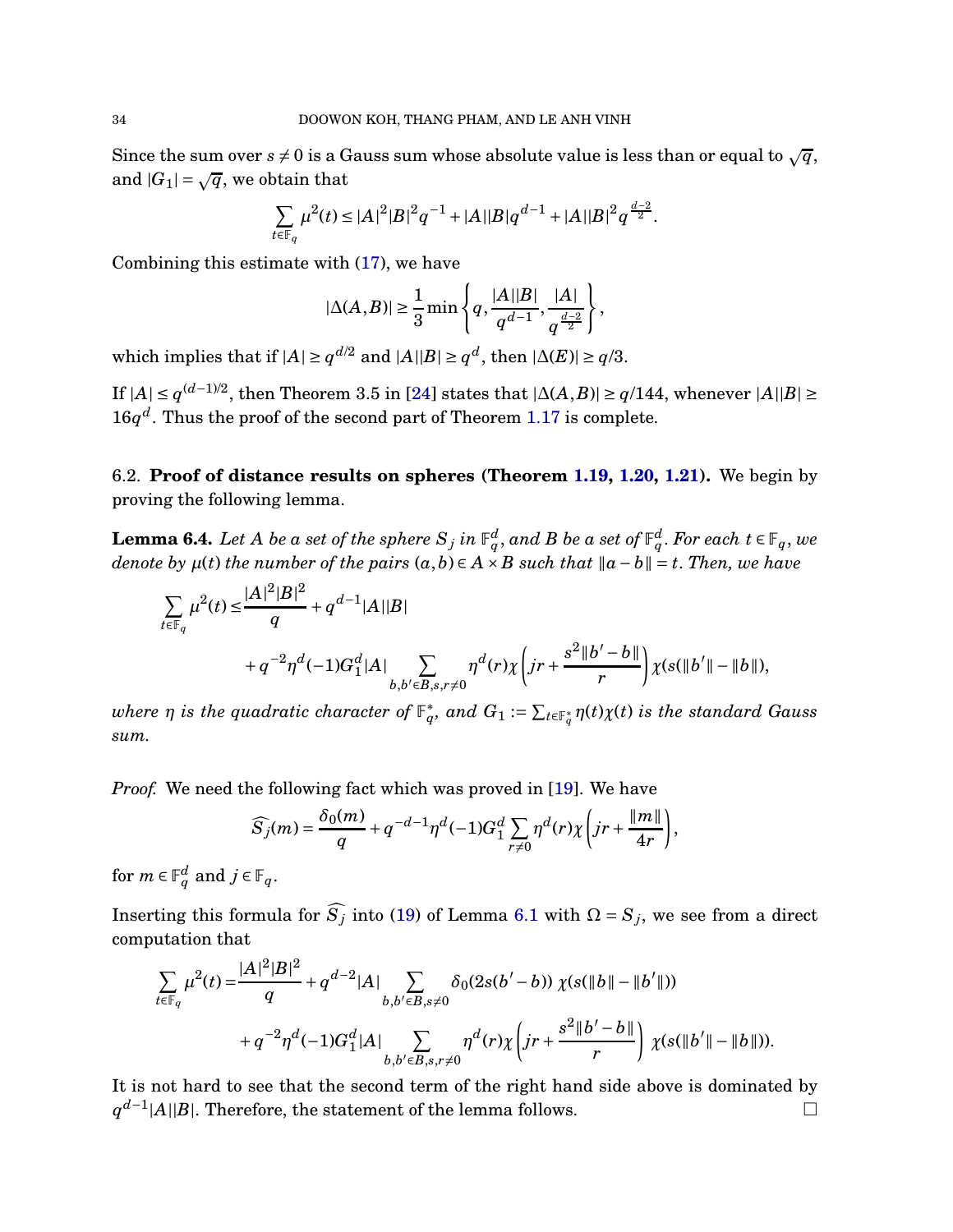Proof of Theorem [1.19:](#page-15-0) As in the proof of Theorem [1.17,](#page-14-1) we know from [\[24,](#page-48-20) Theorems 3.3, 3.5] that

- (1) If *d* ≥ 3 is odd and  $|A| \le q^{(d-1)/2}$ , then  $|\Delta(A,B)| \ge q/2$  under the condition  $|A||B| \ge$  $4q^d$ .
- (2) If *d* ≥ 4 is even and  $|A|$  ≤  $q^{(d-1)/2}$ , then  $|\Delta(A,B)| \geq q/144$  under the condition  $|A||B| \ge 16q^d$ .

Therefore, in the rest of proof, we assume that  $|A| \ge q^{(d-1)/2}$  in odd dimensions and  $|A| \ge$  $q^{d/2}$  in even dimensions.

Since  $\eta^d = \eta$  for odd *d*, Lemma [6.4](#page-33-0) gives

(22) 
$$
\sum_{t \in \mathbb{F}_q} \mu^2(t) \le \frac{|A|^2|B|^2}{q} + q^{d-1}|A||B| + M,
$$

where *M* is given by

<span id="page-34-1"></span>
$$
M:=q^{-2}\eta(-1)G_1^d|A|\sum_{b,b'\in B,s,r\neq 0}\eta(r)\chi\left(jr+\frac{s^2\|b'-b\|}{r}\right)\chi(s(\|b'\|-\|b\|).
$$

To bound *M*, we write *M* as follows:

$$
M := M_1 + M_2 + M_3 + M_4
$$
  
\n
$$
:= q^{-2} \eta(-1)G_1^d|A| \sum_{\substack{b,b' \in B, s,r \neq 0:\\|b'-b||=0,||b||=||b'|}} \Omega(b,b',s,r) + q^{-2} \eta(-1)G_1^d|A| \sum_{\substack{b,b' \in B, s,r \neq 0:\\|b'-b||=0,||b||=||b'|}} \Omega(b,b',s,r) + q^{-2} \eta(-1)G_1^d|A| \sum_{\substack{b,b' \in B, s,r \neq 0:\\|b'-b||=0,||b||=||b'|}} \Omega(b,b',s,r) + q^{-2} \eta(-1)G_1^d|A| \sum_{\substack{b,b' \in B, s,r \neq 0:\\|b'-b||\neq 0,||b||=||b'|}} \Omega(b,b',s,r),
$$

 $\text{where } \Omega(b,b',s,r) := \eta(r) \chi\left(jr + \frac{s^2\|b'-b\|}{r}\right)$  $\int \chi(s(\Vert b' \Vert - \Vert b \Vert) \text{ for } b, b' \in B, s, r \in \mathbb{F}_q^*. \text{ We will apply }$ the following basic Gauss sum estimates: for  $u, v, w \neq 0$ ,

<span id="page-34-0"></span>(23) 
$$
\sum_{s\in\mathbb{F}_q}\chi(us^2)=\eta(u)G_1 \text{ and } \sum_{r\neq 0}\eta(vr)\chi(wr)=\sum_{r\neq 0}\eta(vr^{-1})\chi(wr)=\eta(vw)G_1,
$$

where we recall that the quadratic character  $\eta$  satisfies that  $\eta(r) = \eta(r^{-1})$  for  $r \neq 0$ . It follows that

$$
M_1 = q^{-2}\eta(-1)G_1^d|A| \sum_{\substack{b,b' \in B, s,r \neq 0:\\ \|b'-b\| = 0, \|b\| = \|b'\| \\ b,b' \in B:\\ \|b'-b\| = 0, \|b\| = \|b'\|}} \eta(r)\chi(jr)
$$
  
=  $q^{-2}\eta(-j)G_1^{d+1}|A|(q-1) \sum_{\substack{b,b' \in B:\\ \|b'-b\| = 0, \|b\| = \|b'\|}} 1,$ 

where we applied the second formula in  $(23)$ . Hence, we can write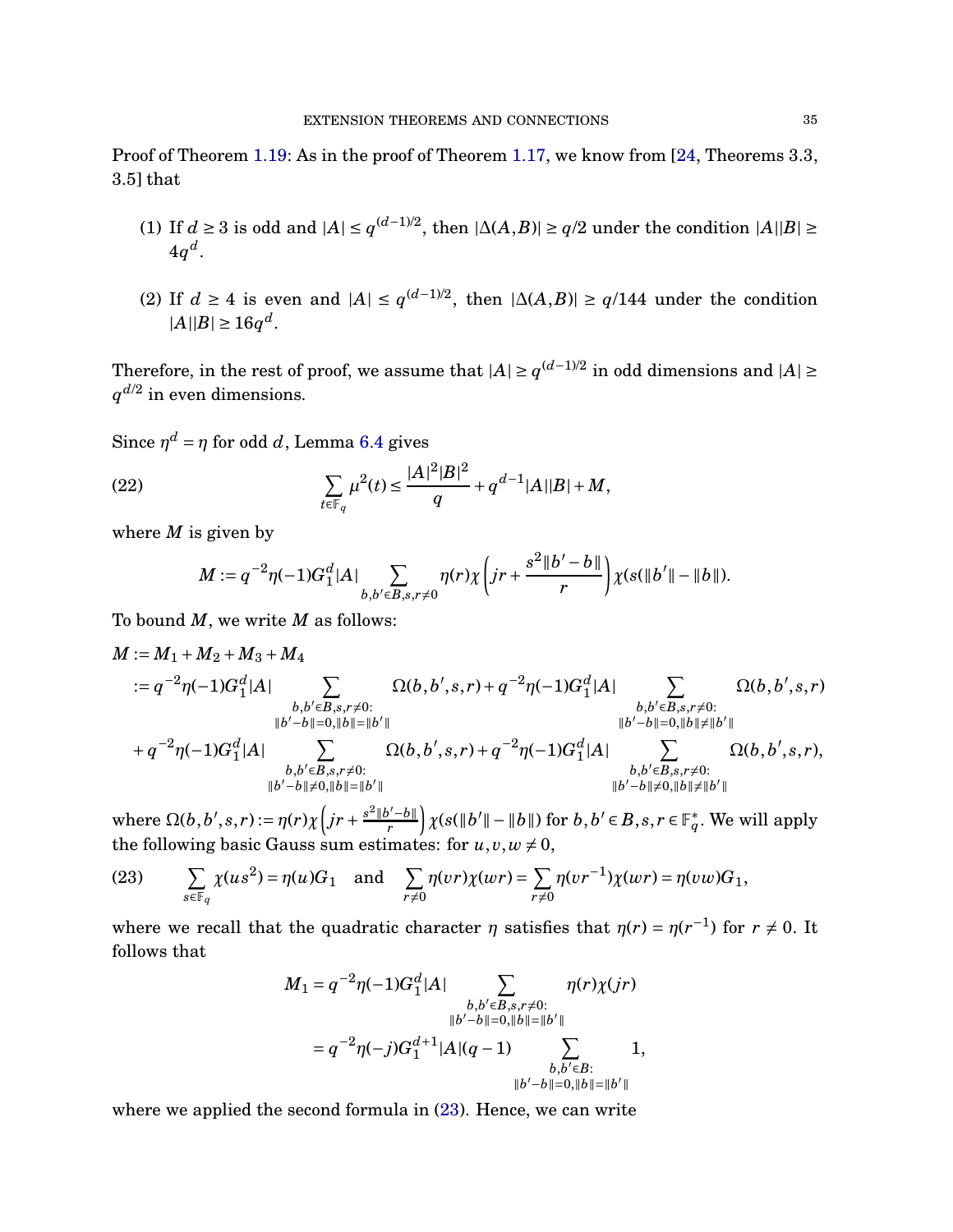<span id="page-35-0"></span>(24) 
$$
M_{1} = q^{-1}\eta(-j)G_{1}^{d+1}|A| \sum_{\substack{b,b' \in B:\\ \|b'-b\| = 0, \|b\| = \|b'\|}} 1 - q^{-2}\eta(-j)G_{1}^{d+1}|A| \sum_{\substack{b,b' \in B:\\ \|b'-b\| = 0, \|b\| = \|b'\|}} 1.
$$

Next, notice that  $M_2$  can be written as

$$
M_2 = q^{-2}\eta(-1)G_1^d|A| \sum_{\substack{b,b' \in B:\\ \|b'-b\|=0, \|b\| \neq \|b'\|}} \left( \sum_{r \neq 0} \eta(r)\chi(jr) \right) \left( \sum_{s \neq 0} \chi(s(\|b'\| - \|b\|)) \right).
$$

Since the sum over  $r \neq 0$  is  $\eta(j)G_1$  and the sum over  $s \neq 0$  is  $-1$ , we obtain that

(25) 
$$
M_2 = -q^{-2}\eta(-j)G_1^{d+1}|A| \sum_{\substack{b,b'\in B:\\ \|b'-b\|=0, \|b\|\neq \|b'\|}} 1.
$$

Now, observe that  $M_3$  can be written as

<span id="page-35-1"></span>
$$
M_3 = q^{-2} \eta(-1)G_1^d|A| \sum_{\substack{b,b' \in B, s,r \neq 0:\\|b'-b|| \neq 0, \|b\| = \|b'\|}} \eta(r) \chi\left(jr + \frac{s^2||b'-b||}{r}\right)
$$
  

$$
= q^{-2} \eta(-1)G_1^d|A| \sum_{\substack{b,b' \in B, r \neq 0:\\|b'-b|| \neq 0, \|b\| = \|b'\|\\-q^{-2} \eta(-1)G_1^d|A|}} \eta(r) \chi(jr) \sum_{s \in \mathbb{F}_q} \chi\left(\frac{s^2||b'-b||}{r}\right)
$$
  

$$
-q^{-2} \eta(-1)G_1^d|A| \sum_{\substack{b,b' \in B, r \neq 0:\\|b'-b|| \neq 0, \|b\| = \|b'\|}} \eta(r) \chi(jr).
$$

Compute the first term above by applying the first equation in [\(23\)](#page-34-0) and using the fact that  $\sum_{r\neq 0} \chi(jr) = -1$  for  $j \neq 0$ . Then, we see that (26)

<span id="page-35-2"></span>
$$
M_3 = -q^2 \eta(-1) G_1^{d+1} |A| \sum_{\substack{b,b' \in B:\\ \|b'-b\| \neq 0, \|b\| = \|b'\|}} \eta(\|b'-b\|) - q^{-2} \eta(-j) G_1^{d+1} |A| \sum_{\substack{b,b' \in B:\\ \|b'-b\| \neq 0, \|b\| = \|b'\|}} 1.
$$

Finally, we estimate *M*<sup>4</sup> which is given by

$$
M_4 = q^{-2} \eta(-1)G_1^d|A| \sum_{\substack{b,b' \in B,s,r \neq 0:\\ \|b'-b\| \neq 0, \|b\| \neq \|b'\|}} \eta(r)\chi\left(jr + \frac{s^2\|b'-b\|}{r}\right)\chi(s(\|b'\| - \|b\|))
$$
  

$$
= q^{-2} \eta(-1)G_1^d|A| \sum_{\substack{b,b' \in B,r \neq 0:\\ \|b'-b\| \neq 0, \|b\| \neq \|b'\|}} \eta(r)\chi(jr) \sum_{s \in \mathbb{F}_q} \chi\left(\frac{s^2\|b'-b\|}{r} + s(\|b'\| - \|b\|)\right)
$$
  

$$
-q^{-2} \eta(-1)G_1^d|A| \sum_{\substack{b,b' \in B,r \neq 0:\\ \|b'-b\| \neq 0, \|b\| \neq \|b'\|}} \eta(r)\chi(jr).
$$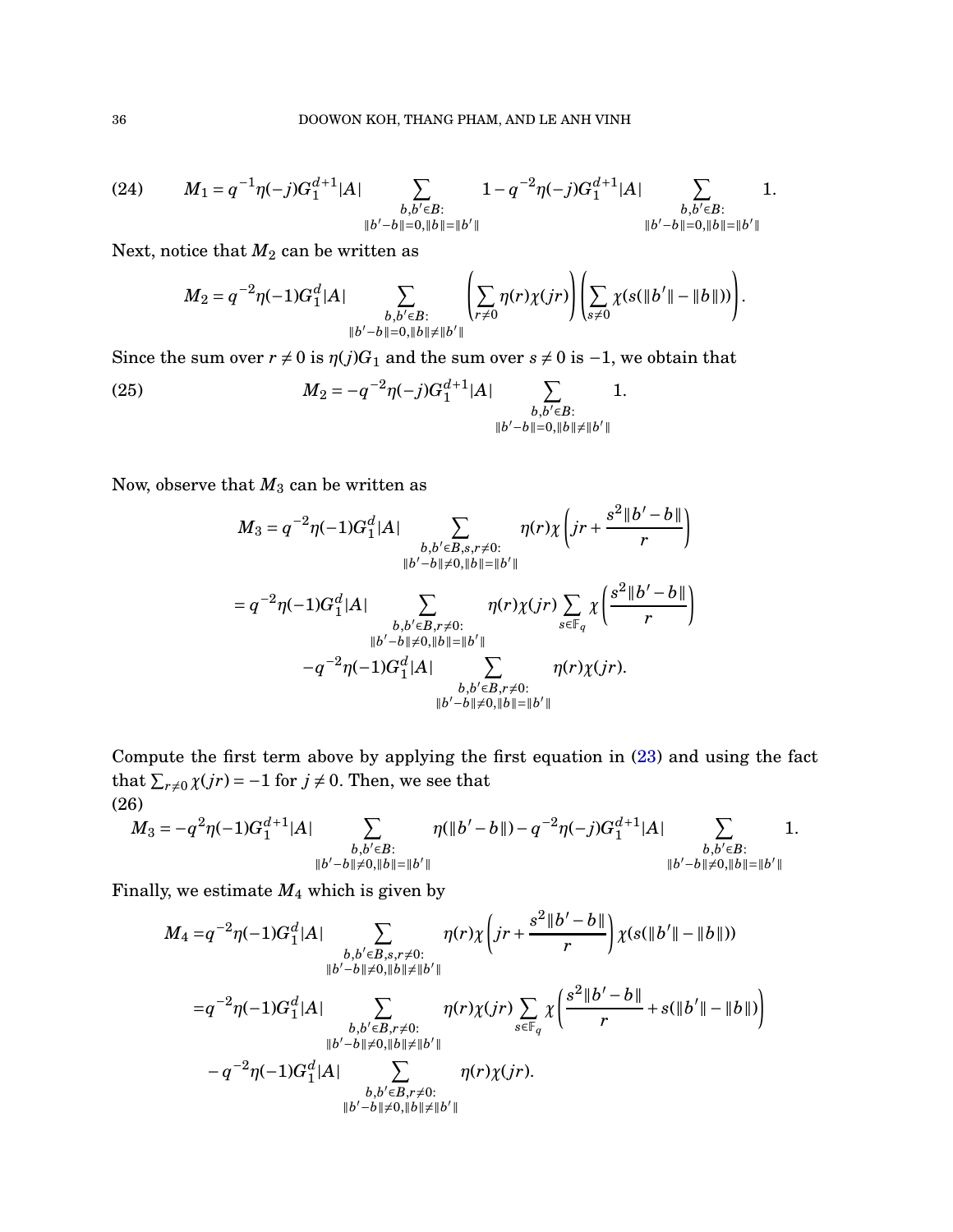Notice that the sum over  $r \neq 0$  in the second term above is  $\eta(j)G_1$ . In order to estimate the first term above, compute the sum over  $s \in \mathbb{F}_q$  by applying the following formula for the Gauss sum estimate (see [\[18\]](#page-48-2), Lemma 5)

(27) 
$$
\sum_{s \in \mathbb{F}_q} \chi(us^2 + vs) = \eta(u)G_1 \chi\left(\frac{v^2}{-4u}\right),
$$

for  $u \neq 0, v \in \mathbb{F}_q$ .

Then, we see that the sum over  $s \in \mathbb{F}_q$  in the first term above is the same as

<span id="page-36-0"></span>
$$
\eta\left(\frac{\|b'-b\|}{r}\right)G_1\chi\left(\frac{(\|b'\|-\|b\|)^2r}{-4\|b'-b\|}\right).
$$

It follows that

$$
M_4 = q^{-2}\eta(-1)G_1^{d+1}|A| \sum_{\substack{b,b' \in B:\\ \|b'-b\| \neq 0, \|b\| \neq \|b'\|}} \eta(\|b'-b\|) \sum_{r \neq 0} \chi\left(\left(j - \frac{(\|b'\| - \|b\|)^2}{4\|b' - b\|}\right)r\right) - q^{-2}\eta(-j)G_1^{d+1}|A| \sum_{\substack{b,b' \in B:\\ \|b'-b\| \neq 0, \|b\| \neq \|b'\|}} 1.
$$

Compute the sum over  $r \neq 0$  above by considering two cases:  $4j||b'-b|| - (||b'|| - ||b||)^2 = 0$ and  $4j||b'-b|| - (||b'|| - ||b||)^2 \neq 0$ . We see that

$$
M_4 = q^{-2}\eta(-1)G_1^{d+1}|A|(q-1) \sum_{\substack{b,b' \in B:\\ \|b'-b\| \neq 0, \|b\| \neq \|b'\|, \\ 4j\|b'-b\| = (\|b'\|-\|b\|)^2}} \eta(\|b'-b\|)
$$

$$
-q^{-2}\eta(-1)G_1^{d+1}|A| \sum_{\substack{b,b' \in B:\\ \|b'-b\| \neq 0, \|b\| \neq \|b'\|, \\ 4j\|b'-b\| \neq 0, \|b\| \neq \|b'\|, \\ 4j\|b'-b\| \neq ( \|b'\|-\|b\|)^2}} \eta(\|b'-b\|)
$$

$$
-q^{-2}\eta(-j)G_1^{d+1}|A| \sum_{\substack{b,b' \in B:\\ \|b'-b\| \neq 0, \|b\| \neq \|b'\| \\ b,b' \in B; \\ \|b'-b\| \neq 0, \|b\| \neq \|b'\|}} 1.
$$

By rearranging the first two terms above, we have

$$
M_4 = q^{-1}\eta(-1)G_1^{d+1}|A| \sum_{\substack{b,b' \in B:\\ ||b' - b|| \neq 0, ||b|| \neq ||b'||, \\ 4j||b' - b|| = (||b'|| - ||b||)^2}} \eta(||b' - b||)
$$
  

$$
-q^{-2}\eta(-1)G_1^{d+1}|A| \sum_{\substack{b,b' \in B:\\ ||b' - b|| \neq 0, ||b|| \neq ||b'||}} \eta(||b' - b||) - q^{-2}\eta(-j)G_1^{d+1}|A| \sum_{\substack{b,b' \in B:\\ ||b' - b|| \neq 0, ||b|| \neq ||b'||}} 1.
$$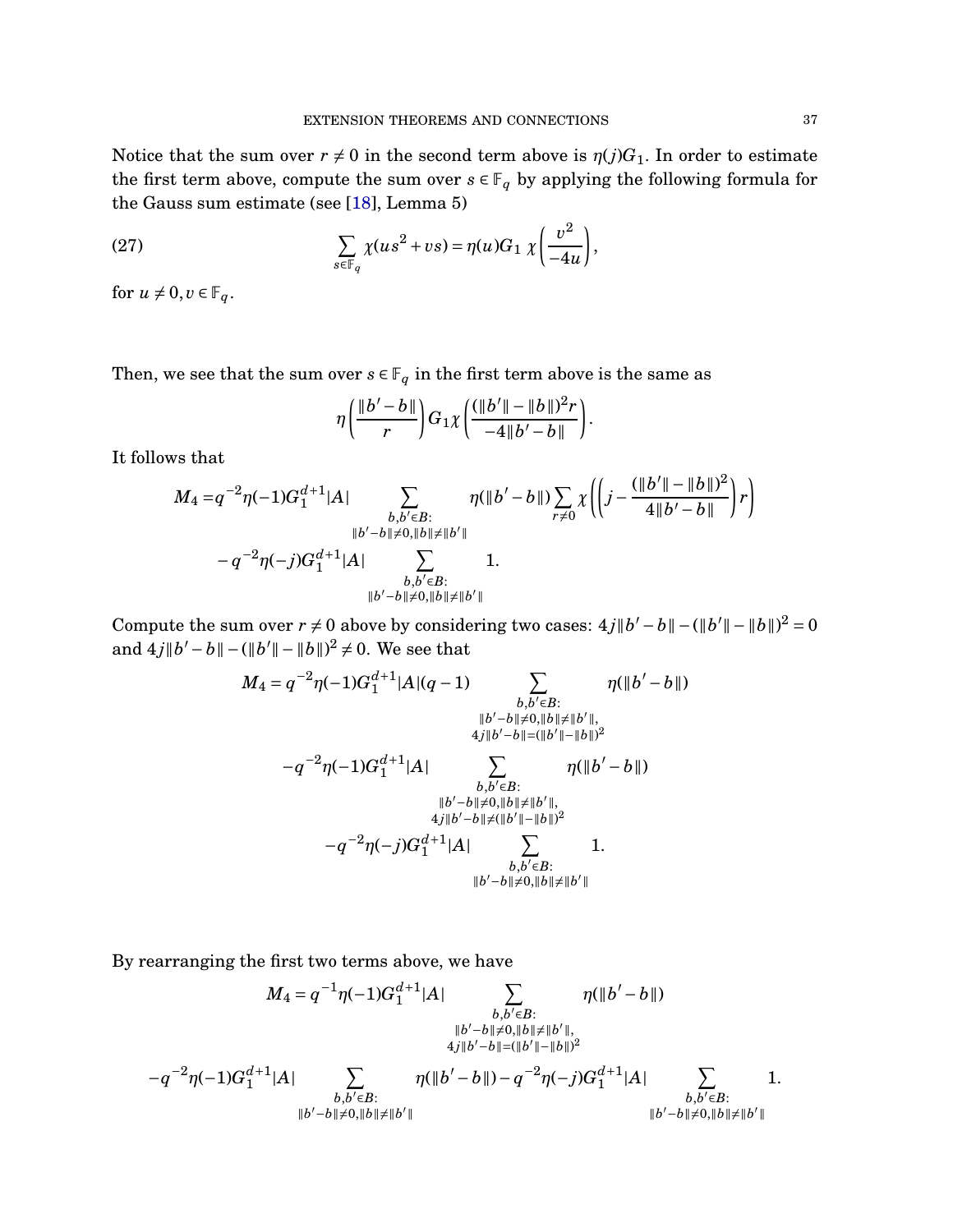Now, in the first term above, we observe from the condition  $4j||b'-b|| \neq (||b'|| - ||b||)^2$  that  $\eta(\Vert b' - b \Vert) = \eta(j)$ . It follows from this observation that

$$
M_4 = q^{-1}\eta(-j)G_1^{d+1}|A| \sum_{\substack{b,b' \in B:\\ \|b'-b\| \neq 0, \|b\| \neq \|b'\|, \\ 4j\|b'-b\| = (\|b'\| - \|b\|)^2}} 1 - q^{-2}\eta(-1)G_1^{d+1}|A| \sum_{\substack{b,b' \in B:\\ \|b'-b\| \neq 0, \|b\| \neq \|b'\| \\ b,b' \in B}} \eta(\|b'-b\|) \\ = q^{-2}\eta(-j)G_1^{d+1}|A| \sum_{\substack{b,b' \in B:\\ \|b'-b\| \neq 0, \|b\| \neq \|b'\|}} 1.
$$

We sum this term  $M_4$  and terms  $M_1, M_2, M_3$  of [\(24\)](#page-35-0), [\(25\)](#page-35-1), [\(26\)](#page-35-2), respectively. It follows that  $M = M_1 + M_2 + M_3 + M_4$ 

$$
=q^{-1}\eta(-j)G_1^{d+1}|A|\left(\sum_{\substack{b,b'\in B:\\ \|b'-b\|=0, \|b\|=\|b'\|\\ b,b'\in B:\\ \|b'-b\|=0, \|b\|=\|b'\|}}\frac{1}{b,b'\in B:}\frac{1}{b,b'\in B:}\right)\\-q^{-2}\eta(-j)G_1^{d+1}|A|\left(\sum_{\substack{b,b'\in B:\\ \|b'-b\|=0, \|b\|=\|b'\|\\ b,b'\in B:\\ \|b'-b\|=0, \|b\|=\|b'\|}}\frac{1}{b,b'\in B:}\frac{1}{b,b'\in B:}\frac{1}{b,b'\in B:}\frac{1}{b,b'\in B:}\frac{1}{b,b'\in B:}\frac{1}{b,b'\in B:}\frac{1}{b,b'\in B:}\frac{1}{b,b'\in B:}\right)\\-q^{-2}\eta(-1)G_1^{d+1}|A|\left(\sum_{\substack{b,b'\in B:\\ \|b'-b\|=0, \|b\|=\|b'\|\\ b,b'\in B:\\ \|b'-b\|=\|b'\|}}\frac{\eta(\|b'-b\|)+\sum_{\substack{b,b'\in B:\\ \|b'-b\|\neq 0, \|b\|\ne\|b'\|}}\frac{\eta(\|b'-b\|)}{b,b'\in B:}\frac{\eta(\|b'-b\|)}{b,b'\in B:}\right).
$$

Since the value in the parenthesis of the second term above is  $\sum_{b,b'\in B} 1 = |B|^2$  and the value in the parenthesis of the third term above is  $\sum_{b,b'\in B:\|b'-b\|\neq 0} \eta(\|b'-b\|)$ , we see that

 $\lambda$ 

*M* = *q* −1 *η*(−*j*)*G d*+1 1 |*A*| X *b*,*b* ′∈*B*: k*b* ′−*b*k=0,k*b*k=k*b* ′ k 1+ X *b*,*b* ′∈*B*: k*b* ′−*b*k6=0,k*b*k6=k*b* ′ k, 4 *j*k*b* ′−*b*k=(k*b* ′ k−k*b*k) 2 1 − *q* −2 *η*(−*j*)*G d*+1 1 |*A*||*B*| <sup>2</sup> <sup>−</sup> *<sup>q</sup>* −2 *η*(−1)*G d*+1 1 |*A*| X *b*,*b* ′∈*B*,: k*b* ′−*b*k6=0 *η*(k*b* ′ − *b*k).

We claim that under the assumptions of Theorem [1.19](#page-15-0) we have

<span id="page-37-0"></span>(28) 
$$
\eta(-j)G^{d+1} = -q^{\frac{d+1}{2}} < 0.
$$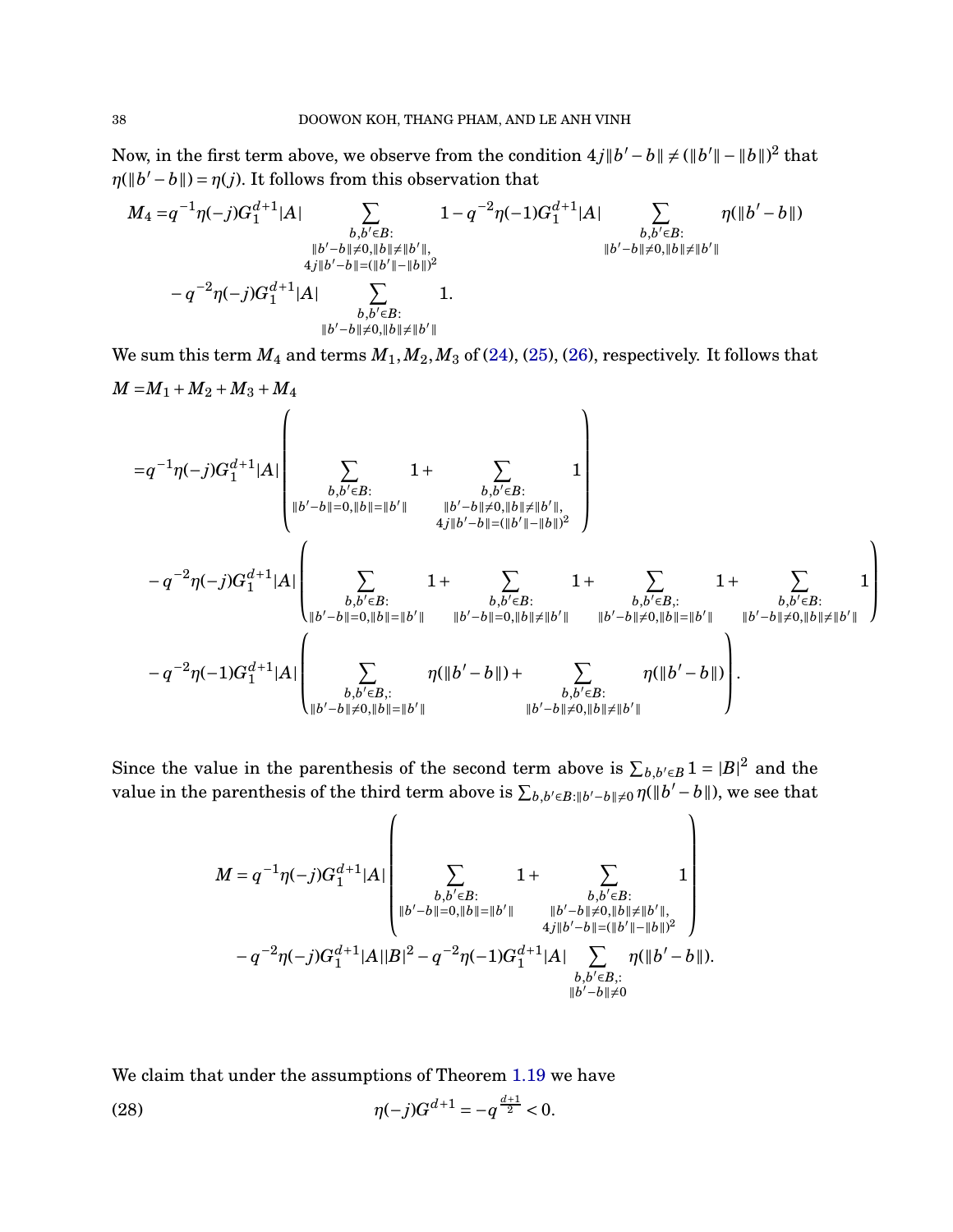Let us assume that this claim holds, which shall be proved in the end of this subsection. Notice that our claim implies that the first term above for *M* is negative so that

$$
M \le -q^{-2}\eta(-j)G_1^{d+1}|A||B|^2 - q^{-2}\eta(-1)G_1^{d+1}|A| \sum_{\substack{b,b' \in B, : \\ \|b'-b\| \ne 0}} \eta(\|b'-b\|)
$$
  

$$
\le 2q^{\frac{d-3}{2}}|A||B|^2.
$$

This estimate with [\(22\)](#page-34-1) and [\(17\)](#page-30-3) yield that

$$
|\Delta(A,B)| \ge \frac{|A|^2|B|^2}{\frac{|A|^2|B|^2}{q} + q^{d-1}|A||B| + 2q^{\frac{d-3}{2}}|A||B|^2}.
$$

This clearly implies that

$$
|\Delta(A,B)| \ge \frac{1}{4} \min \left\{ q, \frac{|A||B|}{q^{d-1}}, \frac{|A|}{q^{\frac{d-3}{2}}} \right\}.
$$

by which the statement of Theorem [1.19](#page-15-0) follows. Hence, to complete the proof of Theorem [1.19,](#page-15-0) it suffices to prove the claim [\(28\)](#page-37-0). To do this, we need the following consequence which can be deduced by using Lemma [6.3](#page-31-1) and the facts that  $\eta(-1) = -1$  for  $q \equiv 3 \mod 4$ and  $\eta(-1) = 1$  for  $q \equiv 1 \mod 4$ .

<span id="page-38-0"></span>**Lemma 6.5.** *Suppose that q is a power of odd prime. If*  $d = 4k - 1$  *for some*  $k \in \mathbb{N}$  *and q* ≡ 3 mod 4, *then*

(29) 
$$
\eta(-1)G_1^{d+1} = -q^{\frac{d+1}{2}}.
$$

*On the other hand, if*  $d = 4k + 1$  *for some*  $k \in \mathbb{N}$  *or if*  $d = 4k - 1$  *for some*  $k \in \mathbb{N}$  *and*  $q \equiv 1$ mod 4, *then*

(30) 
$$
\eta(-1)G_1^{d+1} = q^{\frac{d+1}{2}}.
$$

 $H$ ere we recall that  $\eta$  denotes the quadratic character of  $\mathbb{F}_q^*$  and  $G_1$  denotes the standard *Gauss sum.*

*Proof.* The proof of the first part of the lemma is clear, because  $\eta(-1) = -1$  for  $q \equiv 3 \mod 4$ and  $G_1^{d+1} = G_1^{4k} = (q^2)^k = q^{(d+1)/2}$  by Lemma [6.3.](#page-31-1)

To prove the second part of the lemma, let  $q = p^{\ell}$  for an odd prime  $p$  and  $\ell \in \mathbb{N}$ . It is clear that  $q \equiv 1 \mod 4$  if and only if  $p \equiv 1 \mod 4$ , or both  $\ell$  is even and  $p \equiv 3 \mod 4$ . We also see that  $q \equiv 3 \mod 4$  if and only if  $p \equiv 3 \mod 4$  and  $\ell$  is odd.

**Case 1:** Assume that  $d = 4k + 1$  for some  $k \in \mathbb{N}$ . If  $q \equiv 1 \mod 4$ , then  $\eta(-1) = 1$ . In particular, if  $q = p^{\ell}$  with  $p \equiv 1 \mod 4$ , then by Lemma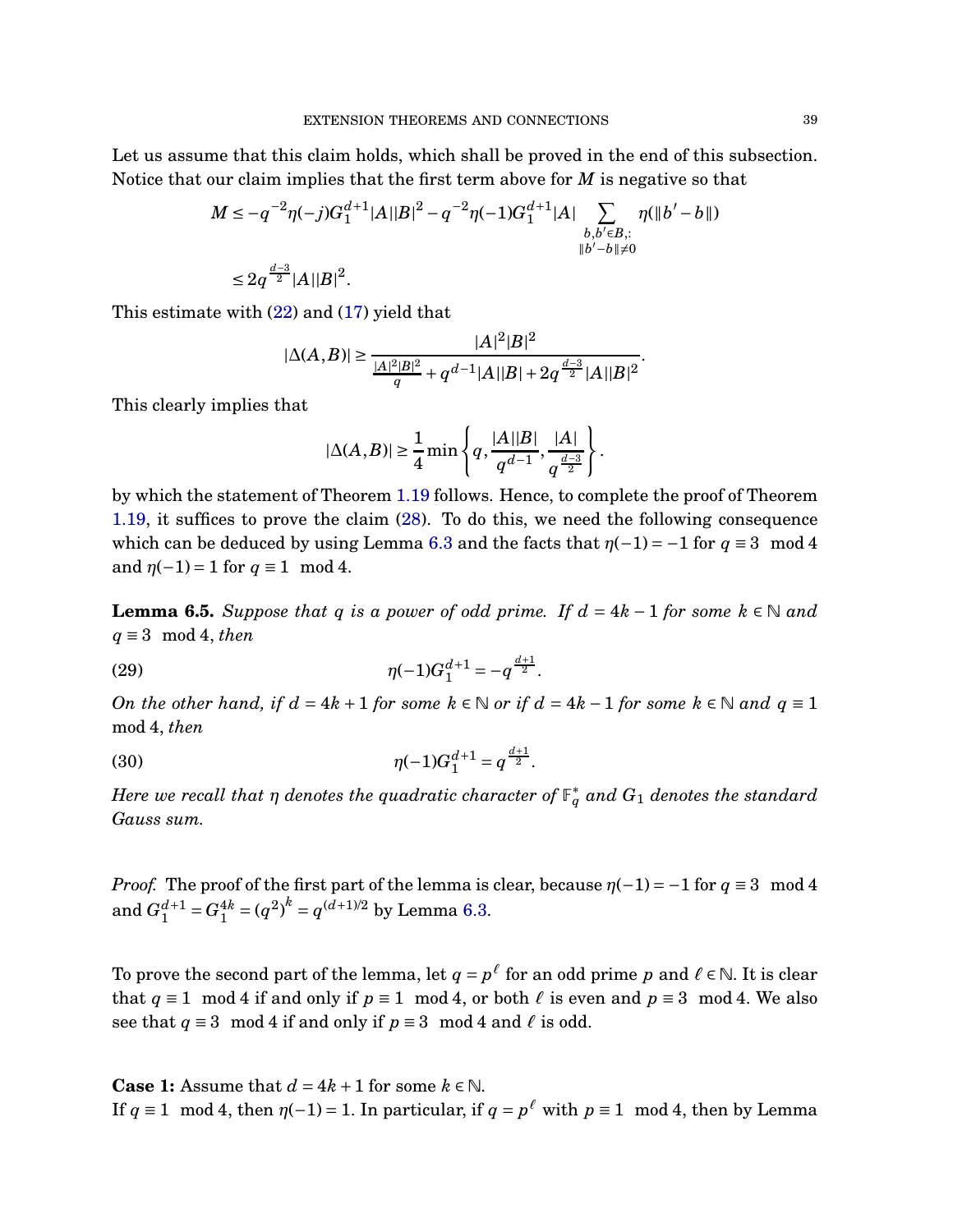[6.3,](#page-31-1)

$$
\eta(-1)G_1^{d+1} = G_1^{4k+2} = ((-1)^{\ell-1}q^{1/2})^{4k+2} = q^{2k+1} = q^{(d+1)/2}
$$

as desired. On the other hand, if  $q = p^{\ell}$  for even  $\ell$  with  $p \equiv 3 \mod 4$ , then it follows by Lemma [6.3](#page-31-1) that

$$
\eta(-1)G_1^{d+1} = G_1^{4k+2} = ((-1)^{\ell-1}i^{\ell}q^{1/2})^{4k+2} = i^{\ell(4k+2)}q^{2k+1} = q^{2k+1} = q^{(d+1)/2}
$$

as desired. Thus  $\eta(-1)G^{d+1} = q^{(d+1)/2}$  for  $q \equiv 1 \mod 4$ .

Now suppose that  $q \equiv 3 \mod 4$ . Then  $\eta(-1) = -1$ , and  $q = p^{\ell}$  for odd  $\ell$  with  $p \equiv 3 \mod 4$ . Hence by Lemma [6.3](#page-31-1) we see that

$$
\eta(-1)G_1^{d+1} = (-1)G_1^{4k+2} = (-1)((-1)^{\ell-1}i^{\ell}q^{1/2})^{4k+2} = (-1)i^{\ell(4k+2)}q^{2k+1} = q^{2k+1} = q^{(d+1)/2},
$$

as desired. This proves the second part of the lemma in the case when  $d = 4k + 1$  for some  $k \in \mathbb{N}$ .

**Case 2:** Assume that  $d = 4k - 1$  for some  $k \in \mathbb{N}$  and  $q \equiv 1 \mod 4$ . Then  $\eta(-1) = 1$  and  $d+1=4k$ . Thus,

$$
\eta(-1)G_1^{d+1}=G_1^{4k}=(q^2)^k=q^{(d+1)/2},
$$

where we used the fact from Lemma [\(6.3\)](#page-31-1) that  $G_1^4 = q^2$ . This proves the second part of the lemma in the case when  $d = 4k - 1$  for some  $k \in \mathbb{N}$  and  $q \equiv 1 \mod 4$ .  $\Box$ 

Now we return to the proof of the claim [\(28\)](#page-37-0). Since  $\eta(j) = 1$  for any square number  $j \in \mathbb{F}_q^*$ and  $\eta(j) = -1$  for any non-square number  $j \in \mathbb{F}_q^*$ , the claim [\(28\)](#page-37-0) follows immediately from Lemma [6.5.](#page-38-0) Thus we complete the proof of Theorem [1.19.](#page-15-0)

Proof of Theorem [1.20:](#page-15-1) Since  $\eta^d \equiv 1$  for even *d*, it follows from Lemma [6.4](#page-33-0) that

(31) 
$$
\sum_{t \in \mathbb{F}_q} \mu^2(t) \le \frac{|A|^2|B|^2}{q} + q^{d-1}|A||B| + I,
$$

where *I* is defined by

<span id="page-39-0"></span>
$$
I := q^{-2} G_1^d |A| \sum_{b,b' \in B, s,r \neq 0} \chi \left( jr + \frac{s^2 ||b' - b||}{r} \right) \chi(s(||b'|| - ||b||)).
$$

Our main task is to obtain an upper bound of *I*. We shall proceed as in the proof of Theorem [1.19.](#page-15-0) As before, we decompose *I* into four summations:

$$
I := I_1 + I_2 + I_3 + I_4,
$$

where

$$
I_1 := q^{-2} G_1^d |A| \sum_{\substack{b, b' \in B, s, r \neq 0:\\ \|b' - b\| = 0, \|b\| = \|b'\|}} \chi \left( jr + \frac{s^2 \|b' - b\|}{r} \right) \chi(s(\|b'\| - \|b\|)),
$$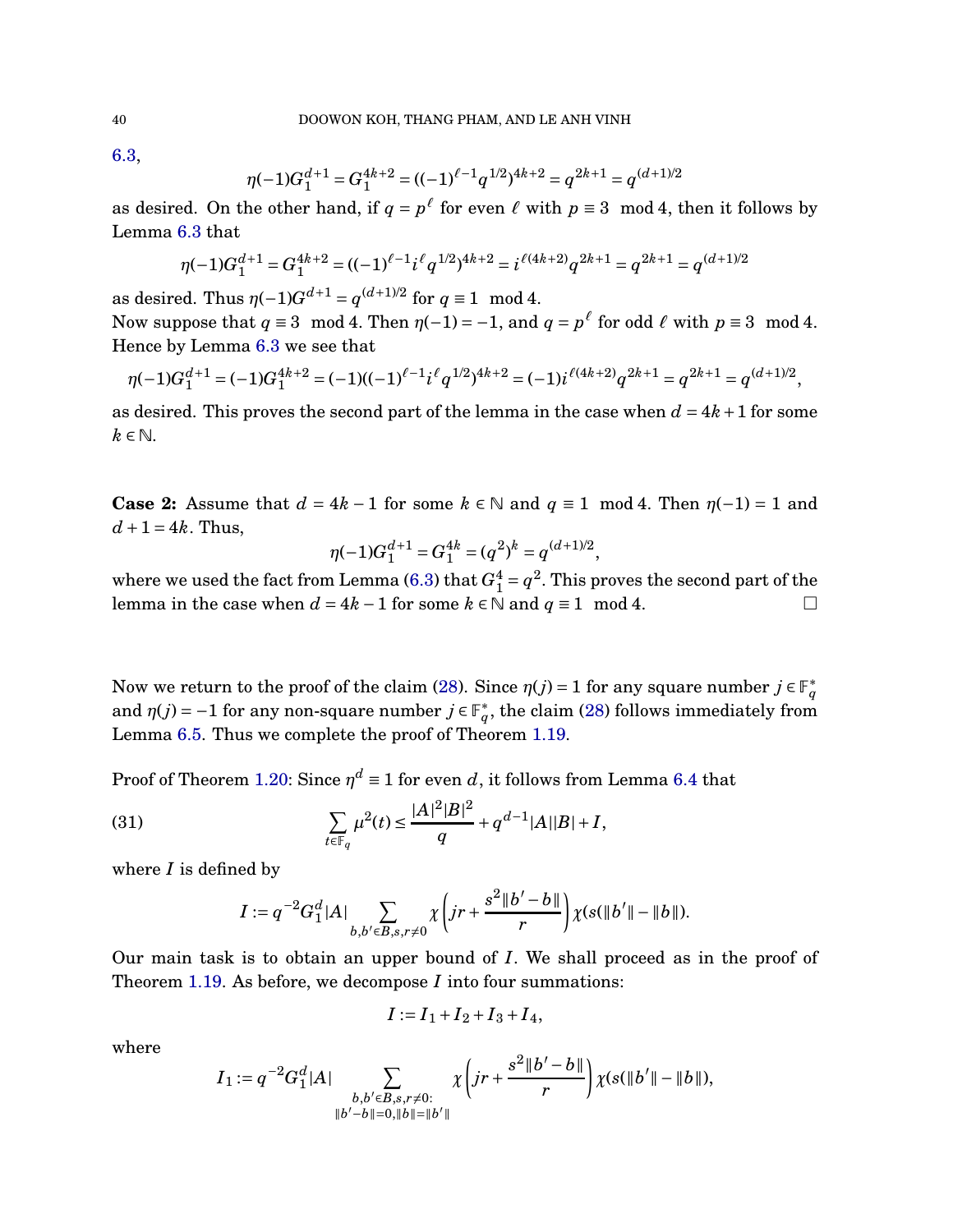$$
I_2 := q^{-2} G_1^d |A| \sum_{\substack{b,b' \in B, s,r \neq 0:\\ \|b'-b\|=0, \|b\| \neq \|b'\|}} \chi\left(jr + \frac{s^2 \|b'-b\|}{r}\right) \chi(s(\|b'\| - \|b\|),
$$
  

$$
I_3 := q^{-2} G_1^d |A| \sum_{\substack{b,b' \in B, s,r \neq 0:\\ \|b'-b\| \neq 0, \|b\| = \|b'\|}} \chi\left(jr + \frac{s^2 \|b'-b\|}{r}\right) \chi(s(\|b'\| - \|b\|),
$$

$$
b'-b\|\neq 0, \|b\|=\|b'\|
$$

$$
I_4 := q^{-2} G_1^d |A| \sum_{\substack{b,b' \in B, s,r \neq 0:\\ \|b'-b\| \neq 0, \|b\| \neq \|b'\|}} \chi\left(jr + \frac{s^2 \|b'-b\|}{r}\right) \chi(s(\|b'\| - \|b\|)).
$$

Note that the term  $I_1$  is the same as

$$
q^{-2}G_1^d|A|\sum_{\substack{b,b'\in B,s,r\neq 0:\\\|b'-b\|=0,\|b\|=\|b'\|}}\chi(jr).
$$

Since  $j \neq 0$ , the orthogonality of  $\chi$  shows that

$$
I_1 = -q^{-2}G_1^d(q-1)|A| \sum_{\substack{b,b' \in B:\\ \|b'-b\|=0, \|b\|=\|b'\|}} 1.
$$

Namely, we have

<span id="page-40-0"></span>(32) 
$$
I_1 = -q^{-1}G_1^d|A| \sum_{\substack{b,b' \in B:\\ \|b'-b\|=0, \|b\|=\|b'\|}} 1 + q^{-2}G_1^d|A| \sum_{\substack{b,b' \in B:\\ \|b'-b\|=0, \|b\|=\|b'\|}} 1.
$$

Similarly, we see that

(33) 
$$
I_2 = q^{-2} G_1^d |A| \sum_{\substack{b, b' \in B:\\ \|b' - b\| = 0, \|b\| \neq \|b'\|}} 1.
$$

The term  $I_3$  can be written as

<span id="page-40-1"></span>
$$
I_3 = q^{-2} G_1^d |A| \sum_{\substack{b,b' \in B, s,r \neq 0:\\ \|b'-b\| \neq 0, \|b\| = \|b'\|}} \chi \left(jr + \frac{s^2 \|b'-b\|}{r}\right).
$$

Since  $\sum_{s\neq 0} = \sum_{s\in\mathbb{F}_q} - \sum_{s=0}$ , we have

$$
I_3 = q^{-2} G_1^d |A| \sum_{\substack{b,b' \in B:\\ \|b'-b\| \neq 0, \|b\| = \|b'\|}} \sum_{\substack{r \neq 0, s \in \mathbb{F}_q \\ r \neq 0}} \chi \left( jr + \frac{s^2 \|b'-b\|}{r} \right) \\ -q^{-2} G_1^d |A| \sum_{\substack{b,b' \in B, : \\ \|b'-b\| \neq 0, \|b\| = \|b'\|}} \sum_{\substack{r \neq 0 \\ r \neq 0}} \chi(jr) ).
$$

In order to compute the first term above, we use the basic Gauss sum estimates in [\(23\)](#page-34-0). To compute the second term above, we notice that the sum over  $r \neq 0$  is  $-1$ , because  $j \neq 0$ .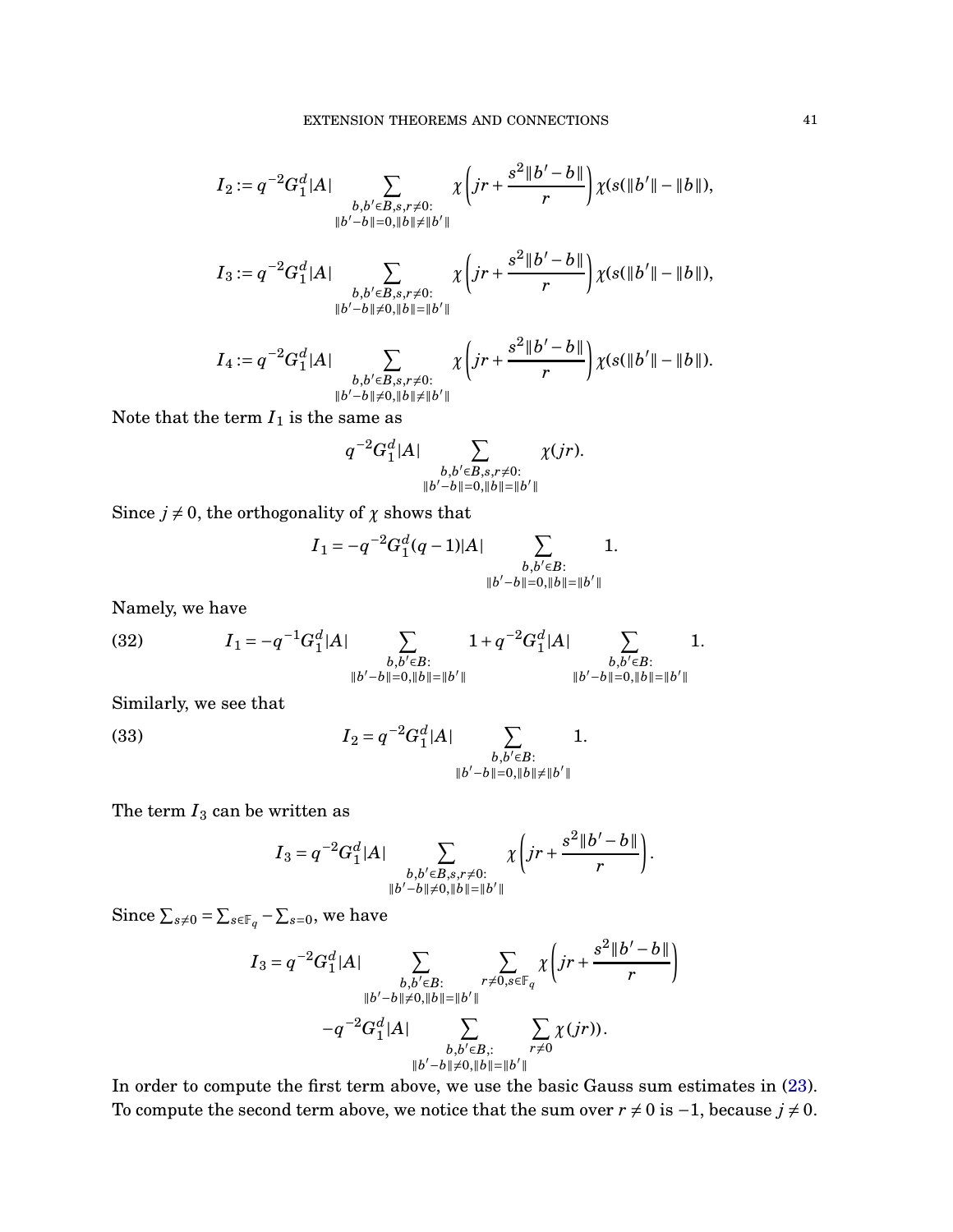It follows that

<span id="page-41-0"></span>(34) 
$$
I_3 = q^{-2}G_1^{d+2}|A| \sum_{\substack{b,b' \in B, : \\ \|b'-b\| \neq 0, \|b\| = \|b'\|}} \eta(j||b'-b||) + q^{-2}G_1^d|A| \sum_{\substack{b,b' \in B, : \\ \|b'-b\| \neq 0, \|b\| = \|b'\|}} 1.
$$

We move to the estimate of the term  $I_4$ . As in the estimate of  $I_3$ , considering  $\sum_{s\neq 0}$  =  $\sum_{s \in \mathbb{F}_q}$  −  $\sum_{s=0}$ , we can write

$$
I_4 = q^{-2} G_1^d |A| \sum_{\substack{b, b' \in B:\\ \|b' - b\| \neq 0, \|b\| \neq \|b'\|}} \sum_{r \neq 0} \chi(jr) \sum_{s \in \mathbb{F}_q} \chi \left( \frac{s^2 \|b' - b\|}{r} + s(\|b'\| - \|b\|) \right)
$$

$$
-q^{-2} G_1^d |A| \sum_{\substack{b, b' \in B:\\ \|b' - b\| \neq 0, \|b\| \neq \|b'\|}} \sum_{r \neq 0} \chi(jr).
$$

 $||b'-b|| \neq 0, ||b|| \neq ||b'||$ <br>The sum over  $s \in \mathbb{F}_q$  in the first term above can be computed by the Gauss sum formula in [\(27\)](#page-36-0). The sum over  $r \neq 0$  in the second term above is  $-1$ , because  $j \neq 0$ . Thus we see that

$$
I_{4} = q^{-2}G_{1}^{d+1}|A| \sum_{\substack{b,b' \in B:\\ \|b'-b\| \neq 0, \|b\| \neq \|b'\|}} \sum_{\substack{r \neq 0 \\ r \neq 0}} \chi(jr)\eta\left(\frac{\|b'-b\|}{r}\right) \chi\left(\frac{(\|b'\|-\|b\|)^{2}r}{-4\|b'-b\|}\right) + q^{-2}G_{1}^{d}|A| \sum_{\substack{b,b' \in B:\\ \|b'-b\| \neq 0, \|b\| \neq \|b'\|\\ b,b' \in B:\\ \|b'-b\| \neq 0, \|b\| \neq \|b'\|}} 1 = q^{-2}G_{1}^{d+1}|A| \sum_{\substack{b,b' \in B:\\ \|b'-b\| \neq 0, \|b\| \neq \|b'\|\\ +q^{-2}G_{1}^{d}|A|}} \sum_{\substack{r \neq 0 \\ b,b' \in B:\\ \|b'-b\| \neq 0, \|b\| \neq \|b'\|}} 1 + q^{-2}G_{1}^{d}|A| \sum_{\substack{b,b' \in B:\\ \|b'-b\| \neq 0, \|b\| \neq \|b'\|}} 1.
$$

Notice by the orthogonality of *η* that the sum over  $r \neq 0$  of the first term above is zero if  $4j||b'-b||-(||b'||-||b||)^2 = 0$ . When  $4j||b'-b||-(||b'||-||b||)^2 \neq 0$ , we use the second formula in [\(23\)](#page-34-0) to compute the sum over  $r \neq 0$  of the first term above. Then we obtain that

$$
I_4 = q^{-2}G^{d+2}|A| \sum_{\substack{b,b' \in B:\\ \|b'-b\| \neq 0, \|b\| \neq \|b'\|\\ 4j\|b'-b\| \neq (||b'||-||b||)^2\\ +q^{-2}G_1^d|A|}} \eta\left(4j\|b'-b\|-(\|b'\|-\|b\|)^2\right) + q^{-2}G_1^d|A| \sum_{\substack{b,b' \in B:\\ \|b'-b\| \neq 0, \|b\| \neq \|b'\|\\ b \neq 0, \|b\| \neq \|b'\|}} 1.
$$

We sum this term  $I_4$  and terms  $I_1$ ,  $I_2$ ,  $I_3$  of [\(32\)](#page-40-0), [\(33\)](#page-40-1), [\(34\)](#page-41-0), respectively, and simplify the sums. More precisely, the term *I* can be written in the following form.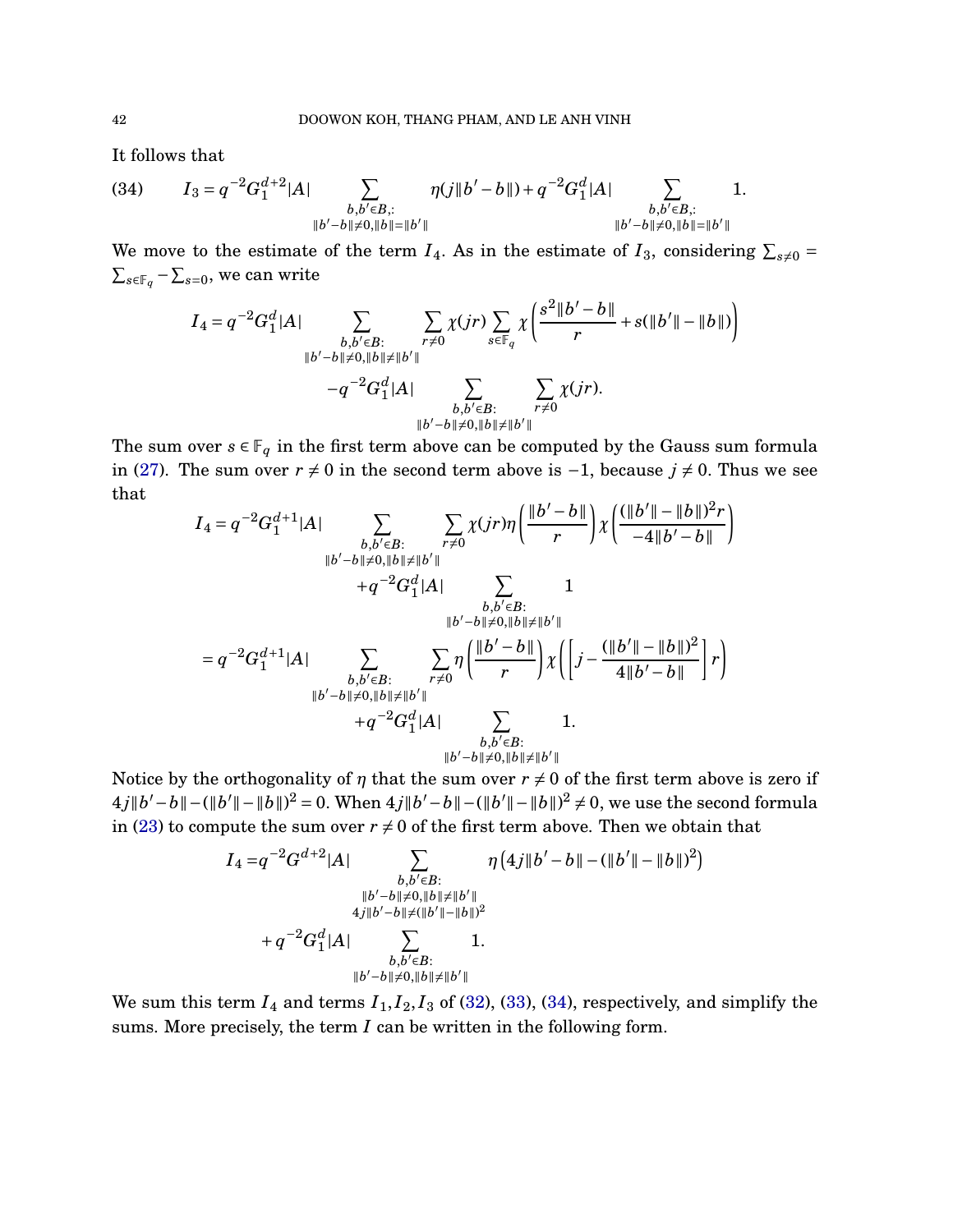$$
I = I_1 + I_2 + I_3 + I_4
$$
  
\n
$$
= -q^{-1}G_1^d|A| \sum_{\substack{b,b' \in B:\\|b'-b||=0,||b||=||b'||\\b,b' \in B:\\||b'-b||=0,||b||=||b'||}} 1 + \sum_{\substack{b,b' \in B:\\b,b' \in B:\\|b'-b||=0,||b||=||b'||\\||b'-b||=0,||b||\neq ||b'||}} 1 + \sum_{\substack{b,b' \in B:\\b,b' \in B:\\|b'-b||=0,||b||=||b'||}} 1 + \sum_{\substack{b,b' \in B:\\|b'-b||\neq 0,||b||=||b'||\\|b'-b||\neq 0,||b||=||b'||}} 1 + \sum_{\substack{b,b' \in B:\\|b'-b||\neq 0,||b||=||b'||\\b,b' \in B:\\|b'-b||\neq 0,||b||=||b'||}} 1 + \sum_{\substack{b,b' \in B:\\|b'-b||\neq 0,||b||=||b'|}} 1 + \sum_{\substack{b,b' \in B:\\|b'-b||\neq 0,||b||=||b'||\\b,b' \in B:\\||b'-b||\neq 0,||b||=||b'||}} 1 + \sum_{\substack{b,b' \in B:\\|b'-b||\neq 0,||b||=||b'||}} 1 + \sum_{\substack{b,b' \in B:\\|b'-b||\neq 0,||b||=||b'||}} 1 + \sum_{\substack{b,b' \in B:\\|b'-b||\neq 0,||b||=||b'||}} 1 + \sum_{\substack{b,b' \in B:\\|b'-b||\neq 0,||b||=||b'||}} 1 + \sum_{\substack{b,b' \in B:\\|b'-b||\neq 0,||b||=||b'||}} 1 + \sum_{\substack{b,b' \in B:\\|b'-b||\neq 0,||b||=||b'|}} 1 + \sum_{\substack{b,b' \in B:\\|b'-b||\neq 0,||b||=||b'|}} 1 + \sum_{\substack{b,b' \in B:\\|b'-b||\neq 0,||b||=||b'|}} 1 + \sum_{\substack{b,b' \in B:\\|b'-b||\neq 0,||b||=||b'|}} 1 + \sum_{\substack{b,b' \in B:\\|b'-b||\neq
$$

Observe that the value in the parenthesis of the second term above is exactly  $\sum_{b,b'\in B} 1 =$  $|B|^2$  and the third term above is dominated by

$$
\label{eq:q1} \begin{split} q^{-2}|G_1|^{d+2}|A| \left(\sum_{\substack{b,b' \in B, : \\ |b'-b| \neq 0, \|b\| = \|b'\|}} 1 + \sum_{\substack{b,b' \in B: \\ |b'-b| \neq 0, \|b\| = \|b'\|}} 1 \right)\\ \leq q^{-2}|G_1|^{d+2}|A| \sum_{\substack{b,b' \in B \\ b,b' \in B}} 1 = q^{\frac{d-2}{2}}|A||B|^2. \end{split}
$$

Hence, we have

$$
I \le -q^{-1} G_1^d |A| \sum_{\substack{b, b' \in B:\\ \|b' - b\| = 0, \|b\| = \|b'\|}} 1 + q^{-2} G_1^d |A| |B|^2 + q^{\frac{d-2}{2}} |A| |B|^2.
$$

Since  $G_1^d$  is a real number for even  $d$ , the first two terms above are real numbers with different sign so that the sum of them is dominated by

$$
\max\left\{q^{-1}|G_1|^d|A|\sum_{\substack{b,b'\in B:\\ \|b'-b\|=0, \|b\|=\|b'\|}}1,\, q^{-2}|G_1|^d|A||B|^2\right\}\leq q^{\frac{d-2}{2}}|A||B|^2.
$$

Thus, we conclude that  $I \le 2q^{\frac{d-2}{2}}|A||B|^2$ . It follows from [\(31\)](#page-39-0) that

$$
\sum_{t \in \mathbb{F}_q} \mu^2(t) \le \frac{|A|^2 |B|^2}{q} + q^{d-1} |A||B| + 2q^{\frac{d-2}{2}} |A||B|^2.
$$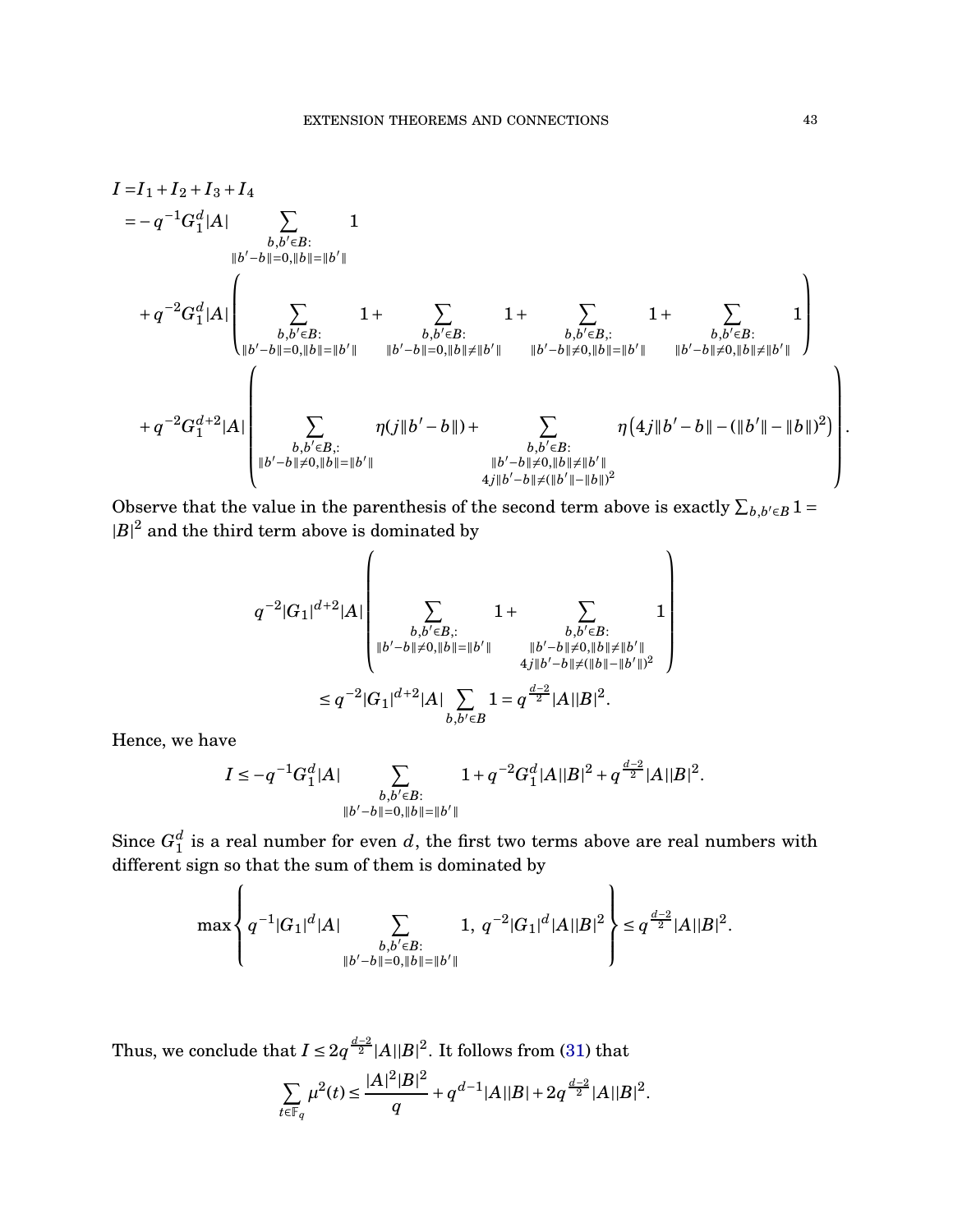Now by [\(17\)](#page-30-3) this implies that

$$
|\Delta(A,B)| \ge \frac{|A|^2|B|^2}{\frac{|A|^2|B|^2}{q} + q^{d-1}|A||B| + 2q^{\frac{d-2}{2}}|A||B|^2},
$$

which in turn implies that

<span id="page-43-1"></span>
$$
|\Delta(A,B)| \ge \frac{1}{4} \min \left\{ q, \frac{|A||B|}{q^{d-1}}, \frac{|A|}{q^{\frac{d-2}{2}}} \right\}.
$$

This completes the proof of Theorem [1.20.](#page-15-1)  $\Box$ 

Proof of Theorems [1.21:](#page-16-0) Since  $\eta^d \equiv 1$  for even *d* and  $j = 0$ , we see from Lemma [6.4](#page-33-0) that

(35) 
$$
\sum_{t \in \mathbb{F}_q} \mu^2(t) \le \frac{|A|^2 |B|^2}{q} + q^{d-1} |A||B| + R,
$$

where  $R:=q^{-2}G_1^d|A|\sum_{b,b'\in B,s,r\neq0}\chi\left(\frac{s^2\|b'-b\|}{r}\right)$  $\int \chi(s(\|b'\|-\|b\|)).$ 

We shall estimate the upper bound of *R*. First, we make an observation that  $G_1^d = -q^{d/2}$ , which follows by combining Lemma [6.3](#page-31-1) with our hypotheses that  $d = 4k + 2$  for  $k \in \mathbb{N}$  and *q* ≡ 3 mod 4. For each fixed  $s \in \mathbb{F}_q^*$ , a change of variables,  $r' = s^2/r$ , gives

$$
R = -q^{-2}q^{d/2}|A|\sum_{b,b'\in B}\left(\sum_{s\neq 0}\chi(s(\|b\|-\|b'\|)\right)\left(\sum_{r'\neq 0}\chi(r'\|b'-b\|)\right).
$$

As before, we decompose the sum over  $b, b' \in B$  into the following four parts:

<span id="page-43-0"></span>
$$
(36) \qquad \sum_{b,b'\in B} = \sum_{\substack{b,b'\in B:\\\|b'-b\|=0,\|b\|=\|b'\|}} + \sum_{\substack{b,b'\in B:\\\|b'-b\|=0,\|b\|\neq\|b'\|}} + \sum_{\substack{b,b'\in B:\\\|b'-b\|\neq 0,\|b\|=\|b'\|}} + \sum_{\substack{b,b'\in B:\\\|b'-b\|\neq 0,\|b\|=\|b'\|}} + \sum_{\substack{b,b'\in B:\\\|b'-b\|\neq 0,\|b\|=\|b'\|}} + \sum_{\substack{b,b'\in B:\\\|b'-b\|\neq 0,\|b\|\neq\|b'\|}} + \sum_{\substack{b,b'\in B:\\\|b'-b\|\neq 0,\|b\|\neq\|b'\|}} + \sum_{\substack{b,b'\in B:\\\|b'-b\|\neq 0,\|b\|\neq\|b'\|}} + \sum_{\substack{b,b'\in B:\\\|b'-b\|\neq 0,\|b\|\neq\|b'\|}} + \sum_{\substack{b,b'\in B:\\\|b'-b\|\neq 0,\|b\|\neq\|b'\|}} + \sum_{\substack{b,b'\in B:\\\|b'-b\|\neq 0,\|b\|\neq\|b'\|}} + \sum_{\substack{b,b'\in B:\\\|b'-b\|\neq 0,\|b\|\neq\|b'\|}} + \sum_{\substack{b,b'\in B:\\\|b'-b\|\neq 0,\|b\|\neq\|b'\|}} + \sum_{\substack{b,b'\in B:\\\|b'-b\|\neq 0,\|b\|\neq\|b'\|}} + \sum_{\substack{b,b'\in B:\\\|b'-b\|\neq 0,\|b\|\neq\|b'\|}} + \sum_{\substack{b,b'\in B:\\\|b'-b\|\neq 0,\|b\|\neq\|b'\|}} + \sum_{\substack{b,b'\in B:\\\|b'-b\|\neq 0,\|b\|\neq\|b'\|}} + \sum_{\substack{b,b'\in B:\\\|b'-b\|\neq 0,\|b\|\neq\|b'\|}} + \sum_{\substack{b,b'\in B:\\\|b'-b\|\neq 0,\|b\|\neq\|b'\|}} + \sum_{\substack{b,b'\in B:\\\|b'-b\|\neq 0,\|b\|\neq\|b'\
$$

Let  $R = R_1 + R_2 + R_3 + R_4$  where each  $R_j$  denotes the contribution for the value R, which is restricted to the *j*-th summation in [\(36\)](#page-43-0). Let us estimate each  $R_j$ . By the orthogonality of *χ*,

$$
R_1 = -q^{\frac{d-4}{2}}(q-1)^2|A| \sum_{\substack{b,b' \in B:\\ \|b'-b\| = 0, \|b\| = \|b'\|}} 1,
$$

which is negative and so we have

$$
R \leq R_2 + R_3 + R_4.
$$

Similarly, the orthogonality of  $\chi$  shows that

$$
R_4 = -q^{\frac{d-4}{2}}|A| \sum_{\substack{b,b' \in B:\\ \|b'-b\| \neq 0, \|b\| \neq \|b'\|}} 1,
$$

which is also negative and so we see that

$$
R \leq R_2 + R_3.
$$

.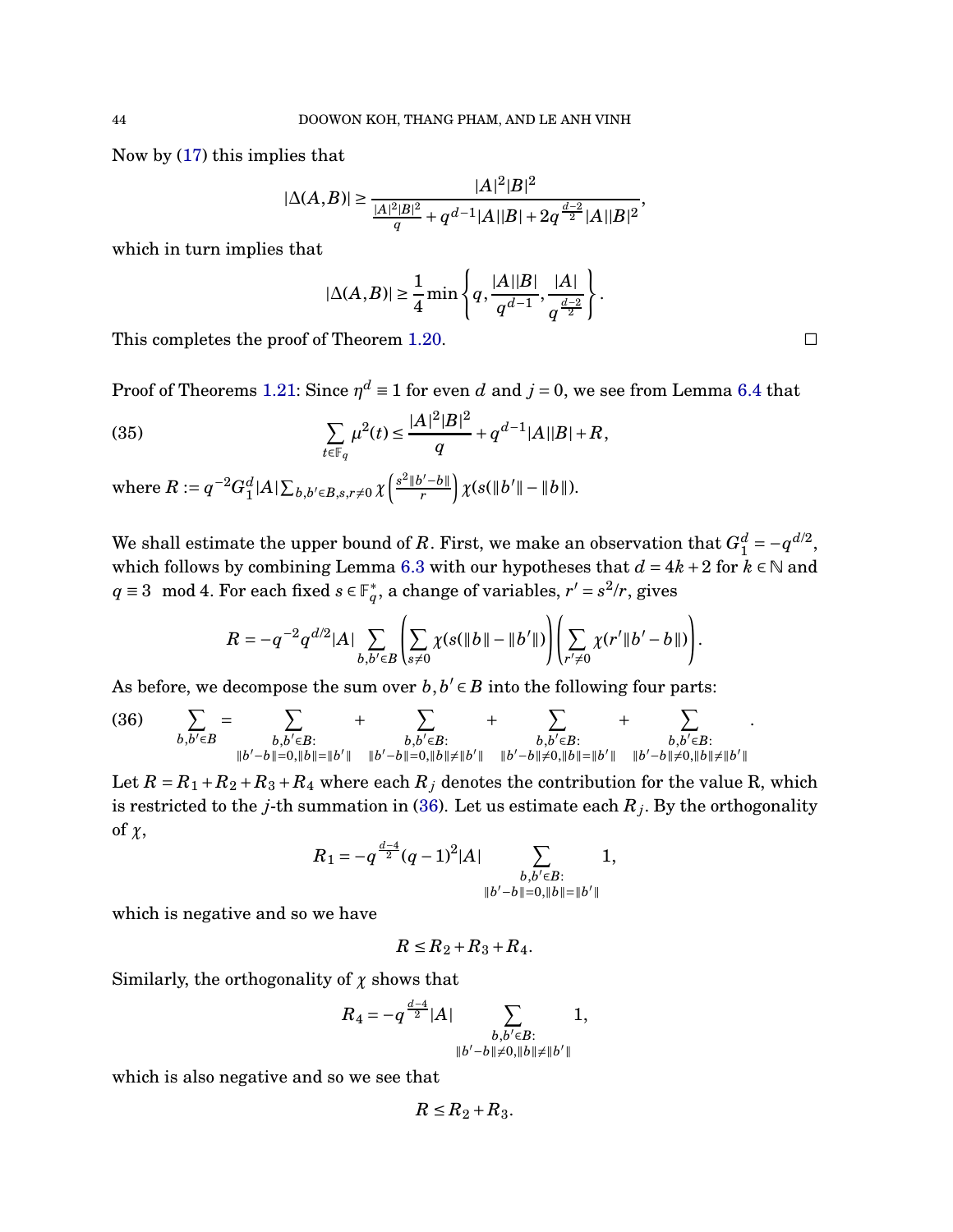By the orthogonality of  $\chi$  it is not hard to see that

$$
R_2 = q^{\frac{d-4}{2}}(q-1)|A| \sum_{\substack{b,b' \in B:\\ \|b'-b\|=0, \|b\| \neq \|b'\|}} 1 \leq q^{\frac{d-2}{2}}|A| \sum_{\substack{b,b' \in B:\\ \|b'-b\|=0, \|b\| \neq \|b'\|}} 1,
$$

and

$$
R_3 \leq q^{\frac{d-2}{2}} |A| \sum_{\substack{b, b' \in B:\\ \|b' - b\| \neq 0, \|b\| = \|b'\|}} 1.
$$

This implies that

$$
R_2+R_3 \leq q^{\frac{d-2}{2}}|A|\left(\sum_{\substack{b,b' \in B:\\ \|b'-b\|=0, \|b\| \neq \|b'\|}} 1+\sum_{\substack{b,b' \in B:\\ b,b' \in B}} 1\right) \leq q^{\frac{d-2}{2}}|A|\sum_{b,b' \in B} 1 = q^{\frac{d-2}{2}}|A||B|^2.
$$

Hence, we conclude that

$$
R\leq q^{\frac{d-2}{2}}|A||B|^2.
$$

Combining this estimate with [\(35\)](#page-43-1), it follows by the formula [\(17\)](#page-30-3) that

$$
|\Delta(A,B)| \ge \frac{|A|^2|B|^2}{\frac{|A|^2|B|^2}{q} + q^{d-1}|A||B| + q^{\frac{d-2}{2}}|A||B|^2}.
$$

Therefore, we have

$$
|\Delta(A,B)| \ge \frac{1}{3} \min \left\{ q, \frac{|A||B|}{q^{d-1}}, \frac{|A|}{q^{\frac{d-2}{2}}} \right\},\,
$$

from which the statement of Theorem [1.21](#page-16-0) follows.

#### 7. CONSTRUCTIONS

Let *V* be a set of vectors in  $\mathbb{F}_q^d$ . Suppose that  $V = \{v_1, \ldots, v_k\}$ . We say that vectors in *V* are mutually orthogonal if  $v_i \cdot v_j = 0$  for any  $1 \le i, j \le k$ . The following lemma is taken from [\[16\]](#page-47-6).

<span id="page-44-1"></span>**Lemma 7.1.** *Let*  $\mathbb{F}_q$  *be a finite field of order q. If*  $d = 4k$  *with*  $k \in \mathbb{N}$ *, then there always exist d*/2 *mutually orthogonal vectors. If*  $d = 4k + 2$  *and*  $q \equiv 1$  mod 4*, then there also exist*  $d/2$ *mutually orthogonal vectors.*

We note that if  $d = 4k + 2$  and  $q \equiv 3 \mod 4$ , then it is impossible to have  $d/2$  mutually orthogonal vectors in  $\mathbb{F}_q^d$ .

7.1. **Sharpness of Theorem [1.17.](#page-14-1)** In the following lemma, we show that the condition  $|A||B| \ge q^d$  in Theorem [1.17](#page-14-1) is optimal.

<span id="page-44-0"></span> ${\bf Lemma~7.2.}$  Let  $P$  be the paraboloid in  $\mathbb{F}_q^d.$  For any  $\epsilon > 0,$  the following consequences hold: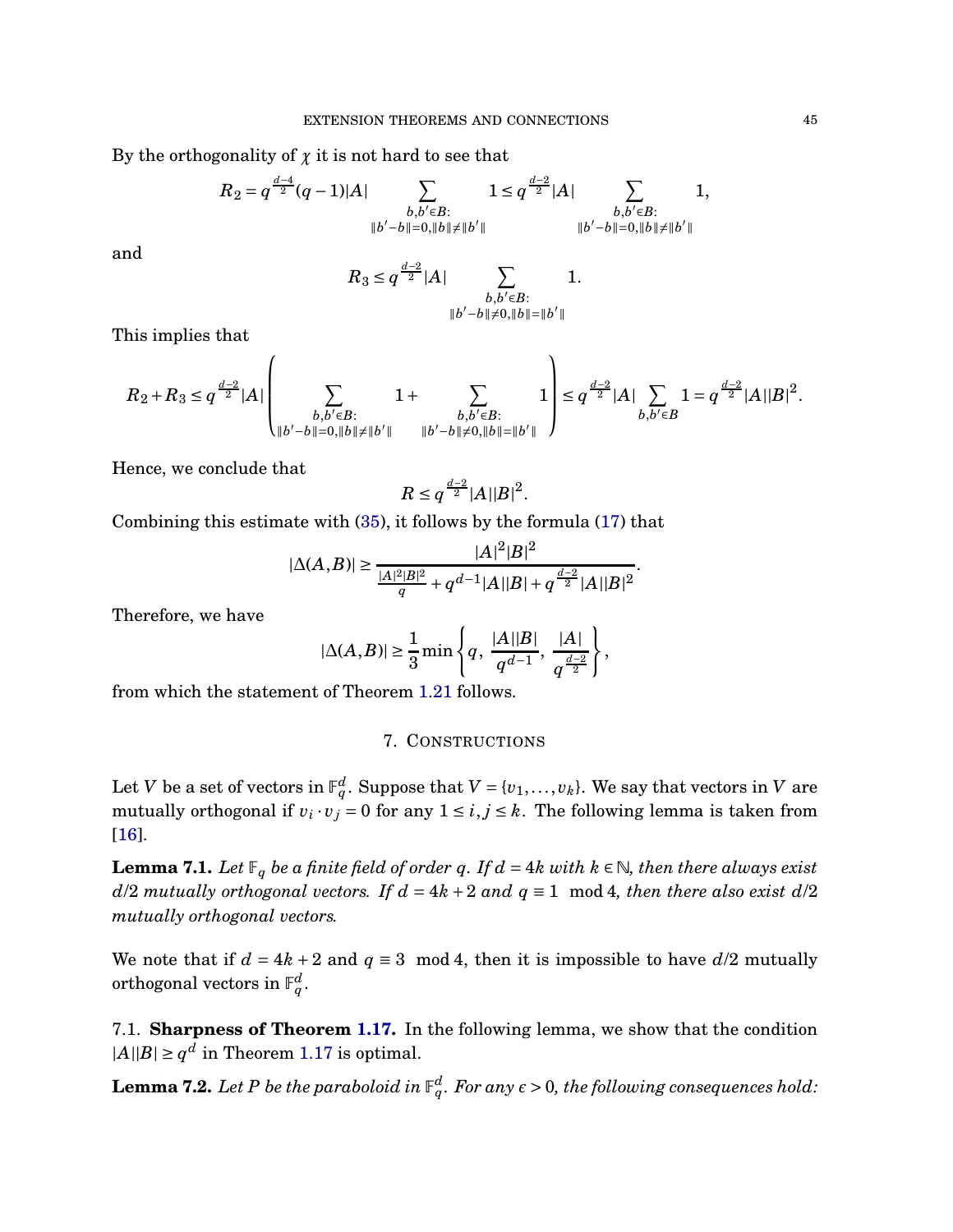(1) *For*  $d = 4k - 1$ ,  $k \in \mathbb{N}$ , and  $q \equiv 3 \mod 4$ , there exist  $A ⊂ P$  and  $B ⊂ \mathbb{F}_q^d$  such that  $|A||B|$  ∼  $q^{d-\epsilon}$  *and* 

$$
|\Delta(A,B)| \sim q^{1-\epsilon}.
$$

(2) *For*  $d \ge 4$  *even and*  $q \equiv 1 \mod 4$ , *there exist*  $A ⊂ P$  *and*  $B ⊂ \mathbb{F}_q^d$  *such that*  $|A||B| ≈$ *q <sup>d</sup>*−*<sup>ǫ</sup> and*

$$
|\Delta(A,B)| \sim q^{1-\epsilon}.
$$

(3) For  $d = 4k + 2$  and  $q ≡ 3 \mod 4$ , there exist  $A ⊂ P$  and  $B ⊂ \mathbb{F}_q^d$  such that  $|A||B| ∼ q^{d - \epsilon}$ *and*

$$
|\Delta(A,B)| \sim q^{1-\epsilon}.
$$

*Proof.* (1) Since  $d = 4k - 1$  and  $q \equiv 3 \mod 4$ , by Lemma [7.1,](#page-44-1) there exists  $(d-3)/2$ vectors, denoted by  $v_1, \ldots, v_{(d-3)/2}$ , that are mutually orthogonal in the space  $\mathbb{F}_q^{d-3} \times$  $\{0\} \times \{0\} \times \{0\} \subset \mathbb{F}_q^d$ . Define

$$
A=Span(v_1,\ldots,v_{(d-3)/2}).
$$

It is clear that *A* is a set on *P*. Let *R* be any set in  $\mathbb{F}_q$  of size  $q^{1-\epsilon}$ . For  $r \in R$ , let  $S(0,0,0,r)$  be the sphere of radius *r* centered at  $(0,0,0) \in \mathbb{F}_q^3$ . Define

*B* = *S pan*(*v*<sub>1</sub>,..., *v*(*d*−3)/2) + {(0,..., 0, *x*, *y*, *z*): (*x*, *y*, *z*) ∈ *S*(0, 0, 0, *r*), *r* ∈ *R*}.

By a direct computation, we have  $|B| \sim q^{\frac{d-3}{2}+3-\epsilon}$ . Thus, we obtain  $|A||B| \sim q^{d-\epsilon}$ . On the other hand, it is clear that  $\Delta(A, B) = R$ . This gives us

$$
|\Delta(A,B)| = q^{1-\epsilon}.
$$

(2) The proofs of the second and third statements are almost identical except we use (*d* −2)/2 mutually orthogonal vectors.

 $\Box$ 

7.2. **Sharpness of Theorem [1.19.](#page-15-0)** Our next lemma tells us that the condition  $|A||B|$  $q^d$  in Theorem [1.19](#page-15-0) is optimal.

<span id="page-45-0"></span>**Lemma 7.3.** Let  $S_j$  be the sphere of radius  $j \neq 0$  centered at the origin in  $\mathbb{F}_q^d$ . For any  $\epsilon > 0$ , the following two statements hold:

- (1) Let *j* be a square number of  $\mathbb{F}_q^*$ . For  $d = 4k 1$ ,  $k \in \mathbb{N}$ , and  $q \equiv 3 \mod 4$ , there exist *A* ⊂ *S*<sub>*j*</sub> and *B* ⊂  $\mathbb{F}_q^d$  such that  $|A||B| = q^{d-\epsilon}$  and  $|\Delta(A,B)| \sim q^{1-\epsilon}$ .
- (2) Let *j* be not a square number of  $\mathbb{F}_q^*$ . For either  $d = 4k + 1$ ,  $k \in \mathbb{N}$ , or  $d = 4k 1$  and *q* ≡ 1 mod 4*, there exist*  $A ⊂ S_j$  *and*  $B ⊂ \mathbb{F}_q^d$  *such that*  $|A||B| = q^{d-\epsilon}$  *and*  $|\Delta(A,B)| \sim$ *q* 1−*ǫ .*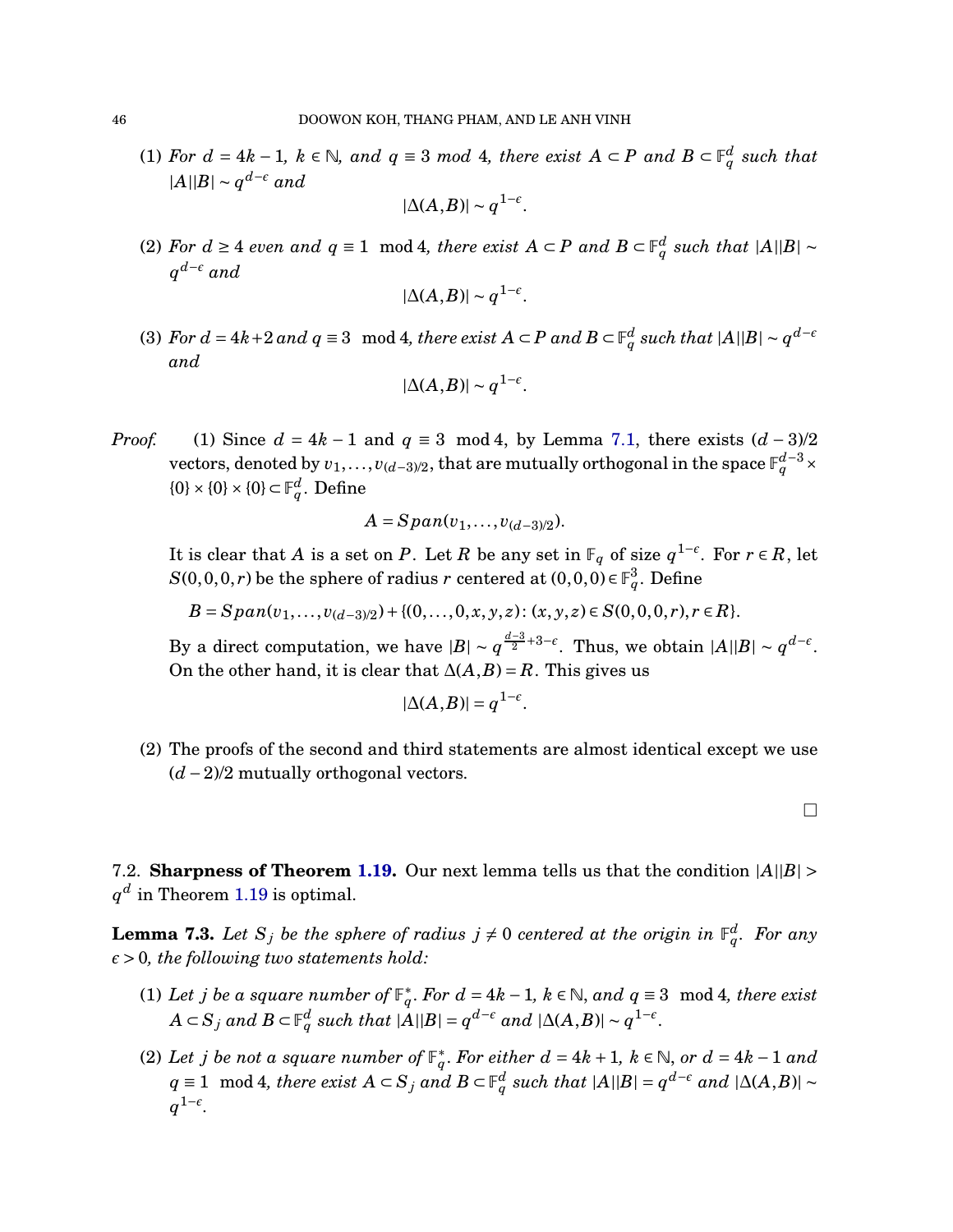*Proof.* The proofs of two statements are similar, we only prove to give the proof of the first one. Since  $d = 4k - 1$  and  $q \equiv 3 \mod 4$ , by Lemma [7.1,](#page-44-1) there exist  $(d-3)/2$  vectors,  $\alpha$  denoted by  $v_1, \ldots, v_{(d-3)/2}$  which are mutually orthogonal in the space  $\mathbb{F}_q^{d-3} \times 0 \times 0 \times 0$  ⊂  $\mathbb{F}_q^d$ . Define

$$
A = Span(v_1, \ldots, v_{(d-3)/2}) + (0, \ldots, 0, 0, 0, j^{1/2}).
$$

It is clear that *A* is a set on  $S_j$  since *j* is a square number.

Let *R* be any set of  $\mathbb{F}_q$  of size  $q^{1-\epsilon}$ . For  $r \in R$ , let  $S(0,0,j^{1/2},r)$  be the sphere of radius *r* centered at  $(0,0,j^{1/2}) \in \mathbb{F}_q^3$ . Define

$$
B = Span(v_1,\ldots,v_{(d-3)/2}) + \{(0,\ldots,0,x,y,z): (x,y,z)\in S(0,0,j^{1/2},r), r\in R\}.
$$

By a direct computation, we have  $|B| \sim q^{\frac{d-3}{2}+3-\epsilon}$ . Thus, we obtain  $|A||B| \sim q^{d-\epsilon}$ . On the other hand, it is clear that  $\Delta(A,B) = R$ . This gives us

$$
|\Delta(A,B)| = q^{1-\epsilon}.
$$

 $\Box$ 

#### 7.3. **Sharpness of Theorem [1.20.](#page-15-1)**

<span id="page-46-0"></span>**Lemma 7.4.** Let  $S_j$  be the sphere of radius  $j \neq 0$  centered at the origin in  $\mathbb{F}_q^d$  with  $d \geq 4$ even. For any  $\epsilon > 0$ , there exist  $A \subset S_j$  and  $B \subset \mathbb{F}_q^d$  such that  $|A||B| = q^{d-\epsilon}$  and  $|\Delta(A,B)| \sim$ *q* 1−*ǫ .*

*Proof.* The proof of Lemma [7.4](#page-46-0) is similar to that of Lemma [7.3](#page-45-0) except that instead of using  $\frac{d-3}{2}$  mutually orthogonal vectors, we use  $\frac{d-4}{2}$  vectors for the case  $d = 4k$  and  $q \equiv 3$ mod 4, and we use  $\frac{d-2}{2}$  vectors in the following two cases: ( $d = 4k + 2$ ) and ( $d = 4k$ ,  $q \equiv 1$  $\Box$  mod 4).

## 7.4. **Sharpness of Theorem [1.21.](#page-16-0)**

<span id="page-46-1"></span> ${\bf Lemma~7.5.}$  Let  ${\rm S}_0$  be the sphere of zero radius centered at the origin in  $\mathbb{F}_q^d.$  Suppose that  $d = 4k + 2, k ∈ ℕ$ , and  $q ≡ 3 \mod 4$ . For any  $\epsilon > 0$ , there exist  $A ⊂ S_0$  and  $B ⊂ \mathbb{F}_q^d$  such that  $|A||B| = q^{d-\epsilon}$  *and*  $|\Delta(A,B)| \sim q^{1-\epsilon}$ .

*Proof.* Define

$$
A = Span(v_1, \ldots, v_{(d-2)/2}) \subset \mathbb{F}_q^{d-2} \times \{0\} \times \{0\}.
$$

It is clear that *A* is a set on  $S_0$  and  $|A| = q^{(d-2)/2}$ . Let *R* be any set of  $\mathbb{F}_q$  of size  $q^{1-\epsilon}$ . For *r* ∈ *R*, let *S*(0,0,*r*) be the sphere of radius *r* centered at (0,0) in  $\mathbb{F}_q^2$ . Define

$$
B = Span(v_1,...,v_{(d-2)/2}) + \{(0,...,0,x,y): (x,y) \in S(0,0,r), r \in R\}.
$$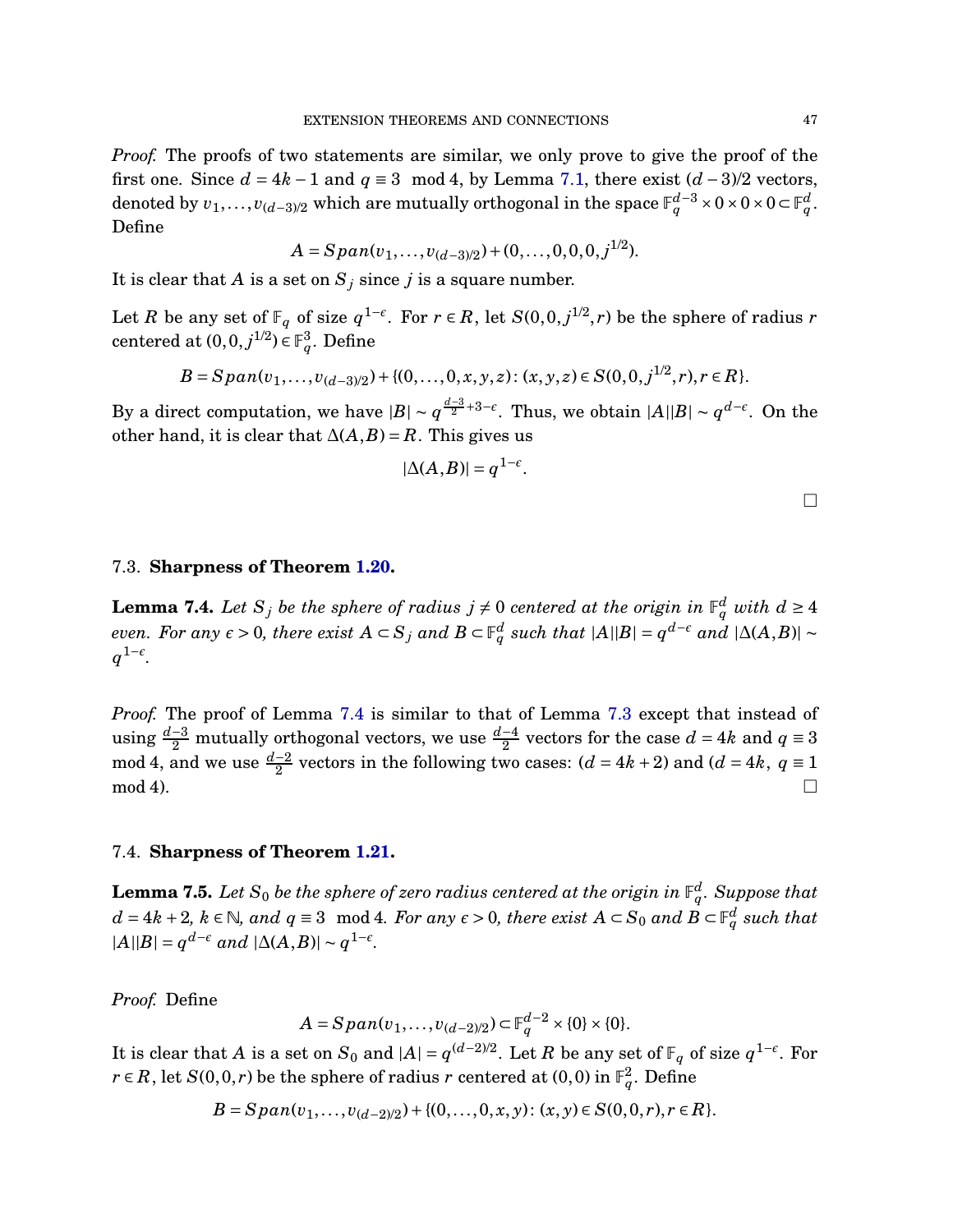By a direct computation, we have  $|B| \sim q^{\frac{d-2}{2}+2-\epsilon}$ . Thus, we obtain  $|A||B| \sim q^{d-\epsilon}$ . On the other hand, it is clear that  $\Delta(A,B) = R$ . This gives us

$$
|\Delta(A,B)| = q^{1-\epsilon}.
$$

 $\Box$ 

## ACKNOWLEDGEMENT

Thang Pham was supported by Swiss National Science Foundation grant P2ELP2175050. Doowon Koh was supported by the National Research Foundation of Korea grant NRF-2018R1D1A1B07044469.

## **REFERENCES**

- <span id="page-47-12"></span><span id="page-47-10"></span>[1] O. Ahmadi, A. Mohammadian, *Sets with many pairs of orthogonal vectors over finite fields*, Finite Fields Appl., **37** (2016) 179–192.
- <span id="page-47-13"></span>[2] E. Bannai, S. Osamu, T. Hajime Tanaka, *Finite analogues of non-Euclidean spaces and Ramanujan graphs*, European Journal of Combinatorics **25**(2)(2004): 243–259.
- <span id="page-47-14"></span>[3] E. Bannai, T. Ito, *Algebraic combinatorics I: Association Schemes*, Menlo Park: Benjamin/Cummings, 1984.
- <span id="page-47-15"></span>[4] E. Bannai, S. Hao, S-Y. Song, *Character tables of the association schemes of finite orthogonal groups acting on the nonisotropic points*, Journal of Combinatorial Theory, Series A **54**(2)(1990): 164–200.
- <span id="page-47-1"></span>[5] E. Bannai, O. Shimabukuro, H. Tanaka, *Finite analogues of non-Euclidean spaces and Ramanujan graphs*, European Journal of Combinatorics, **25** (2004), 243–259.
- <span id="page-47-5"></span>[6] J. Bourgain and L. Guth, *Bounds on oscillatory integral operators based on multilinear estimates*, Geom. Funct. Anal., **21** (2011), no. 6, 1239–1295.
- <span id="page-47-4"></span>[7] J. Bourgain, N. Katz, T. Tao, *A sum-product estimate in finite fields, and applications*, Geometric & Functional Analysis, **14**(1) (2004): 27–57.
- <span id="page-47-7"></span>[8] J. Bourgain, *Besicovitch type maximal operators and applications to Fourier analysis*, Geom. Funct. Anal., **1**(1991), no. 2, 147–187.
- <span id="page-47-2"></span>[9] J. Chapman, M. B. Erdogan, D. Hart, A. Iosevich, D. Koh, *Pinned distance sets, k-simplices,Wolff's exponent in finite fields and sum-product estimates*, Math Z. **271** (2012), 63–93.
- <span id="page-47-9"></span>[10] Z. Dvir, *On the size of Kakeya sets in finite fields*, J. Amer. Math. Soc. **22** (2009), no. 4, 1093–1097.
- <span id="page-47-3"></span>[11] X. Du, L. Guth, Y. Ou, H. Wang, B. Wilson, R. Zhang, *Weighted restriction estimates and application to Falconer distance set problem*, arXiv:1802.10186 (2018).
- <span id="page-47-8"></span>[12] J. Ellenberg, R. Oberlin, T. Tao, *The Kakeya set and maximal conjectures for algebraic varieties over finite fields*, Mathematika, **56** (2010), no. 1, 1–25.
- <span id="page-47-11"></span>[13] L. Guth, A. Iosevich, Y. Ou, H. Wang, *On Falconer's distance set problem in the plane*, accepted in Inventiones mathematicae (2019).
- <span id="page-47-0"></span>[14] L.C. Grove, *Classical groups and geometric algebra,* Grad. Stud. Math., vol. 39, American Mathematical Society, Providence, RI, 2002.
- <span id="page-47-6"></span>[15] J. Hickman, and J. Wright, *The Fourier restriction and Kakeya problems over rings of integers modulo N*, Discrete Analysis, **11**(2018), 54 pp.
- [16] D. Hart, A. Iosevich, D. Koh, M. Rudnev, *Averages over hyperplanes, sum–product theory in vector spaces over finite fields and the Erd˝os–Falconer distance conjecture*, Transactions of the American Mathematical Society, **363**(6) (2007) .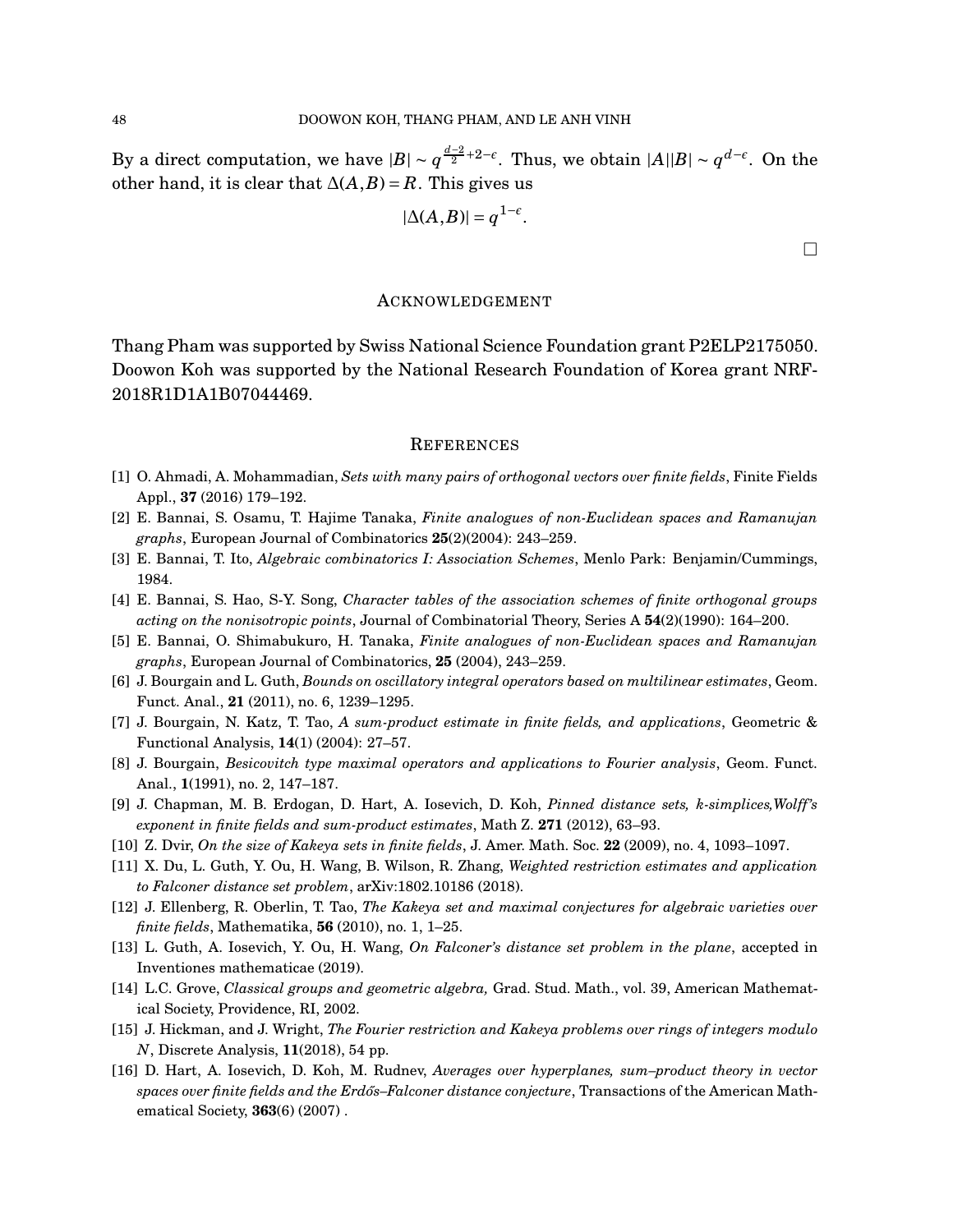- <span id="page-48-2"></span><span id="page-48-1"></span>[17] A. Iosevich, D. Koh, *Extension theorems for the Fourier transform associated with nondegenerate quadratic surfaces in vector spaces over finite fields*, Illinois Journal of Mathematics, **52**(2) (2008): 611–628.
- <span id="page-48-3"></span>[18] A. Iosevich, D. Koh, *Extension theorems for paraboloids in the finite field setting*, Math. Z. **266** (2010), 471–487.
- <span id="page-48-13"></span>[19] A. Iosevich, D. Koh, *Extension theorems for spheres in the finite field setting*, Forum. Math. **22** (2010), no.3, 457–483.
- <span id="page-48-18"></span>[20] A. Iosevich, D. Koh, S. Lee, T. Pham, C-Y. Shen, *On restriction estimates for the zero radius sphere over finite fields*, arXiv:1806.11387, accepted in Canadian Journal of Mathematics, 2019.
- <span id="page-48-9"></span>[21] A. Iosevich, B. Liu, *Pinned distance problem, slicing measures and local smoothing estimates*, accepted in Transactions of the American Mathematics Society, 2018.
- <span id="page-48-16"></span>[22] A. Iosevich, D. Koh, M. Lewko, *Finite field restriction estimates for the paraboloid in high even dimensions*, arXiv:1712.05549, accepted in Journal of Functional Analysis, 2019.
- <span id="page-48-20"></span>[23] A. Iosevich, M. Rudnev, *Erdős–Falconer distance problem in vector spaces over finite fields*, Trans. Amer. Math. Soc., **359** (2007), no. 12, 6127–6142.
- <span id="page-48-8"></span>[24] D. Koh, H-S. Sun, *Distance sets of two subsets of vector spaces over finite fields*, Proceedings of the American Mathematical Society, **143**(3) (2015): 1679–1692.
- <span id="page-48-4"></span>[25] D. Koh, *Conjecture and improved extension theorems for paraboloids in the finite field setting*, Mathematische Zeitschrift, **294**(2020), 51–69.
- <span id="page-48-0"></span>[26] D. Koh, C. Shen, *Sharp extension theorems and Falconer distance problems for algebraic curves in two dimensional vector spaces over finite fields,* Rev. Mat. Iberoam. **28** (2012), no. 1, 157-178.
- <span id="page-48-5"></span>[27] G. Mockenhaupt, T. Tao,*Restriction and Kakeya phenomena for finite fields*, Duke Math. J. **121**(2004), no. 1, 35–74.
- <span id="page-48-6"></span>[28] M. Lewko, *Finite field restriction estimates based on Kakeya maximal operator estimates*, accepted in Journal of European Mathematics Society, 2018.
- <span id="page-48-19"></span>[29] M. Lewko, *New restriction estimates for the 3-d paraboloid over finite fields*, Adv. Math. **270** (2015), no. 1, 457–479.
- [30] R. Lidl, H. Niederreiter, *Finite fields,* Cambridge University Press, (1997).
- <span id="page-48-10"></span>[31] B. Murphy, M. Rudnev, S. Stevens, *Bisector energy and pinned distances in positive characteristic,* arXiv:1908.04618 (2019).
- <span id="page-48-11"></span>[32] J. Pach, M. Sharir, *Repeated angles in the plane and related problems*, J. Combinatorial Theory Ser. A, **59** (1992), 12–22.
- <span id="page-48-7"></span>[33] M. Rudnev, *On the number of incidences between points and planes in three dimensions*, Combinatorica, **38**(1) (2018), 219–254.
- <span id="page-48-14"></span>[34] M. Rudnev, I. D. Shkredov, *On the restriction problem for discrete paraboloid in lower dimension*, Advances in Mathematics, **339** (2018): 657–671.
- [35] T. Tao, *Some recent progress on the restriction conjecture,* Fourier analysis and convexity, 217–243, Appl. Numer. Harmon. Anal., Birkhauser Boston, Boston, MA, (2004).
- <span id="page-48-17"></span><span id="page-48-12"></span>[36] L. A. Vinh, *The Szemerédi–Trotter type theorem and the sum-product estimate in finite fields*, Euro. J. Combin., **32** (2011), no. 8, 1177–1181.
- <span id="page-48-15"></span>[37] T. Wolff, *Decay of circular means of Fourier transforms of measures*, Int. Math. Res. Not. (1999), no. 10, 547–567.
- [38] T. Woff, *Recent work connected with the Kakeya problem. Prospects in mathematics* (Princeton, NJ, 1996), 129162, Amer. Math. Soc., Providence, RI, 1999.